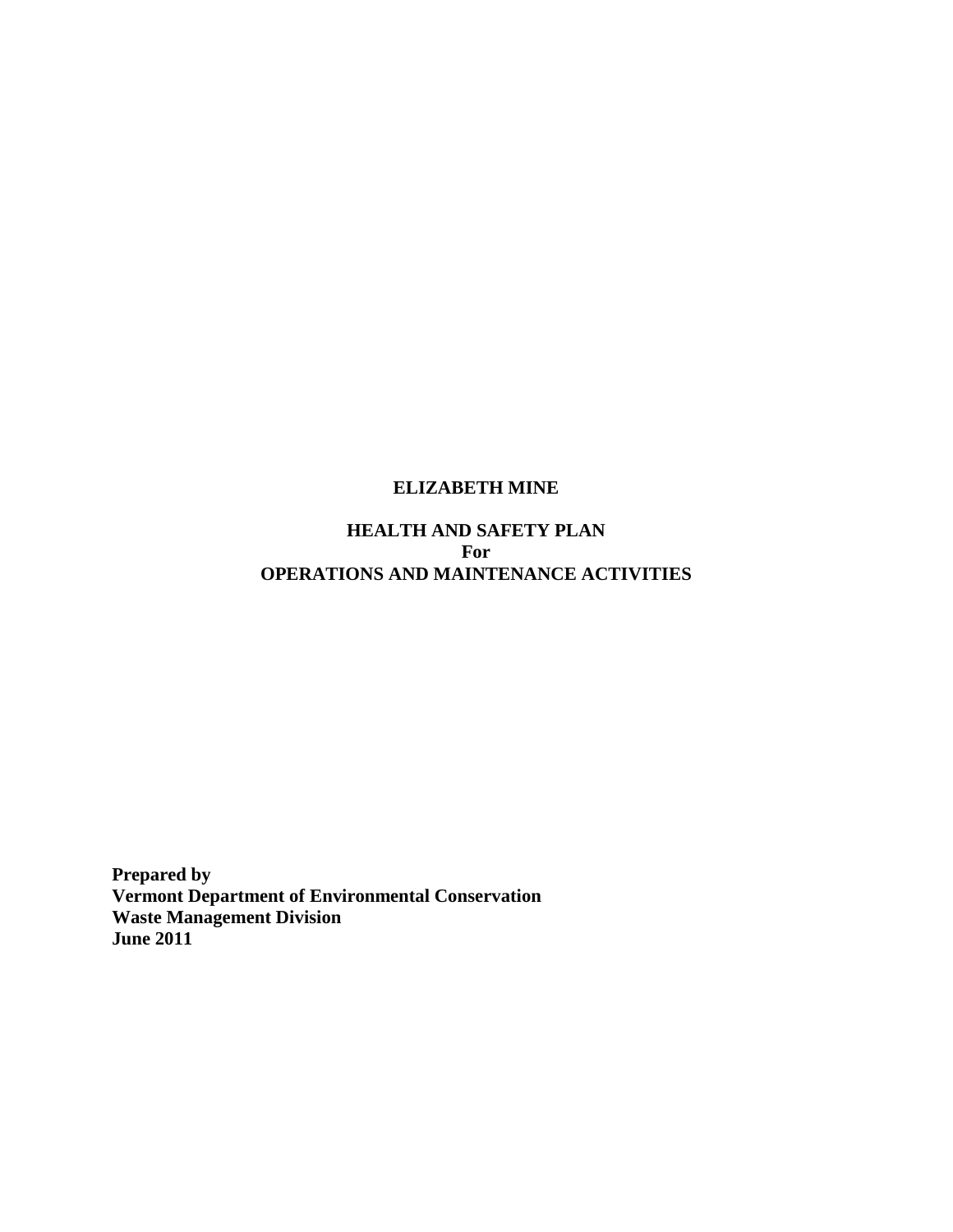# ELIZABETH MINE HEALTH AND SAFETY PLAN FOR OPERATIONS AND **MAINTENACNE ACTIVITIES**

| <b>TABLE OF CONTENTS</b>                              |  |
|-------------------------------------------------------|--|
|                                                       |  |
|                                                       |  |
|                                                       |  |
|                                                       |  |
|                                                       |  |
|                                                       |  |
|                                                       |  |
|                                                       |  |
|                                                       |  |
|                                                       |  |
|                                                       |  |
|                                                       |  |
|                                                       |  |
|                                                       |  |
|                                                       |  |
| 4.3 MAINTENANCE OF ROCK CAP FOR COPPERAS FACTORIES  8 |  |
|                                                       |  |
|                                                       |  |
|                                                       |  |
|                                                       |  |
|                                                       |  |
|                                                       |  |
|                                                       |  |
|                                                       |  |
|                                                       |  |
|                                                       |  |
|                                                       |  |
|                                                       |  |
|                                                       |  |
|                                                       |  |
|                                                       |  |
| <b>9.0 SITE CONTROLS</b><br>$\frac{12}{12}$           |  |
|                                                       |  |
|                                                       |  |
|                                                       |  |
|                                                       |  |
| 10.1 SITE SPECIFIC HEALTH AND SAFETY ORIENTATION  13  |  |
|                                                       |  |
|                                                       |  |
| 12.1                                                  |  |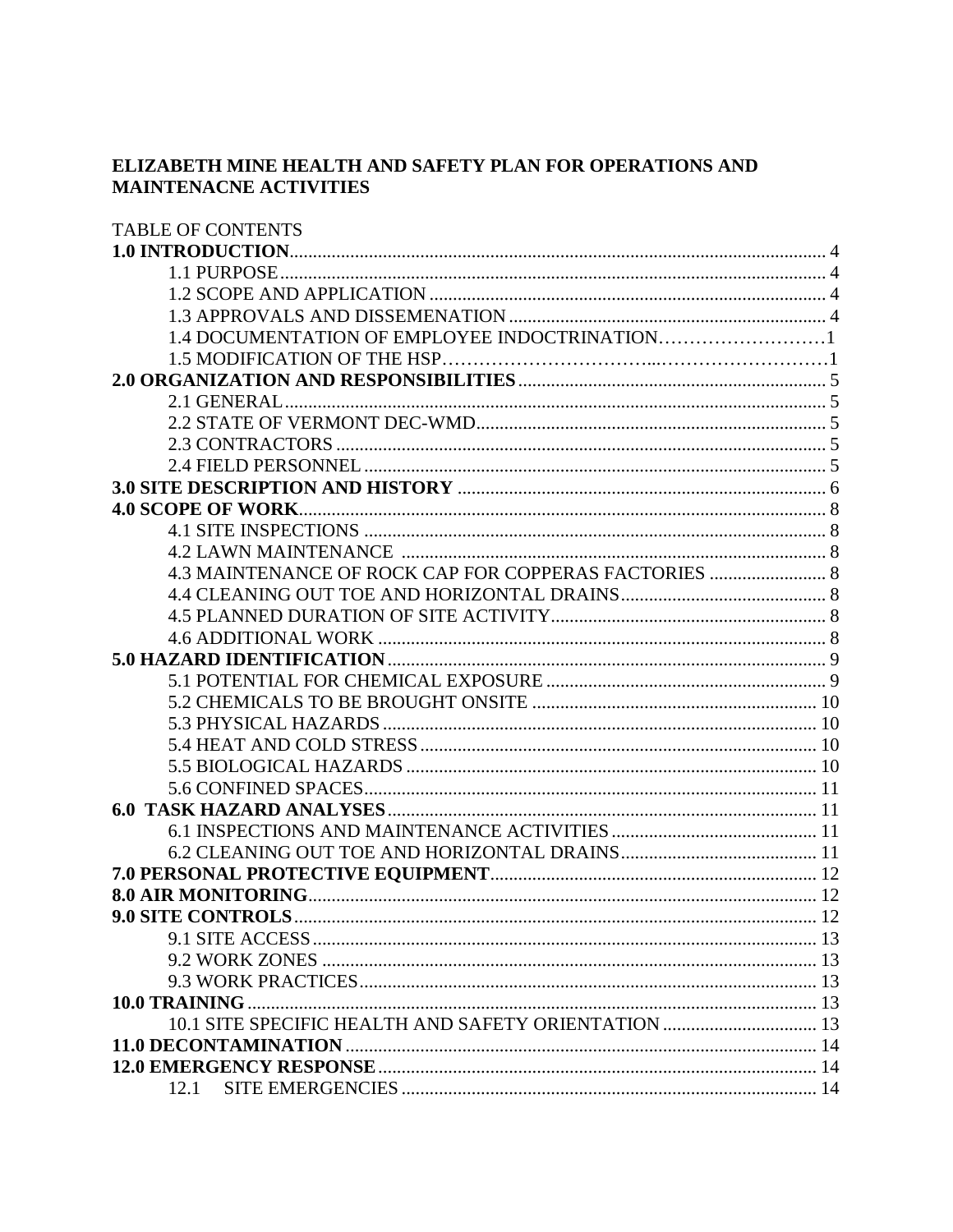# **FIGURE 1** LOCATION MAP

**FIGURE 2** SITE MAP

**APPENDIX A** Executive Summary of URS Human Health Risk Assessment dated 2006 **APPENDIX B** Department of Health Memorandum dated May 20, 2011 **APPENDIX C** Hexavalent Chromium Analytical Results for Sludge dated May 31, 2011 **APPENDIX D** - Map to Medical Center

**APPENDIX E** - Employee Signoff Sheet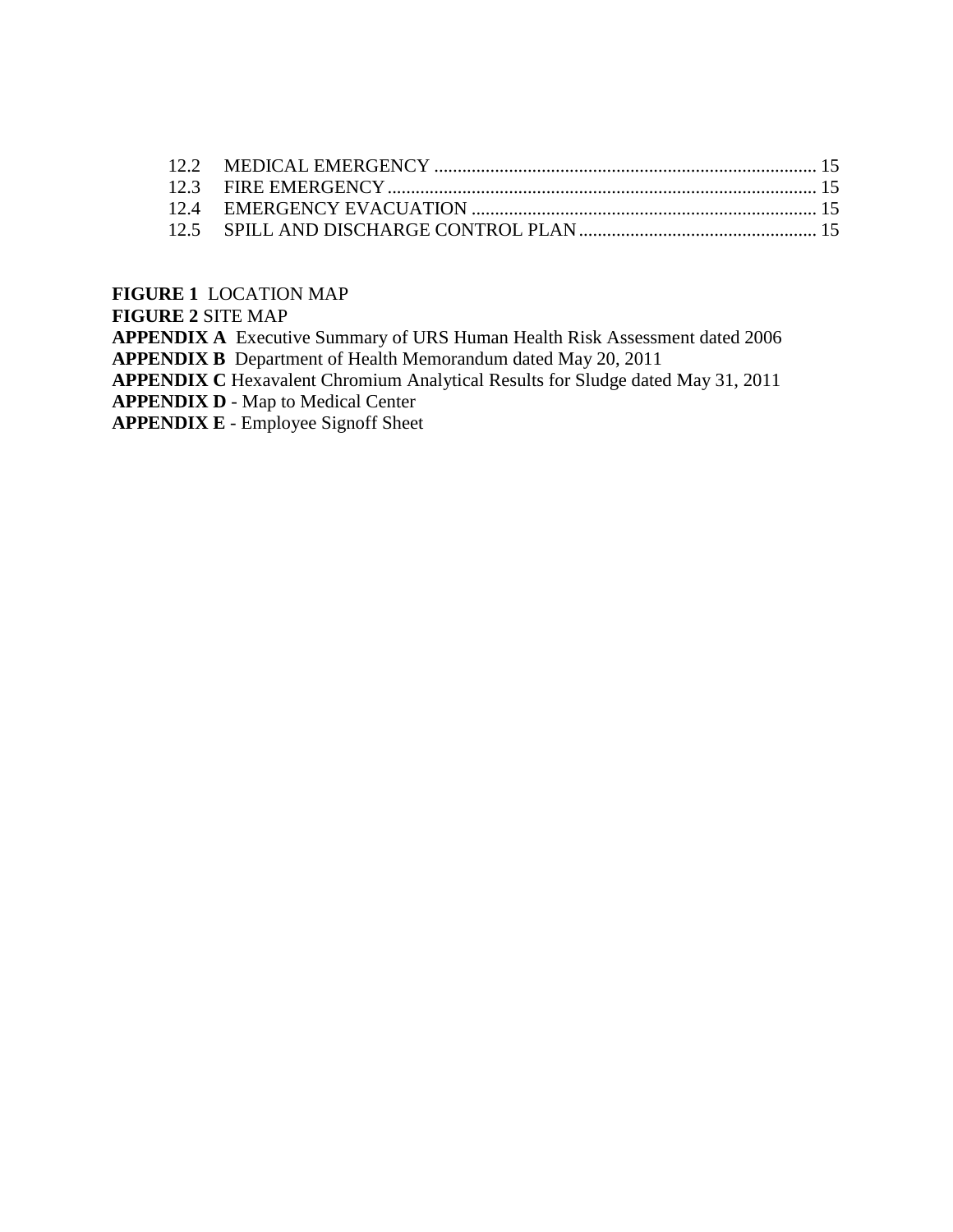# **1. INTRODUCTION**

#### 1.1 PURPOSE

This Health and Safety Plan (HSP) presents health and safety procedures designed to minimize potential risks of harm to personnel performing operation and maintenance activities at the Elizabeth Mine Superfund Site. This HSP was developed based on the knowledge of potential hazards that are currently anticipated for the activities to be conducted as part of the operation and maintenance of the site and is based on information developed during previous investigations and response actions. This HSP is considered a supplement to a contractor's general obligations and requirements related to health and safety.

# 1.2 SCOPE AND APPLICATION

This HSP applies to all operation and maintenance personnel who may be potentially exposed to safety and/or health hazards associated with the activities described in Section 4 (Scope of Work).

# 1.3 DISSEMINATION

Copies of the HSP will be provided to all personnel engaged in activities described in Section 4.

# 1.4 DOCUMENTATION OF EMPLOYEE INDOCTRINATION

At least once a year, all personnel that will be performing work described in Section 4.0 shall attend a pre-entry briefing to inform them of the contents of the HSP. The briefing shall be conducted by VTDEC WMD personnel. Attendance at this briefing shall be documented on the pre-entry briefing form contained in Appendix A of this HSP. By signing the pre-entry briefing form, personnel acknowledge that they have attended the briefing, understand the potential safety and health hazards as described in this HSP and agree to perform work according to the requirements outlined in the HSP.

# 1.5 MODIFICATION OF THE HSP

This HSP applies only to the activities/tasks and site-specific hazards described in Section 4.0 (Scope of Work), Section 5.0 (Hazard Identification) and 6.0 (Task Hazard Analysis). If additional O&M activities or tasks are identified during the course of the project, a revision to the HSP shall be prepared before those tasks are initiated. All revisions to this HSP shall be prepared by the VTDEC-WMD and approved by the O&M Project Manager.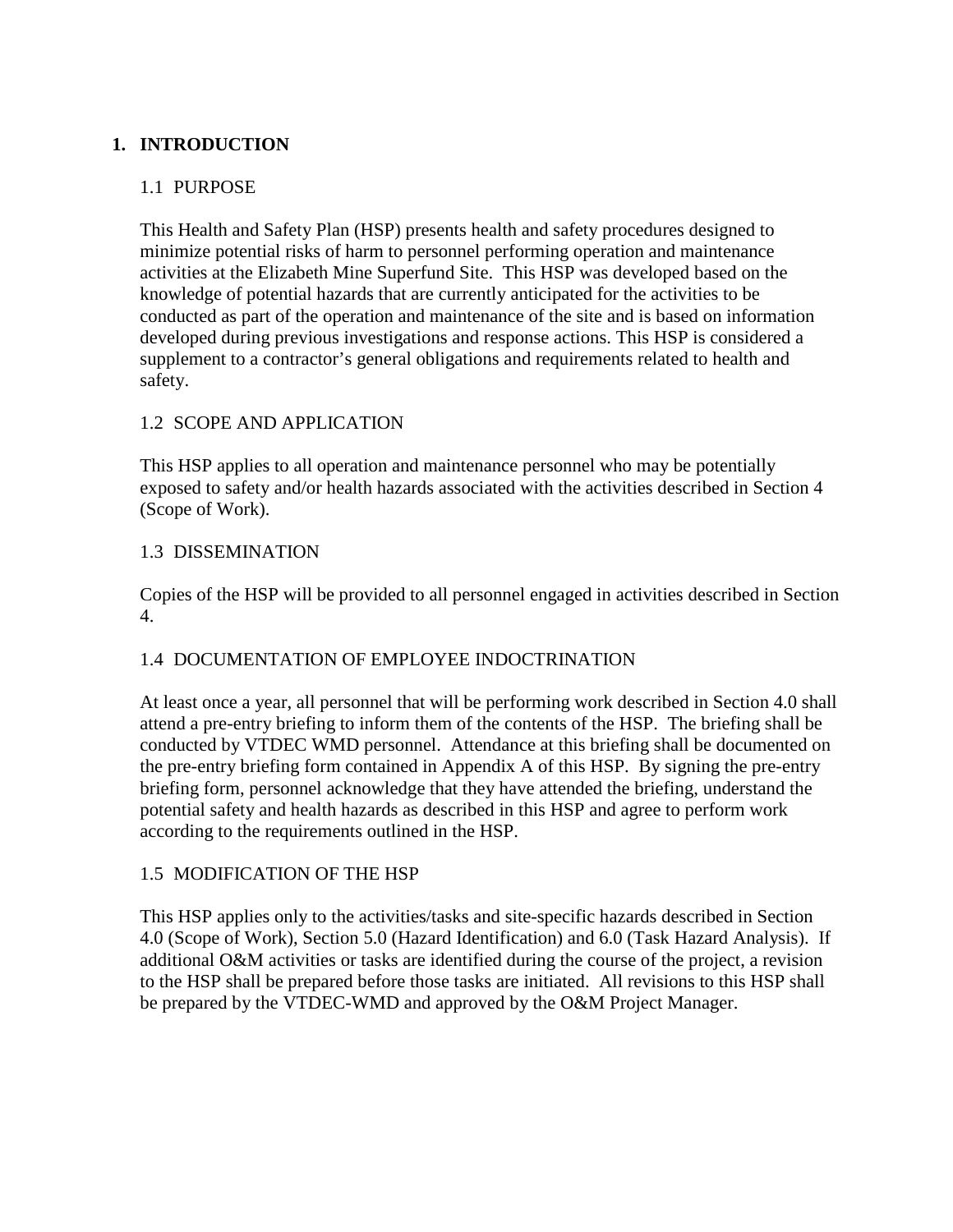# **2. ORGANIZATION AND RESPONSIBILITIES**

# 2.1 GENERAL

The goal of a health and safety program is to prevent accidents, injuries and illnesses associated with activities performed at the site. This HSP is considered a supplement to a contractor's general obligations and requirements related to health and safety. The responsibility for site health and safety is distributed through all the parties that will be participating in on-site activities.

### 2.2 STATE OF VERMONT DEPARTMENT OF ENVIRONMENTAL CONSERVATION (VTDEC), WASTE MANAGEMENT DIVISION (WMD)

The VTDEC-WMD is the lead agency for the operation and maintenance (O&M) activities at the site. It is responsible for the development, implementation, maintenance and distribution of this HSP.

EPA, through their contractors, is still performing work at the site. If construction is taking place simultaneously with O&M activities, then coordination is required with EPA's designated field representative, which in most cases will be the U.S. Corps of Engineering onsite representative. The VT DEC O&M project manager will take the lead coordinating with EPA, or their designated representatives, prior to any O&M activities.

# 2.3 CONTRACTORS

Contractors that perform work for the VTDEC at this site are responsible for the health and safety of their own employees. Specific responsibilities of contractors performing work under this HSP include:

- Maintaining a safe and healthy work environment.
- Cooperating and providing assistance when requested in the preparation and implementation of the HPS or revisions.
- Reviewing this HSP to ensure that the health and safety requirements for the operations and scope of work they are contracted to perform are met.
- Providing HSP briefings for their employees.
- Meeting all contract/subcontract and applicable regulatory and industry requirements related to health and safety.
- Check-in with EPA's designated field representative prior to performing O&M activities for a general site health and safety briefing if EPA construction activities are occurring simultaneously with O&M activities.

# 2.4 FIELD PERSONNEL

All field personnel, regardless of their employer, are responsible for following all applicable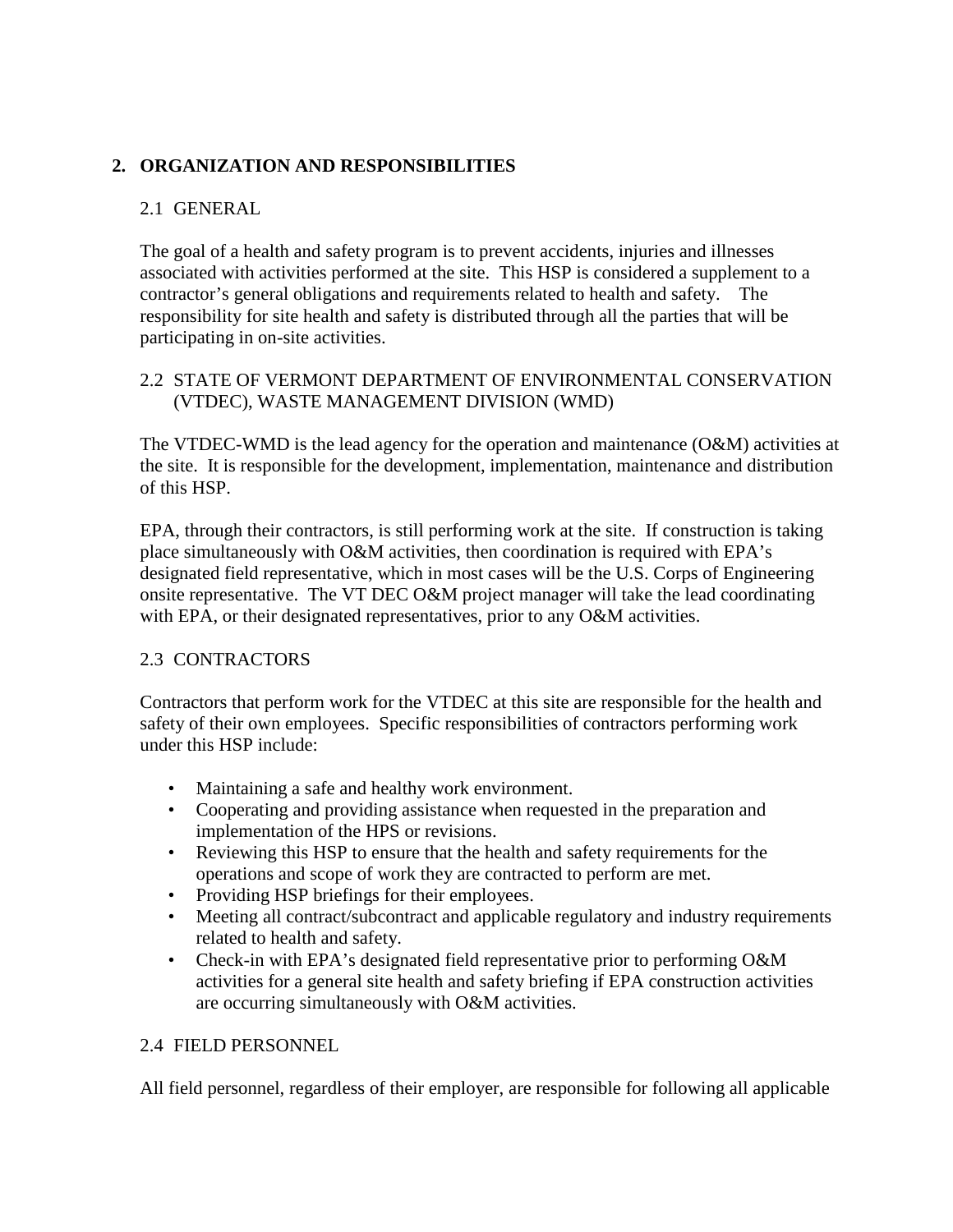HSPs and for performing their work in a safe and responsible manner. Specific responsibilities include:

- Attending pre-entry briefings regarding the HSP contents and potential site hazards. This task includes reading the HSP in its entirety and signing acknowledgment that they have read and understand the contents of the HSP.
- Voicing questions or concerns regarding the HSP contents to their supervisor, VT DEC O&M project manager, or both.
- Reporting unsafe working conditions to their supervisor, VT DEC O&M project manager, or both.
- Immediately reporting accidents and incidents to their supervisor, VT DEC O&M project manager, or both.
- Complying with the HSP Using required controls and safety devices, including personal protective equipment.

| <b>POSITION</b>                     | <b>NAME</b>               | <b>AFFILIATION</b>    | <b>TELEPHONE</b> |  |
|-------------------------------------|---------------------------|-----------------------|------------------|--|
| VTDEC O&M<br>Manager                | John Schmeltzer           | <b>VTDEC</b>          | 802-241-3886     |  |
| <b>EPA Field</b><br>Representative* | <b>Christopher Caisse</b> | US Corps of Engineers | 802-765-4063     |  |
| Contractor #1                       | TBD                       |                       |                  |  |
| Contractor #2                       | TBD                       |                       |                  |  |
|                                     |                           |                       |                  |  |

# TABLE 2-1 KEY PERSONNEL

\*If EPA construction activities are actively taking place at the site.

# **3. SITE DESCRIPTION AND HISTORY**

The Site is an abandoned copper and copperas (iron sulfate) mine located in the towns of Strafford and Thetford, Vermont. The Site is located in the vicinity of Copperas Hill, and constitutes the largest mining complex of the Vermont Copper Belt (Figure 1). Access to the site is via Mine Road.

Mining began in the early 1800s. The initial mining operations focused on processing the high iron sulfide ore to produce copperas (iron sulfate). Copperas was used as a dye and disinfectant. In the mid-1800s, the scope of mining was expanded to extract copper. Underground mining took did not take place until the late 1800s. Mine operations ended in 1958. The primary physical features created during mining operations at Elizabeth Mine include the following:

- three open cuts,
- two pit lakes,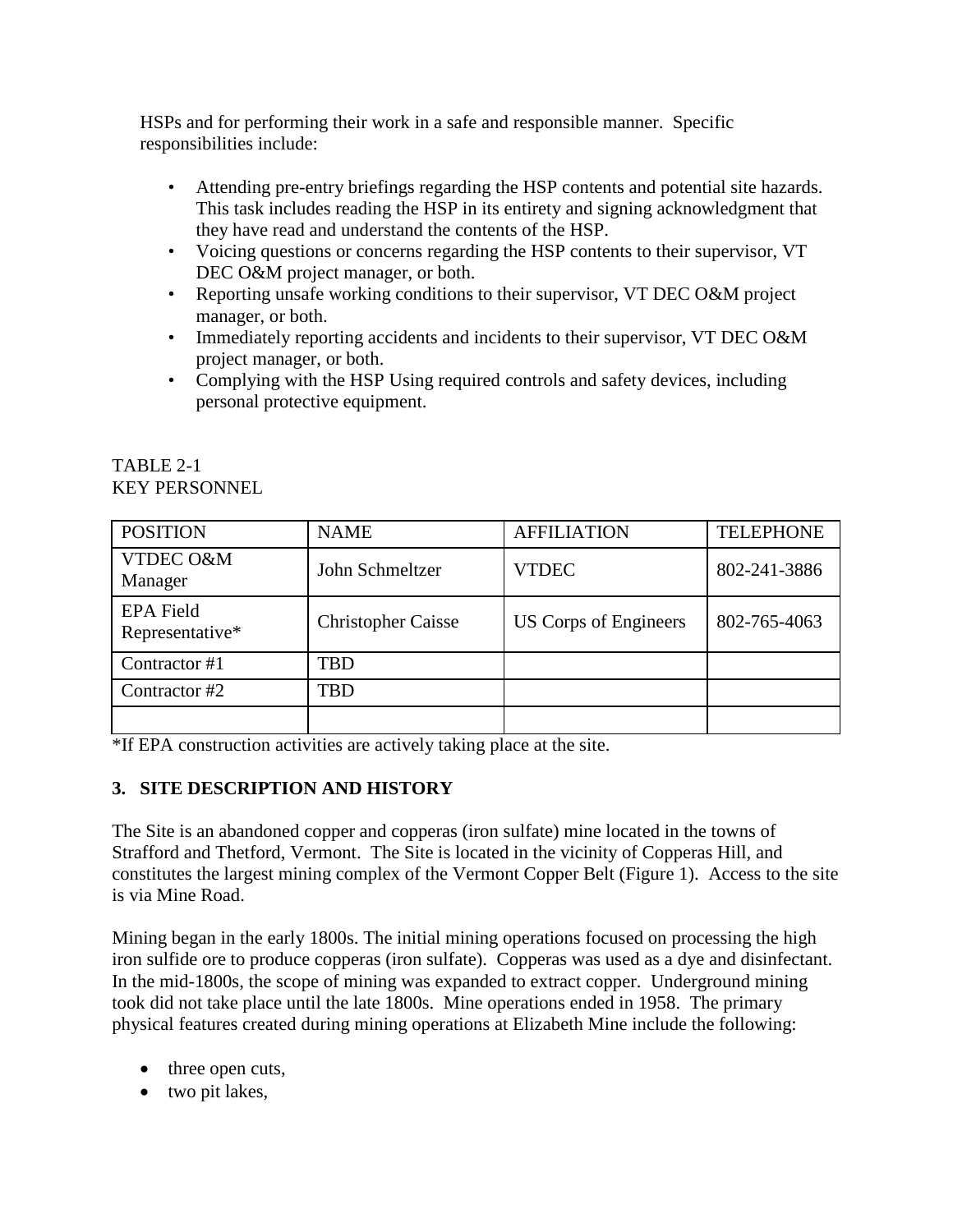- two tailing piles (TP-1 and TP-2),
- several waste rock/heap leach piles,
- a copperas factory complex,
- World War II-era support buildings, and
- an underground mine that extends 8000 feet from one of the open cuts.

The two tailing piles, TP-1 and TP-2, are approximately 34-acres of water-deposited deposits. The tailings on the property are rich in metals and sulfides. As water passes over and through the tailings, sulfuric acid is produced and the metals within the tailings are dissolved and mobilized. This results in acid mine drainage. Acid mine drainage contributes an elevated load of metals to Copperas Brook and the West Branch Ompompanoosuc River.

The site has been on the National Priorities List, commonly known at the Superfund list since 2001. As part of their activities, EPA completed a remedial investigation in 2006, which included a human health and ecological risk assessment associated with the contamination from the Elizabeth Mine Site. This assessment determined that the acid mine drainage had a detrimental effect on fish and aquatic organisms in Copperas Brook and an approximately 4 mile reach of the West Branch of the Ompompanoosuc River.

The human health risk assessment identified the potential human health threat from contact with the lead contaminated soil at the location of the former Copperas Factories and from drinking groundwater beneath the tailing piles. The evaluation determined that contact with surface water and sediment while swimming or wading does not pose an unacceptable risk of non-carcinogenic or carcinogenic effects for residential exposure. The executive summary of this human health risk assessment is included in Appendix A.

Since 2003, EPA has undertaken response action at the site. In 2003, EPA initiated work at the site to stabilize the largest of the tailing dams, TP-1. This included the construction of buttress and the installation of a toe drainage system. EPA work at the site has been ongoing. Action has included construction of diversion channels and groundwater interceptor trenches, waste rock removal, and the installation of a rock cap over the copperas factory area. In 2009 and 2010, EPA removed the largest of the waste rock/heap leach piles (TP-3) and placed this material, approximately 250,000 cubic yards, on top of TP-1. The next step is to install a cover system over TP-1 and TP-2. This work is planned to begin in the Spring of 2011.

Once EPA completes their response action, the VT DEC will be responsible for all operation and maintenance (O&M) of all features constructed by EPA. At this time (2011), VT DEC is responsible for lawn maintenance of the TP-1 buttress, periodically cleanup out the drains located at the toe of the TP-1 buttress, and maintenance of the rock cap for the copperas factory area.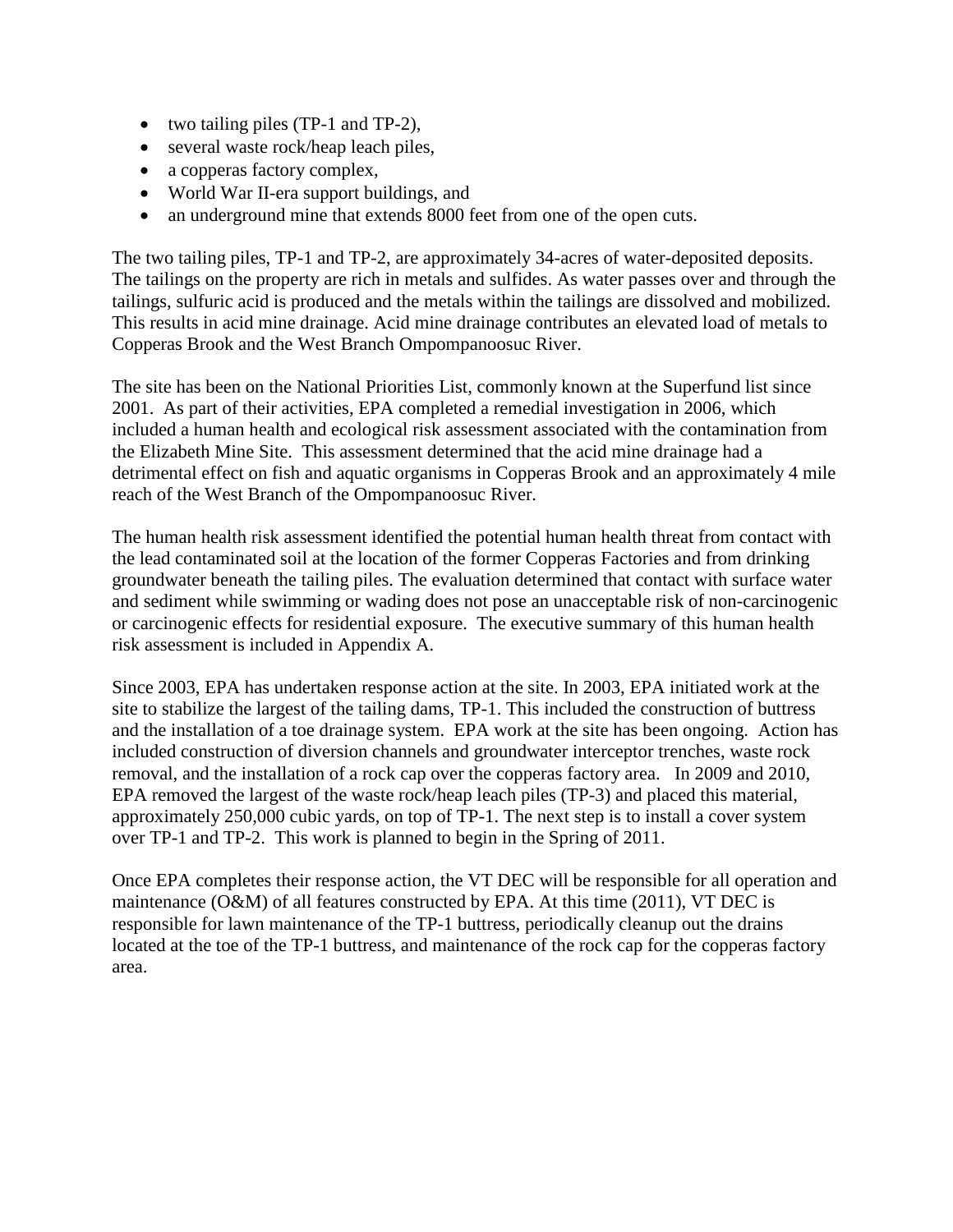# **4. SCOPE OF OPERATION AND MAINTENANCE (O&M) WORK**

#### 4.1 SITE INSPECTIONS

Periodic inspection of buttress area, toe drain area, and rock cap for copperas factory area (Figure 2). Inspection will likely occur once or twice a year at will likely be conducted by VT DEC personnel.

### 4.2 LAWN MAINTENANCE

Regular maintenance of the grass slope area, including mowing, fertilizing, re-seeding, and erosion/settling damage repair (if necessary). It is anticipated that there will typically be one possibly two mowing events per year. Each mowing event will likely take one to two days.

### 4.3 MAINTAINING ROCK CAP OF COPPERAS FACTORY AREA

Regular maintenance of rock cover. Maintenance will primarily consist of removing vegetation from the rock cap and repairing minor damage. Minor damage repair means those repairs that will not result, or have the potential to result, in the exposure of the leadcontaminated soil beneath the rock cap. This maintenance task will likely occur once a year and will likely take one day to complete.

# 4.4 CLEANING OUT TP-1 TOE AND HORIZONTAL DRAINS

Removing primarily iron precipitate, to the extent practical, from the toe drains and horizontal drains located in the toe area of TP-1. In 2011, there are eight toe drains and eight horizontal drains that require cleaning. This task will likely take place at least once a year, but could be more depending on the need. Each event will like take one to two full day to complete. The flow from the drains discharge into riprap, so the work area to clean drains can be uneven and slippery.

# 4.5 PLANNED DURATION OF SITE ACTIVITY

The above activities will continue throughout the life of each facility.

#### 4.6 ADDITIONAL WORK

This HSP will be revised, as necessary, to reflect the change in scope of activities or in potential hazards associated with any additional required activities.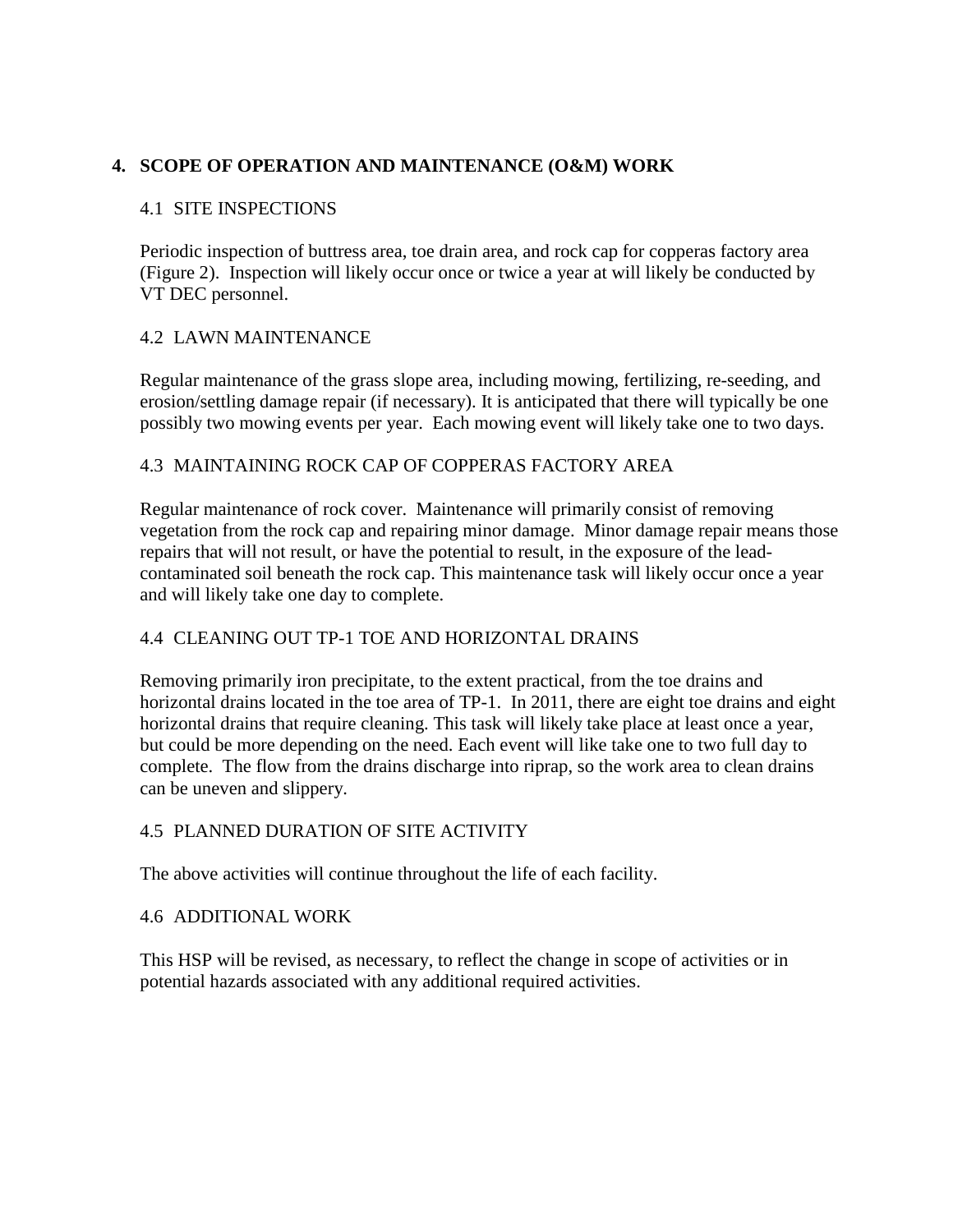### **5. HAZARD IDENTIFICATION**

This section identifies those hazards that are likely to be encountered on site during operation and maintenance activities. A Task Hazard Analysis for each specific task is provided in Section 6.0 of this document.

# 5.1 POTENTIAL FOR CHEMICAL EXPOSURE

Since the maintenance work for the buttress and copperas factory area is confined to the surface, it is not anticipated that contractors will come in contact with acid mine drainage, mine tailings, lead-contaminated soil, and mine waste rock. As part of the remedial investigation and subsequent sampling during the design process, the degree and extent of the lead-contaminated soils was determined. A rock cap was placed over the lead-contaminated soils. A portion of the lead-contaminated soil was moved to the top of the tailing pile awaiting the installation of the cap over the tailing pile. This re-located soil is in an area of this site away from O&M areas. Since the O&M work will be confined to the buttress and copperas factory area, it is not anticipated that contractors will come into contact with any other site contaminants.

During the cleaning out the drains at the toe of the buttress, the potential exists for contacting acid mine drainage and its associated sludge. The Vermont Department of Health (VDH) derived risk-based screening values for a specific worker scenario (Appendix B). These screening values were compared to the maximum concentrations detected in site-related sediment sludge samples. In their memorandum, VDH indicated that the only inorganic that may warrant consideration is chromium because it was not known how much of the chromium in the sample consisted of hexavalent chromium. Without specific hexavalent chromium data, VDH assumed that all the chromium was hexavalent chromium. This is a conservative assumption. In May 2011, additional sludge samples were collected and no hexavalent chromium was detected (Appendix C).

In addition, the scenario-specific risk-based concentration for vanadium was derived using the more stringent of the two non-cancer based oral toxicity values. Using the higher toxicity value, the scenario-specific risk-based concentration for vanadium is estimated to be slightly greater than the maximum concentration reported. Given the highly conservative nature of this assessment (both in terms of exposure assumptions and comparison to maximum detects), it is likely that exposure to vanadium may not be of significant concern for the receptor of interest.

The control measures described under each Task Hazard Analysis in Section 6.0 shall ensure that any potential exposure to these inorganics is minimized.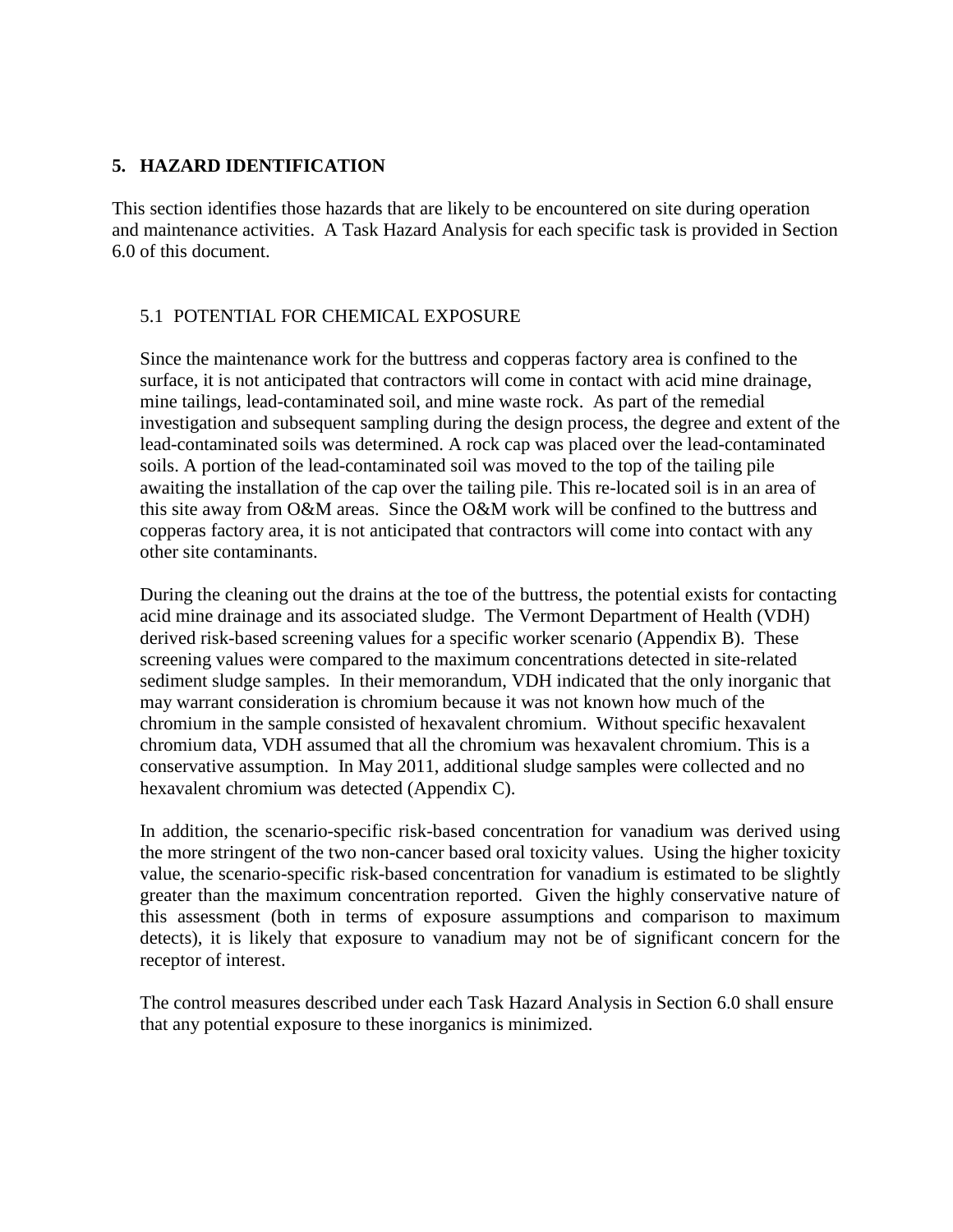Subsurface petroleum contamination from past underground storage tank releases is present at several locations in the World War II-era support buildings. The O&M activities will not take place in these areas.

If any other hazardous conditions which could pose an immediate danger to field personnel are encountered, field work will cease and the HSP will be re-evaluated, amended as appropriate and reviewed as required in Section 1.

# 5.2 CHEMICALS TO BE BROUGHT ONSITE

No chemical are anticipated to be brought onsite to perform the O&M tasks other than oils and fuels necessary to support equipment performing O&M tasks. Equipment likely necessary for these tasks include a tractor, or similar device for mowing, pump truck to clean out drains, and potentially a water truck. Contractor is responsible to have available all Material Safety Data Sheets (MSDSs) that are brought onto the site.

The precautions described under each Task Hazard Analysis in Section 6.0 shall ensure that potential exposure to chemicals brought on-site is minimized.

At this time, it is anticipated that herbicides will likely be used in the O&M tasks. If a contractor uses herbicides, their HSP must address the use of these chemicals.

# 5.3 PHYSICAL HAZARDS

In addition to the chemical hazards identified above, numerous physical hazards are associated with the activities to be performed under this HSP. The hazards listed below are common to all activities at the site. Additional task specific hazards are noted as a part of each Task Hazard Analysis.

- Slip, trip and fall hazards;
- Crushing injuries from unstable equipment and site structures; and
- Injuries associated with operation of automobiles or other vehicles at the site.

# 5.4 HEAT AND COLD STRESS

The majority of site activities will be performed during moderate weather and will not require a high level of physical exertion. However, site personnel should be aware of the potential for heat and cold stress based upon the prevailing weather conditions at the site, and take appropriate precautions.

# 5.5 BIOLOGICAL HAZARDS

Potential biological hazards which may be encountered during all phases of the site work include contact with poisonous plants, insects, and animals. No other biological hazards are anticipated.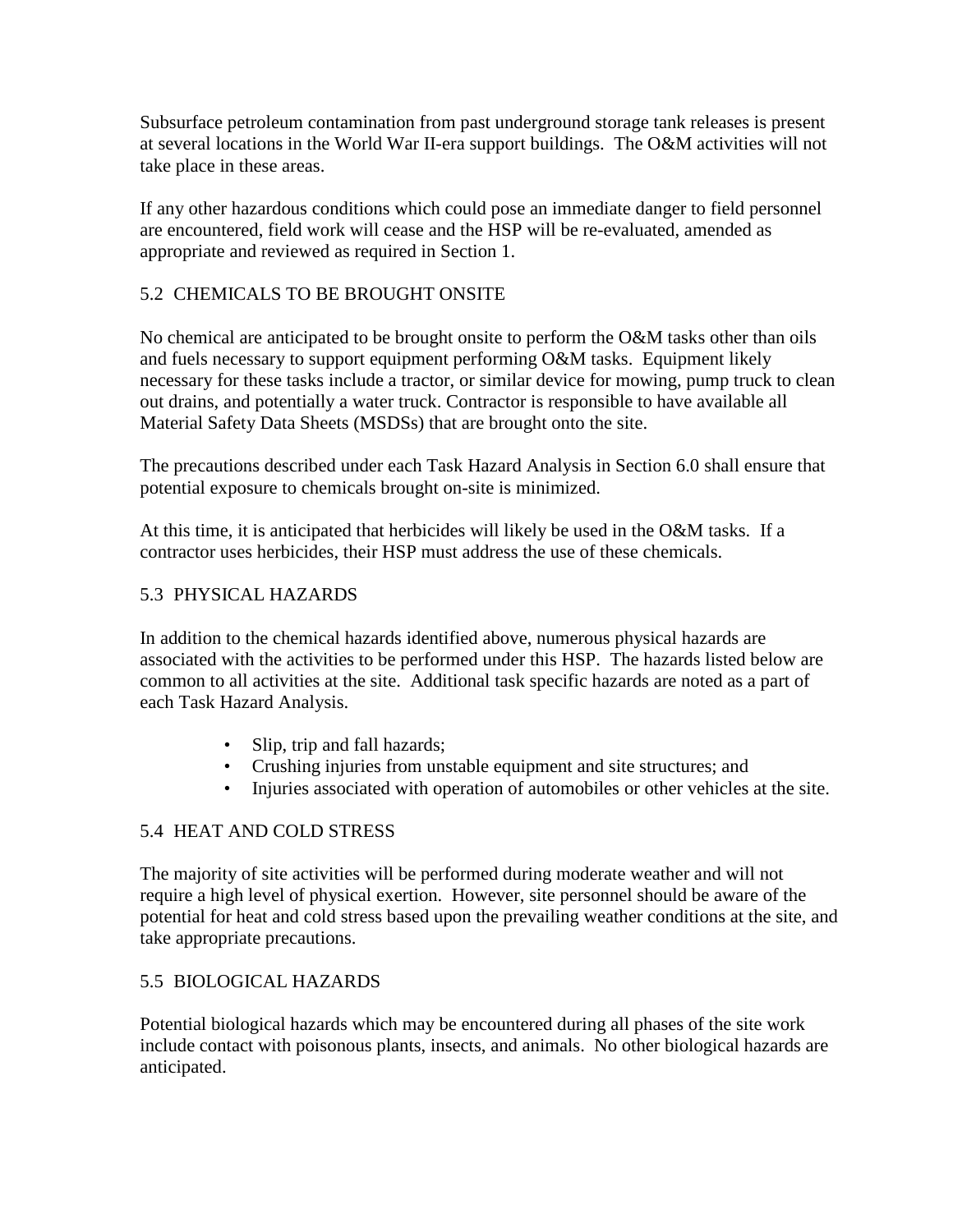### 5.6 CONFINED SPACES

Routine O&M activities will not require entry into confined spaces. If a confined space entry becomes necessary, a task-specific health and safety plan with a confined space entry component will be prepared.

# **6. TASK HAZARD ANALYSES**

This section presents a Hazard Analysis for each field task. Common hazards associated with nearly all site activities have been identified in Section 5.0 of this HSP. Task-specific hazards are identified in each of the following task hazard analyses along with control measures that will be implemented to minimize the potential hazards.

# 6.1 INSPECTIONS AND MAINTENANCE ACTIVITIES

Most inspection activities will involve no additional hazards beyond those identified in Section 5.0. Inspection and maintenance activities are to be non-intrusive.

- Regular inspections and maintenance of the buttress cover, including mowing, fertilizing, re-seeding, and erosion/settling damage repair.
	- o Mowing poses an increased hazard for physical injury due to a vehicular mishap, especially when mowing the side slope, which are 2.5 horizontal to 1 vertical.
- Regular inspection and maintenance of the rock cap for the copperas factory area.
	- o Removing vegetation from rock cap will require walking on uneven surfaces. Caution is needed to prevent trips, slips, and falls during this task.

Maintenance activities may involve additional physical hazards, depending on the nature of the work. If intrusive action is needed for maintenance, then the HSP will need to be revised to reflect this activity.

Control measures to minimize the potential hazards are to wear the personal protective equipment (Level D) as described in Section 7 and to include the work practices listed in Section 9.3.

# 6.2 CLEANING OUT TOE AND HORIZONTAL DRAINS

This task will likely require the injection of a pressurized hose into the drains. This task will typically take one to two people.

- The flow from the drains discharge into riprap so work area to clean drains can be uneven.
- Workers will likely be in contact with acid mine drainage during this activity

Maintenance activities may involve additional physical hazards, depending on the nature of the work. If intrusive action is needed for maintenance, then the HSP will need to be revised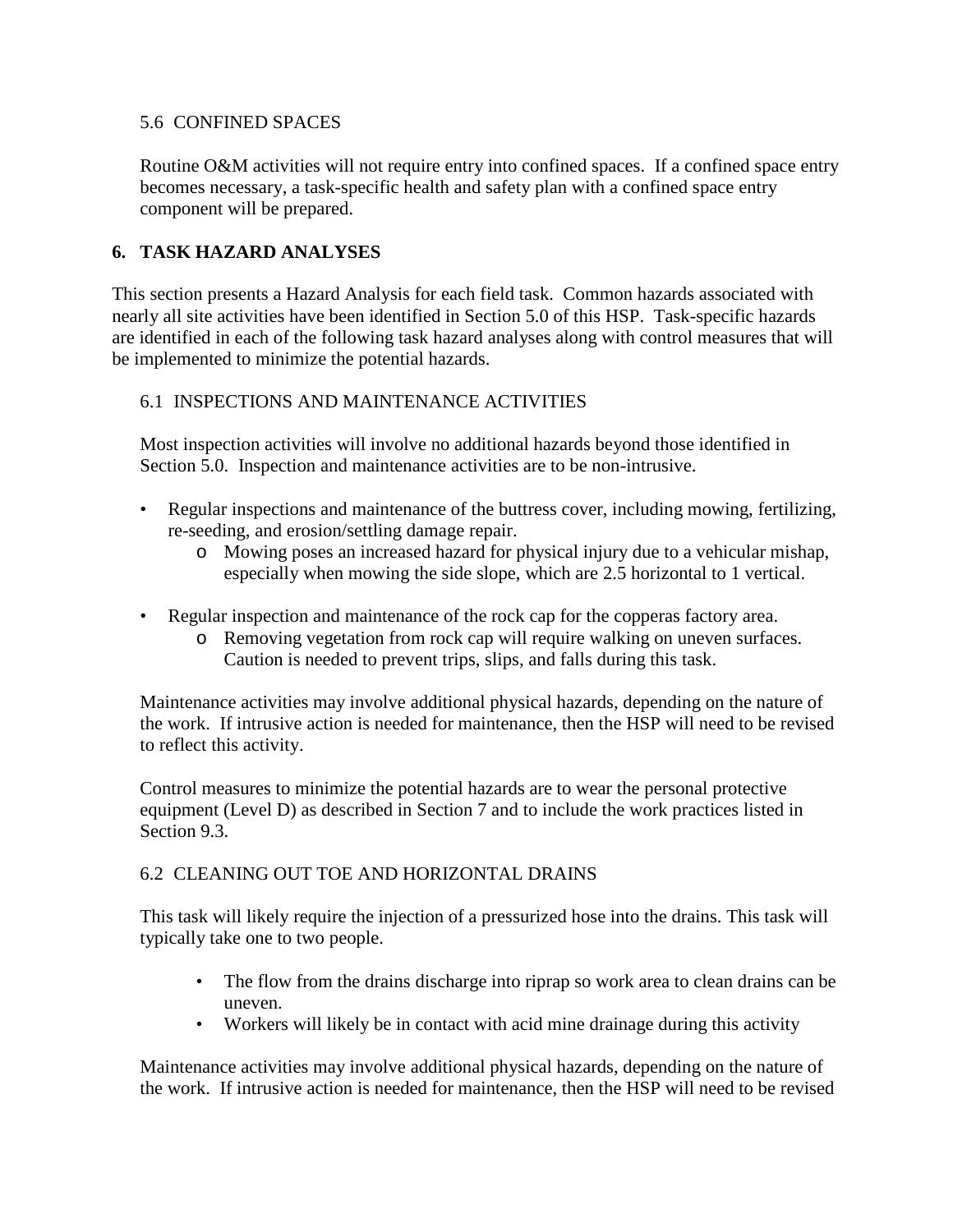to reflect this activity.

Even though the VDH memorandum shows that the maximum concentrations of metals are below the scenario-specific risk-based concentrations, with the exception of vanadium, workers should minimize exposure to the acid mine drainage and associated sludge. Control measures are to wear the personal protective equipment (Level D) as described in Section 7 and to follow work practices listed in Section 9.3. As an added precautionary measure to minimize direct contact with the acid mine drainage and associated sludge, tyvek suits, safety glasses, and gloves should be worn.

# **7. PERSONAL PROTECTIVE EQUIPMENT**

At a minimum, all activities described in Section 4.0 will take place in Level D protection. This level of protection will include use of:

- Steel-toed work boots
- Dedicated Work gloves (as required)
- Disposable gloves (as required)
- Long pants and long-sleeve work shirt
- Tyvek when working on the toe drains
- Hard hat (if overhead hazard is present)
- Safety glasses (with side shields)
- Hearing protection (if appropriate)
- Additional appropriate outdoor dress as required by weather conditions.

# **8. AIR MONITORING**

The proposed O&M activities are not anticipated to create a potential for worker exposure to airborne contaminants. The inspection and maintenance activities are non-intrusive and the cleaning the drains are completed in wet conditions; the potential for dust generation is low. Therefore, no real-time monitoring program is considered necessary.

# **9. SITE CONTROLS**

# 9.1 SITE ACCESS

9.1.1 Buttress and Toe Drain Area

- Access to this area is gated and locked if EPA construction activities are not taking place. Access must be coordinated through VT DEC O&M project manager, or representative at all times.
- If EPA construction activities are taking place, contractor must check-in with EPA field representative at onsite trailer for general health and safety briefing in addition to coordinating with VT DEC O&M project manager, or representative.

# 9.1.2 Copperas Factory Area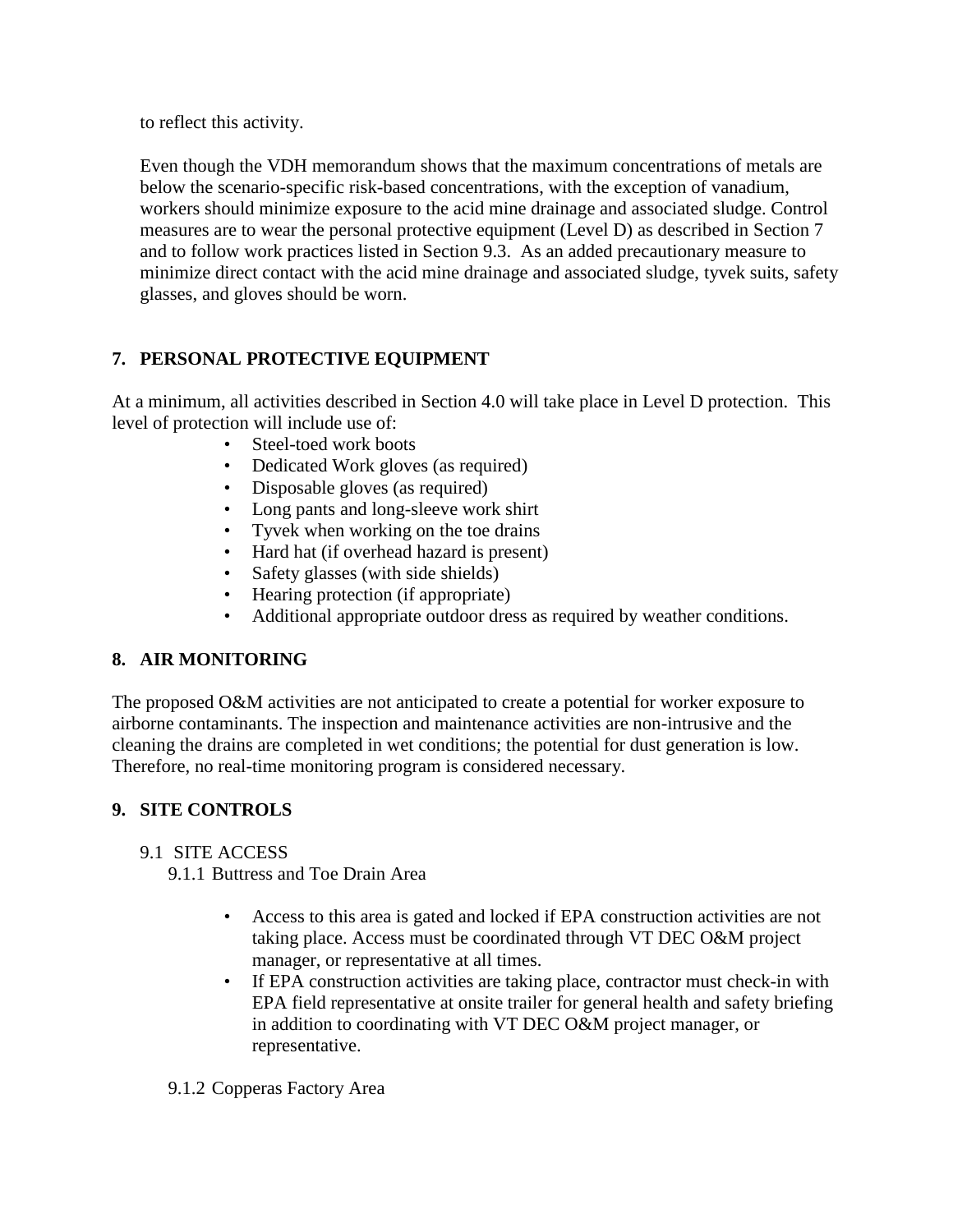• Access to this area is not restricted; however, site activities must still be coordinated with VT DEC project manager, or representative, and EPA field representative is EPA construction activities are ongoing.

### 9.2 WORK ZONES

The maintenance of the buttress area and copperas factory area rock cap are not invasive in nature; therefore, establishment of exclusion and contaminant reduction zones is not required.

An exclusion and contaminant reduction zone is also not required for the cleaning of the drains given the nature of the acid mine drainage as described in Section 5.1.

### 9.3 WORK PRACTICES

The following work practices shall be established and enforced on site for all activities:

- Maintain safety awareness at all times;
- Do not violate any posted zones or restricted areas;
- All electrical equipment and tools shall be properly grounded or used with Ground Fault Circuit Interrupters;
- All pressurized hoses and connectors should be routinely checked
- Do not remove any material from the site;
- No eating, drinking, smoking, chewing gum or tobacco, or applying cosmetics shall be allowed in areas where operation and maintenance activities are being performed;
- Inform the VTDEC of any suspicious odors or unsafe working conditions.

# **10. TRAINING**

The contractor is responsible for health and safety for its contractor and subcontractors, so it is their responsibility to determine the appropriate training requirements for the proposed services, including whether 29 CFR 1910.120 is applicable.

#### 10.1 SITE SPECIFIC HEALTH AND SAFETY ORIENTATION

All landscaping contractors will receive an annual safety and health orientation, conducted by the VTDEC. The training will include the following:

- A review of task activities to be performed
- Site-specific hazards
- Chemical and physical hazards identified at the site
- Personal protective equipment requirements
- Site controls and safety rules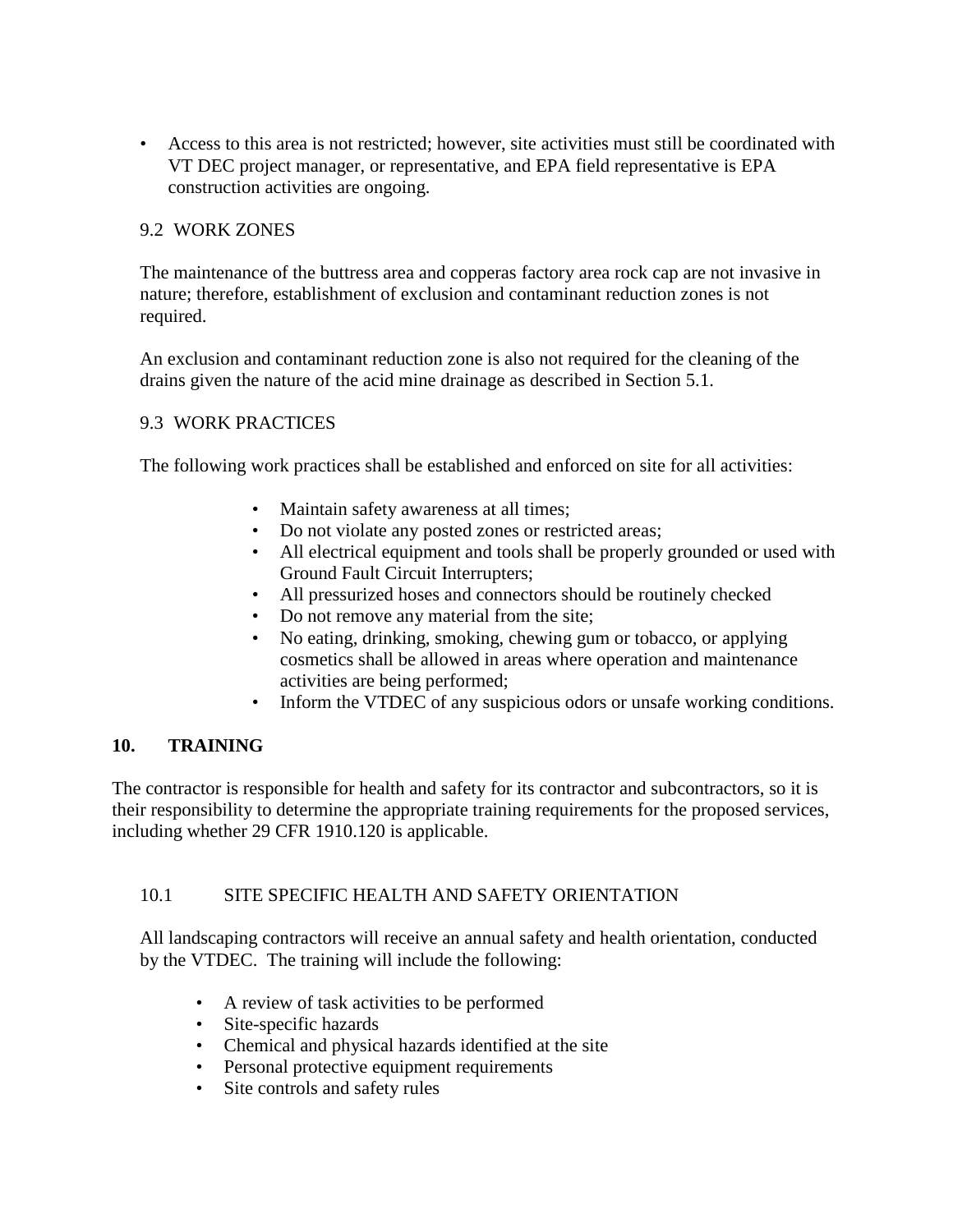- Standard operating procedures (if applicable)
- Emergency response procedures

Due to the nature of the O&M activities and the chemical composition of the toe tailing discharge (acid mine drainage), no additional training will be required.

### **11. DECONTAMINATION**

Given the non-hazardous nature of the material, no decontamination procedures are required.

#### **12. EMERGENCY RESPONSE**

Emergency guidelines and information specific to this project are summarized below.

#### 12.1 SITE EMERGENCIES

In the event of an emergency, site personnel will take appropriate action that could include: evacuating the work zone to a safe place of refuge and notifying the appropriate emergency authorities of the need for emergency assistance/services.

The following entities are sources of emergency assistance/services and should be contacted in the event of emergencies:

| Police:                                |                |
|----------------------------------------|----------------|
| <b>Vermont State Police</b>            | Telephone: 911 |
| <b>Strafford Constable Jude Bishop</b> | 802 765-4670   |
| <b>Orange County Sheriff</b>           | 802 685-4875   |
| <b>Thetford Police Department</b>      | 802 765-2200   |
|                                        |                |

Fire or Emergency: Telephone: 911

 $\mathbf{P}$ 

State of Vermont Hazardous Spill Response Hotline Telephone 1-800-641-5005

Medical Facility: Dartmouth Hitchcock Medical Center 1 Medical Center Drive Lebanon, NH 603 650-5000

\*Directions and maps to medical facilities are included in Appendix D of this plan.

In the event outside assistance is required, the VTDEC O&M Manager shall be notified as soon as possible.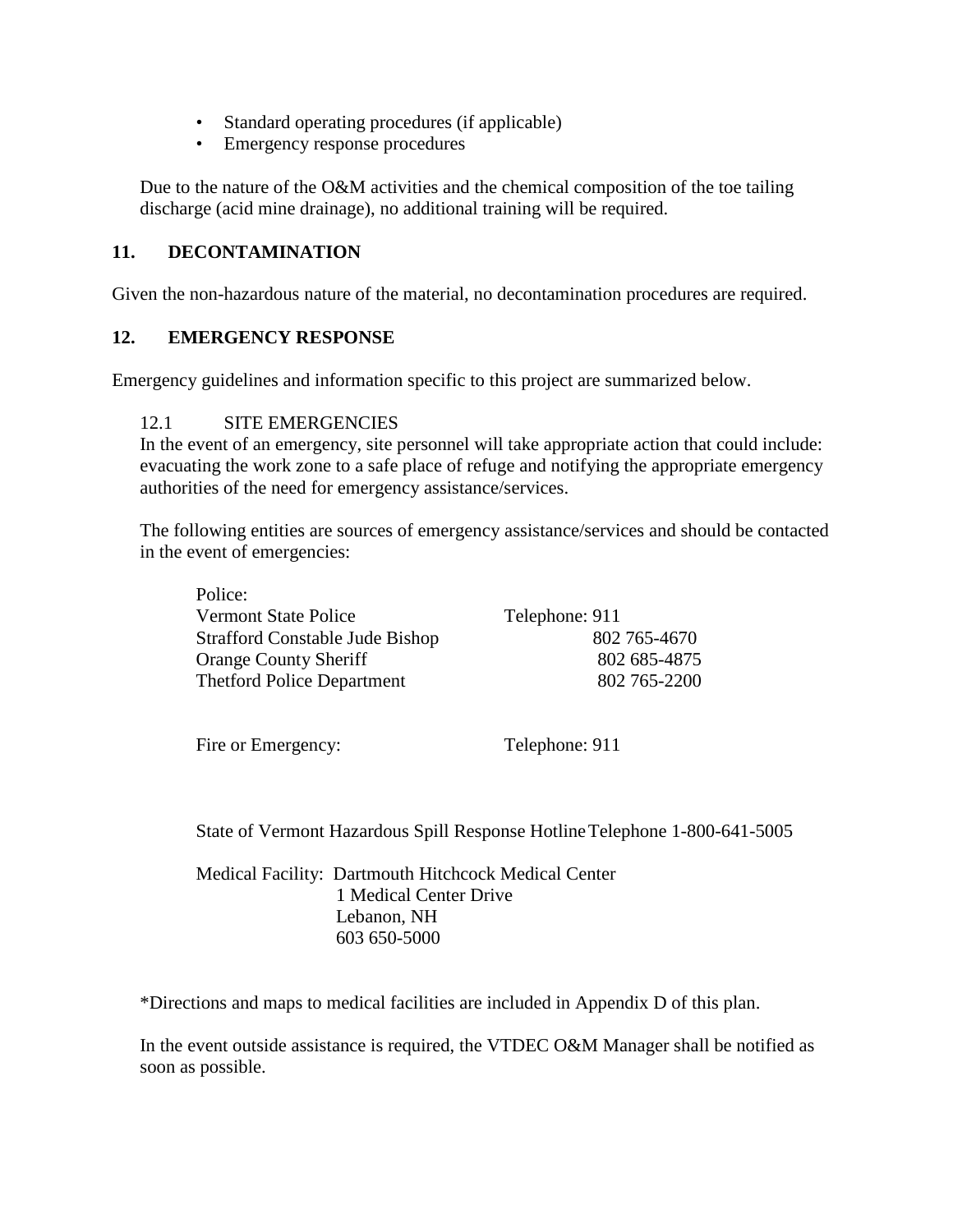### 12.2 MEDICAL EMERGENCY

In any life-threatening situation, the health and safety of the individual takes precedence over all procedures designed for protection against environmental contamination at the site.

### 12.2.1 Worker Procedure

The nearest workers should immediately assist any person who shows signs of medical distress or who has suffered an accident. If a breathing or heart problem is apparent, loosen the clothing around the victim's neck and chest.

Site personnel shall immediately make contact with the appropriate emergency response authorities to alert them of the situation. He/She should relay the following information:

- Χ Location of the victim;
- Χ Nature of the emergency;
- Χ Whether the victim is conscious or not; and
- Χ The specific conditions contributing to the emergency, if known.

### 12.2.2 Accident Site to Remain Undisturbed

The area surrounding any accident site is not to be disturbed until any changes to the site have been cleared by the Site Manager.

# 12.3 FIRE EMERGENCY

Because of the presence of flammable materials (gasoline) at this site, fire is a potential hazard. Site personnel are not trained, professional fire fighters. If there is any doubt whether a fire can be quickly contained and extinguished, personnel are to notify the local fire department, and immediately evacuate the area. Only persons properly trained in fire suppression will attempt to contain and extinguish fires.

In the event of a small fire that the worker extinguishes, the incident must be reported to the VTDEC.

# 12.4 EMERGENCY EVACUATION

Emergency evacuations at this site will be conducted in the event of an uncontrolled fire, explosion, or other catastrophe which places site personnel in a life threatening situation or risk of personal injury. In the event of these incidents, the main objective is to remove site personnel in the most expedient manner possible.

# 12.5 SPILL AND DISCHARGE CONTROL PLAN

For the purposes of this HSP, it is assumed that the quantities of hazardous materials or fuels to be brought onto the site will not exceed those which require a formal SPCC or Spill Prevention Plan under the Clean Water Act (CWA) or the Resource Conservation and Recovery Act (RCRA). Any spill in excessive of the federal or state reportable quantity must be reported to the Haz Mat Hotline at 800-641-5005.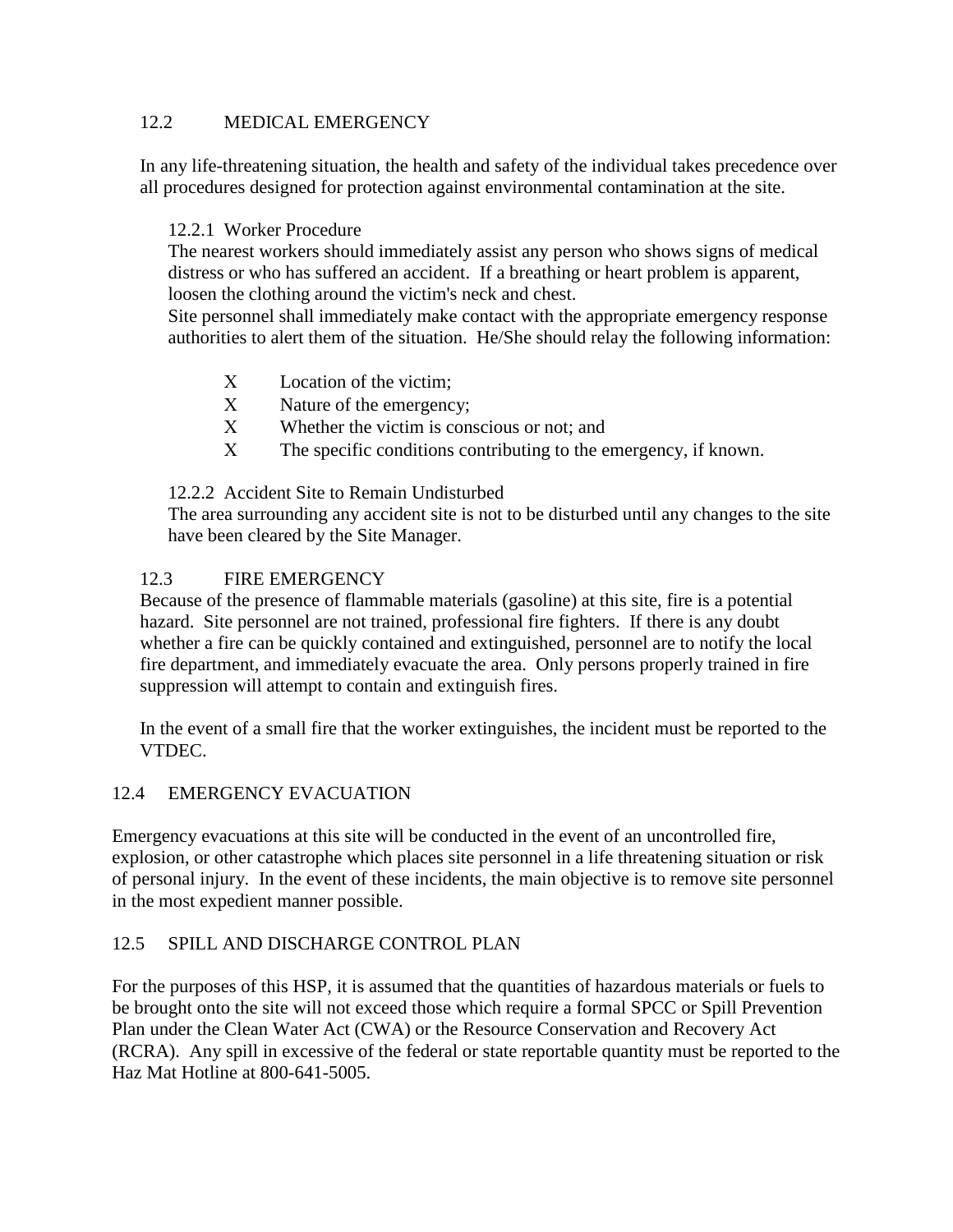All refueling of equipment will be performed with due care to ensure that small spills do not occur during refueling operations. No fuel is to be stored anywhere at the site.

Contractors will supply necessary equipment to contain and clean-up small spills or leaks. Where required, contaminated soil would be cleaned up and disposed of in accordance with state regulatory requirements. It is not anticipated that quantities of hazardous materials would be brought to the site that would require outside responders.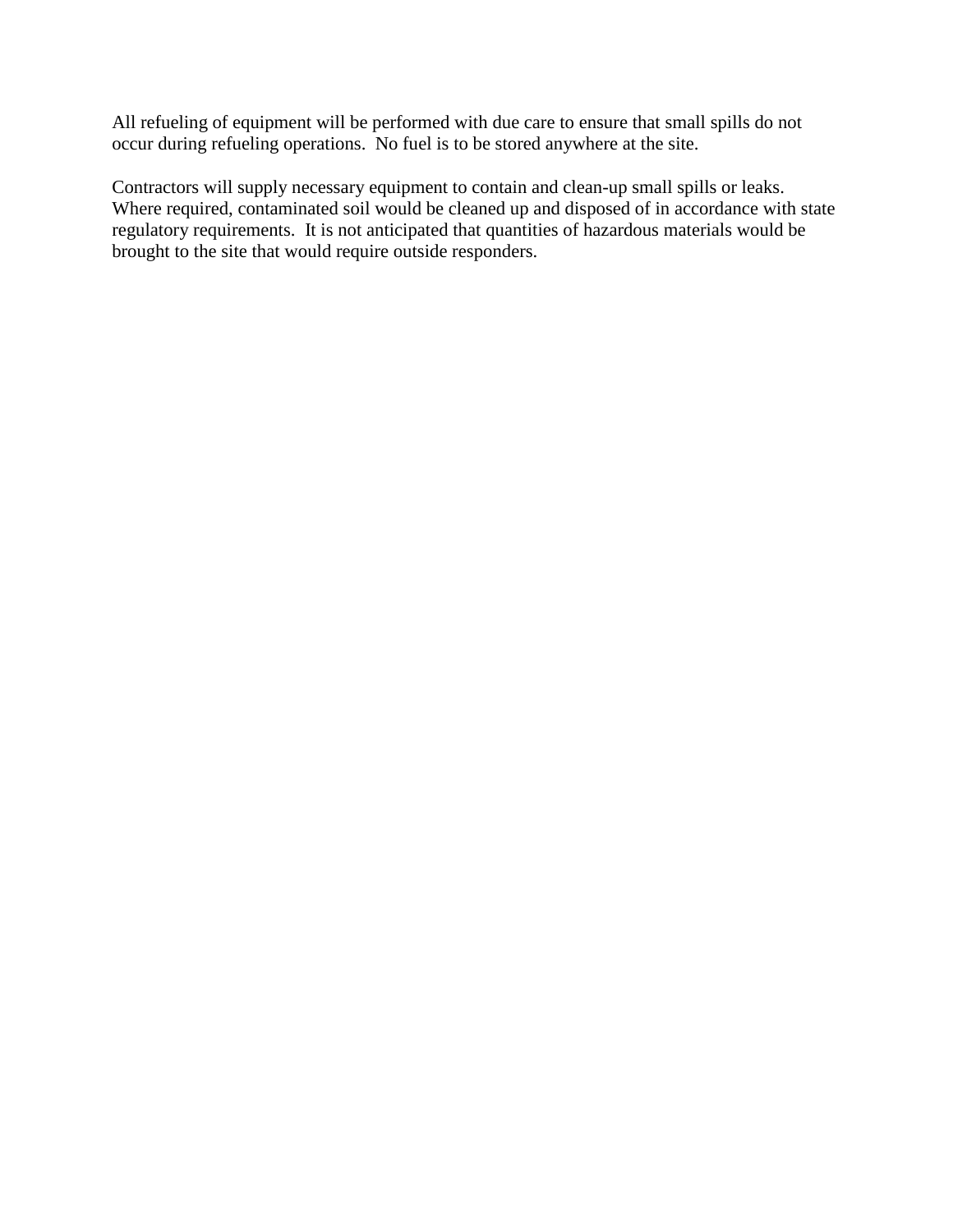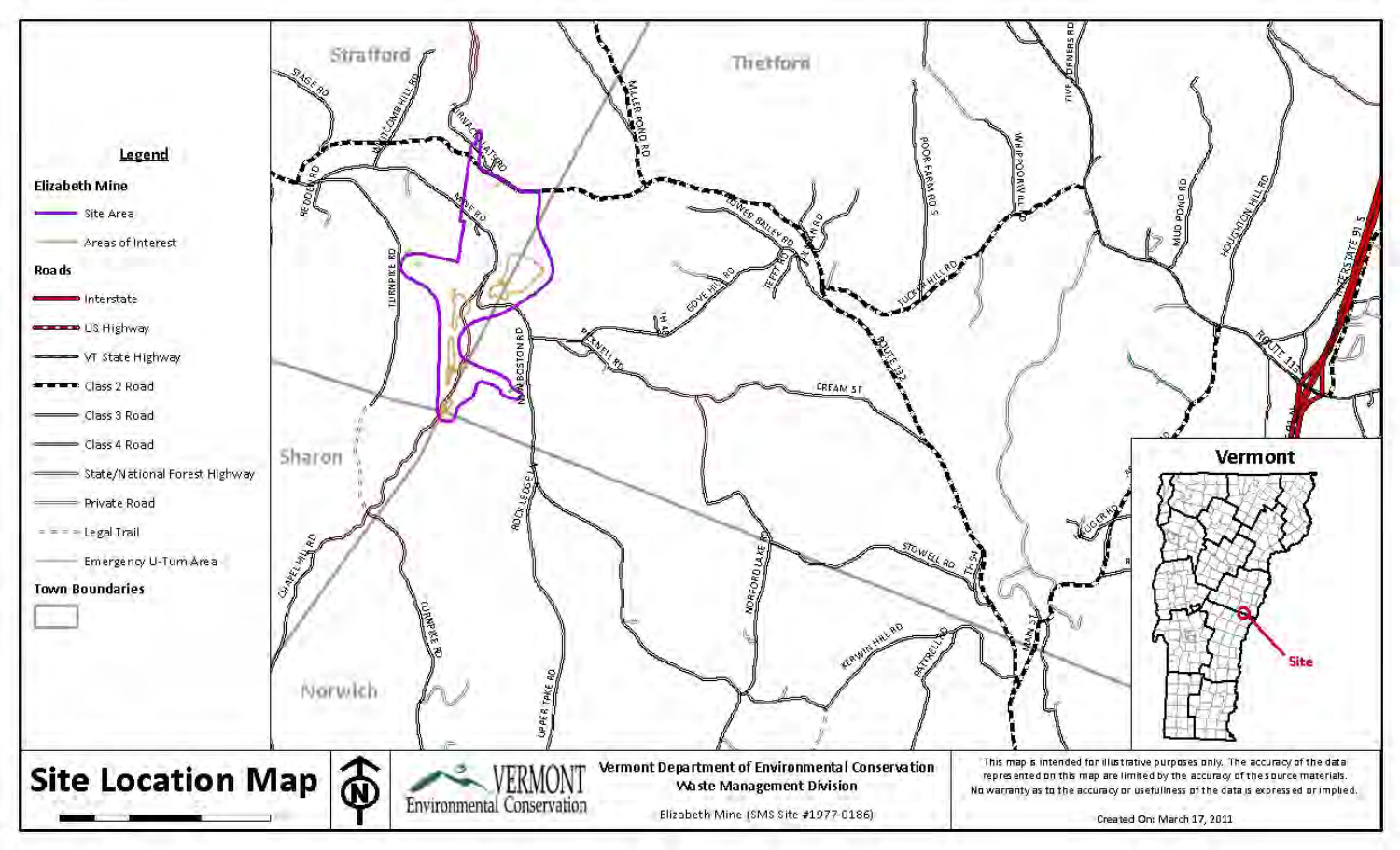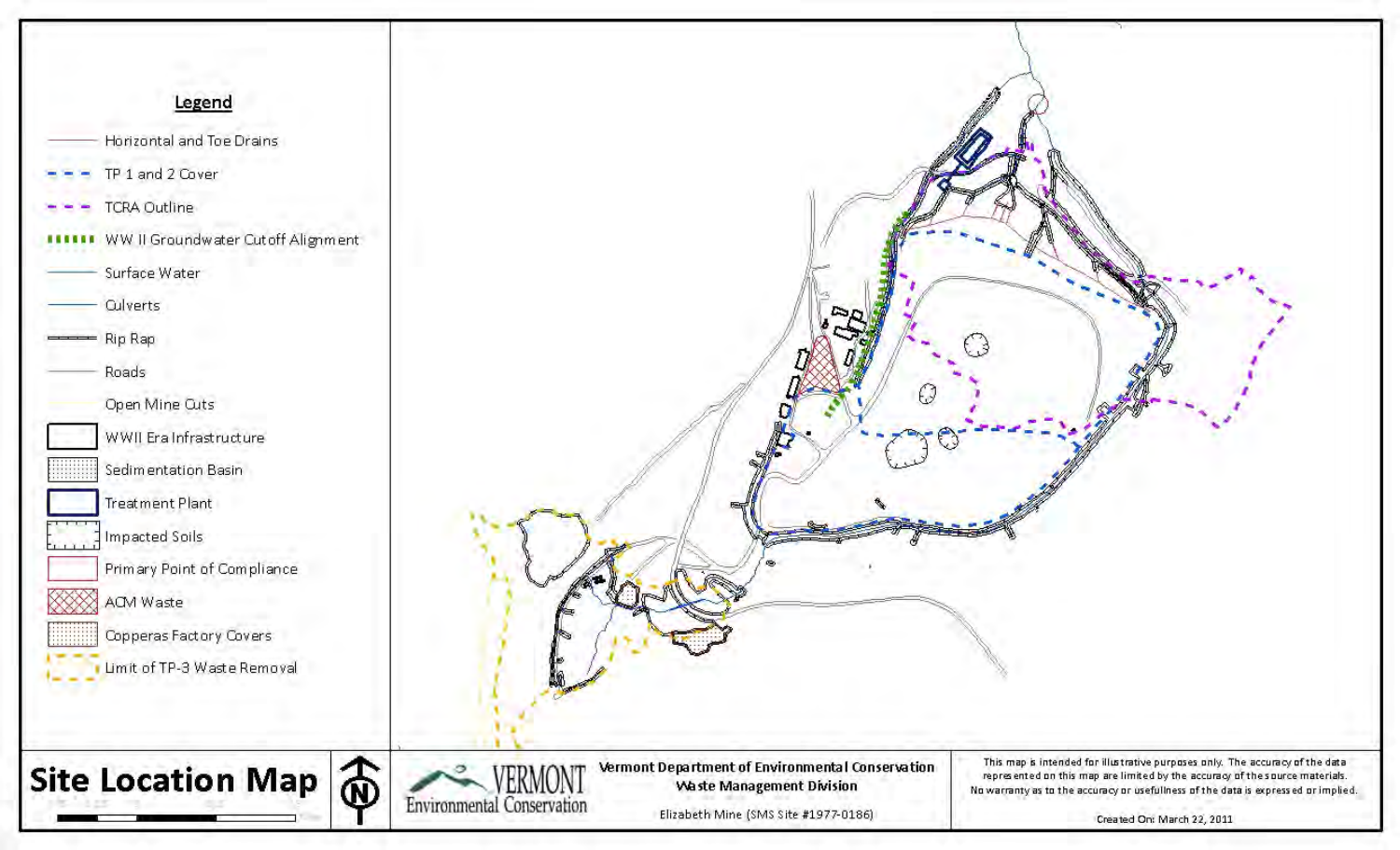# ELIZABETH MINE HUMAN HEALTH RISK ASSESSMENT

A Human Health Risk Assessment was performed to evaluate potential risks to human health under current and reasonably foreseeable future conditions for the Elizabeth Mine property (the Site) located in the towns of South Strafford and Thetford, Vermont. The Site is an abandoned copper and iron sulfate (copperas) mine located on Mine Road in the Village of South Strafford within the Town of Strafford, Orange County, Vermont approximately 10 miles west of the Connecticut River Valley. For the purposes of this assessment, the Site includes the Elizabeth Mine property, adjacent properties, and local associated surface waters including the pit lakes, Copperas Brook, Lord Brook, mine drainage tributaries to Lord Brook, the West Branch of the Ompompanoosuc River, and the Ompompanoosuc River.

The risk assessment was performed in accordance with U.S. Environmental Protection Agency (EPA) guidance documents. The EPA develops an estimate of noncarcinogenic effects by the hazard index method. The potential exposure level at the site is divided by a reference level. The reference level (or Reference Dose) represents an exposure level below which health effects are highly unlikely and above which some level of impact could occur. As the hazard index increases above 1, the potential for adverse impact increases. The EPA considers a hazard index above 1 to represent a potentially unacceptable level of risk.

The EPA also develops an estimate of the potential for carcinogenic effects. Potential carcinogenic effects are expressed as a probability or risk of cancer resulting from the exposure. The EPA generally considers a probability of cancer greater than 1 in 10,000 to be the risk level that requires remediation.

The detailed evaluation of human health risks was divided into four major sections: hazard identification, dose-response assessment, exposure assessment, and risk characterization. Risks were evaluated with respect to exposure to chemicals detected in soil, ground water, surface water, sediment, and fish.

The hazard identification section describes the procedures used to identify chemicals of concern. The Site is impacted primarily with metals. The dose-response assessment describes the data relating potential doses received from exposure to chemicals to potential noncarcinogenic or

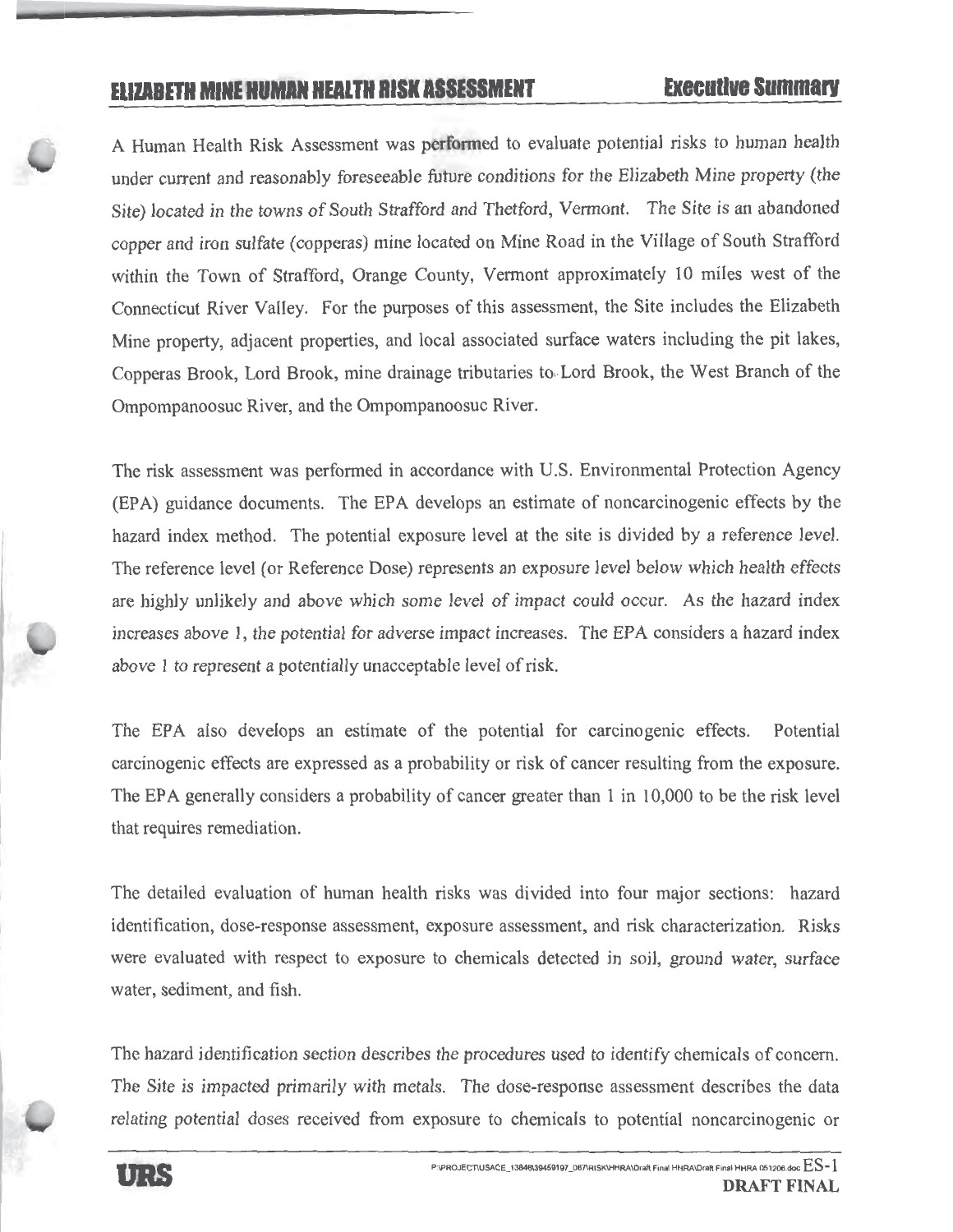carcinogenic health effects (response). The exposure assessment presents the estimated level of exposure (i.e., the exposure dose) for each exposure scenario. Table ES-1 summarizes the exposure pathways for this assessment. The following exposure scenarios were considered:

- Adults and children who could live on properties located adjacent to the former Elizabeth Mine property under both current and future conditions:
- Adults and children who could live on the former Elizabeth Mine property (e.g., tailing piles, etc.) under future conditions;
- Adults and children who could swim in surface water bodies on the Site under both current and future conditions:
- Adults and children who could wade in surface water bodies on the Site under both current and future conditions:
- Adults and children who could occasionally eat fish caught locally from the Site under both current and future conditions; and
- Adults and children who could subsist on fish caught locally from the Site under both current and future conditions.

In addition, risks due to exposure to lead for children (the most sensitive receptor) were evaluated using EPA's Integrated Exposure Uptake Biokinetic Model for Lead in Children (IEUBK) model to estimate blood lead concentrations. The model calculates the probability that children's blood lead concentrations will exceed 10 micrograms of lead per deciliter ( $\mu$ g Pb/dl). If the probability that children's blood lead concentrations exceeds 10  $\mu$ g/dl is not greater than 5 percent, the risk is considered acceptable.

The following table summarizes the results of this assessment: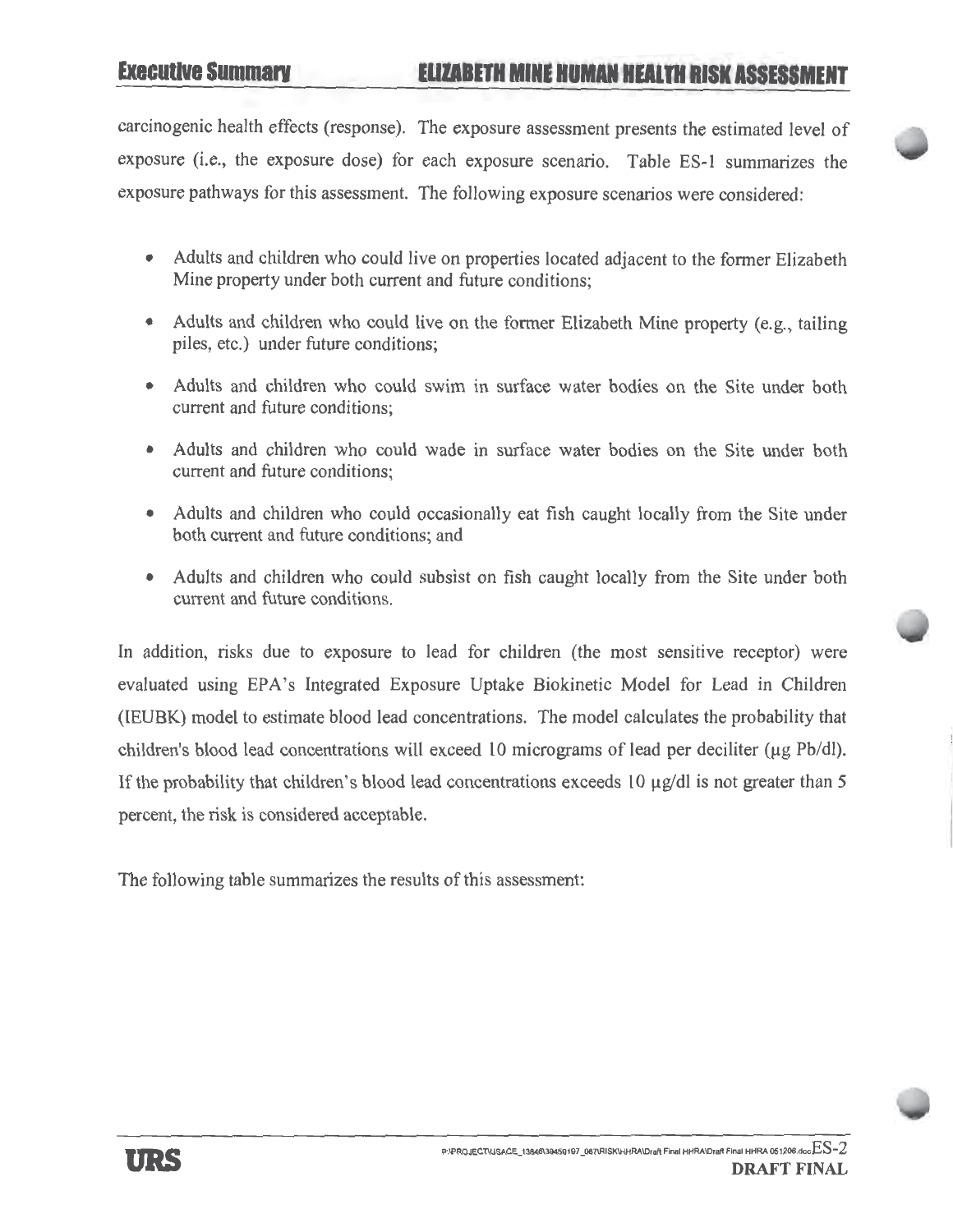# **ELIZABETH MINE HUMAN HEALTH RISK ASSESSMENT**

| <b>Exposure Pathway</b>                                        | <b>Non Cancer Risk</b><br><b>Below EPA Risk</b><br>Management<br>Criteria?<br>(HI < 1) | <b>Chemicals above</b><br><b>EPA Non-Cancer</b><br><b>Risk Management</b><br><b>Criteria</b> | <b>Cancer Risk</b><br><b>Below EPA</b><br><b>Risk</b><br>Management<br>Criteria<br>(Risk $\leq$ 1 x<br>$10^{-4}$ | <b>Chemicals above</b><br><b>EPA Cancer Risk</b><br>Management<br>Criteria |
|----------------------------------------------------------------|----------------------------------------------------------------------------------------|----------------------------------------------------------------------------------------------|------------------------------------------------------------------------------------------------------------------|----------------------------------------------------------------------------|
| <b>Residential Exposure to Soil</b>                            |                                                                                        |                                                                                              |                                                                                                                  |                                                                            |
| Residential properties                                         | <b>YES</b>                                                                             |                                                                                              | <b>YES</b>                                                                                                       |                                                                            |
| TP-1 and TP-2                                                  | <b>YES</b>                                                                             |                                                                                              | <b>YES</b>                                                                                                       |                                                                            |
| $TP-3$                                                         | <b>YES</b>                                                                             |                                                                                              | <b>YES</b>                                                                                                       |                                                                            |
| $TP-4$                                                         | YES                                                                                    |                                                                                              | <b>YES</b>                                                                                                       |                                                                            |
| Artesian Vent (Air Vent) (Underground<br>Workings)             | <b>YES</b>                                                                             |                                                                                              | <b>YES</b>                                                                                                       |                                                                            |
| Sargent Brook                                                  | YES                                                                                    |                                                                                              | <b>YES</b>                                                                                                       |                                                                            |
| Copperas Ore Roast Bed, Sargent Brook                          | <b>YES</b>                                                                             |                                                                                              | YES                                                                                                              |                                                                            |
| Copperas Factories - Lead Hot Spot                             | N <sub>O</sub>                                                                         | Lead                                                                                         | YES                                                                                                              |                                                                            |
| South Mine and Waste Rock Piles                                | <b>YES</b>                                                                             |                                                                                              | <b>YES</b>                                                                                                       |                                                                            |
| South Open Cut                                                 | <b>YES</b>                                                                             |                                                                                              | <b>YES</b>                                                                                                       |                                                                            |
| Furnace Flats North                                            | <b>YES</b>                                                                             |                                                                                              | YES                                                                                                              |                                                                            |
| Furnace Flats South                                            | <b>YES</b>                                                                             |                                                                                              | <b>YES</b>                                                                                                       |                                                                            |
| Lord Brook                                                     | <b>YES</b>                                                                             |                                                                                              | <b>YES</b>                                                                                                       |                                                                            |
| Lower Copperas Brook                                           | <b>YES</b>                                                                             |                                                                                              | YES                                                                                                              |                                                                            |
| West Branch Ompompanoosuc                                      | YES                                                                                    |                                                                                              | <b>YES</b>                                                                                                       |                                                                            |
| <b>Residential Exposure to Ground Water</b>                    |                                                                                        |                                                                                              |                                                                                                                  |                                                                            |
| Residential wells*                                             | NO                                                                                     | Manganese,<br>Cadmium                                                                        | <b>YES</b>                                                                                                       |                                                                            |
| TP-1 and TP-2                                                  | $\overline{NO}$                                                                        | Manganese,<br>Cadmium, Arsenic,<br>Barium, Nickel,<br>Thallium, Vanadium,<br>Zinc, Lead      | N <sub>O</sub>                                                                                                   | Arsenic                                                                    |
| $TP-3$                                                         | N <sub>O</sub>                                                                         | Manganese,<br>Cadmium, Arsenic,<br>Nickel, Thallium,<br>Vanadium, Zinc, Lead                 | N <sub>O</sub>                                                                                                   | Arsenic                                                                    |
| $TP-4$                                                         | NO                                                                                     | Manganese, Thallium                                                                          | <b>YES</b>                                                                                                       |                                                                            |
| Lower Copperas Brook                                           | $\rm NO$                                                                               | Manganese                                                                                    | YES                                                                                                              |                                                                            |
| Copperas Factories - Lead Hot Spot                             | NO.                                                                                    | Manganese,<br>Cadmium, Zinc                                                                  | <b>YES</b>                                                                                                       |                                                                            |
| South Open Cut                                                 | <b>YES</b>                                                                             |                                                                                              | <b>YES</b>                                                                                                       |                                                                            |
| South Vent                                                     | <b>YES</b>                                                                             |                                                                                              | <b>YES</b>                                                                                                       |                                                                            |
| Artesian Vent (Underground Workings)                           | N <sub>O</sub>                                                                         | Cadmium,<br>Manganese, Mercury,<br>Zinc                                                      | <b>YES</b>                                                                                                       |                                                                            |
| <b>Contact with Surface Water while Swimming</b>               | <b>YES</b>                                                                             |                                                                                              | <b>YES</b>                                                                                                       |                                                                            |
| <b>Contact with Sediment and Surface Water</b><br>While Wading | <b>YES</b>                                                                             |                                                                                              | <b>YES</b>                                                                                                       |                                                                            |
| Fishing and Ingestion of Fish (recreational)                   | <b>YES</b>                                                                             |                                                                                              | <b>YES</b>                                                                                                       |                                                                            |
| <b>Fishing and Ingestion of Fish (subsistence)</b>             | NO                                                                                     | Mercury, Lead                                                                                | <b>YES</b>                                                                                                       |                                                                            |

\*Ingestion of water from former residential wells RES-03 and RES-03A pose an unacceptable risk; risks are within acceptable limits for the other residential wells.

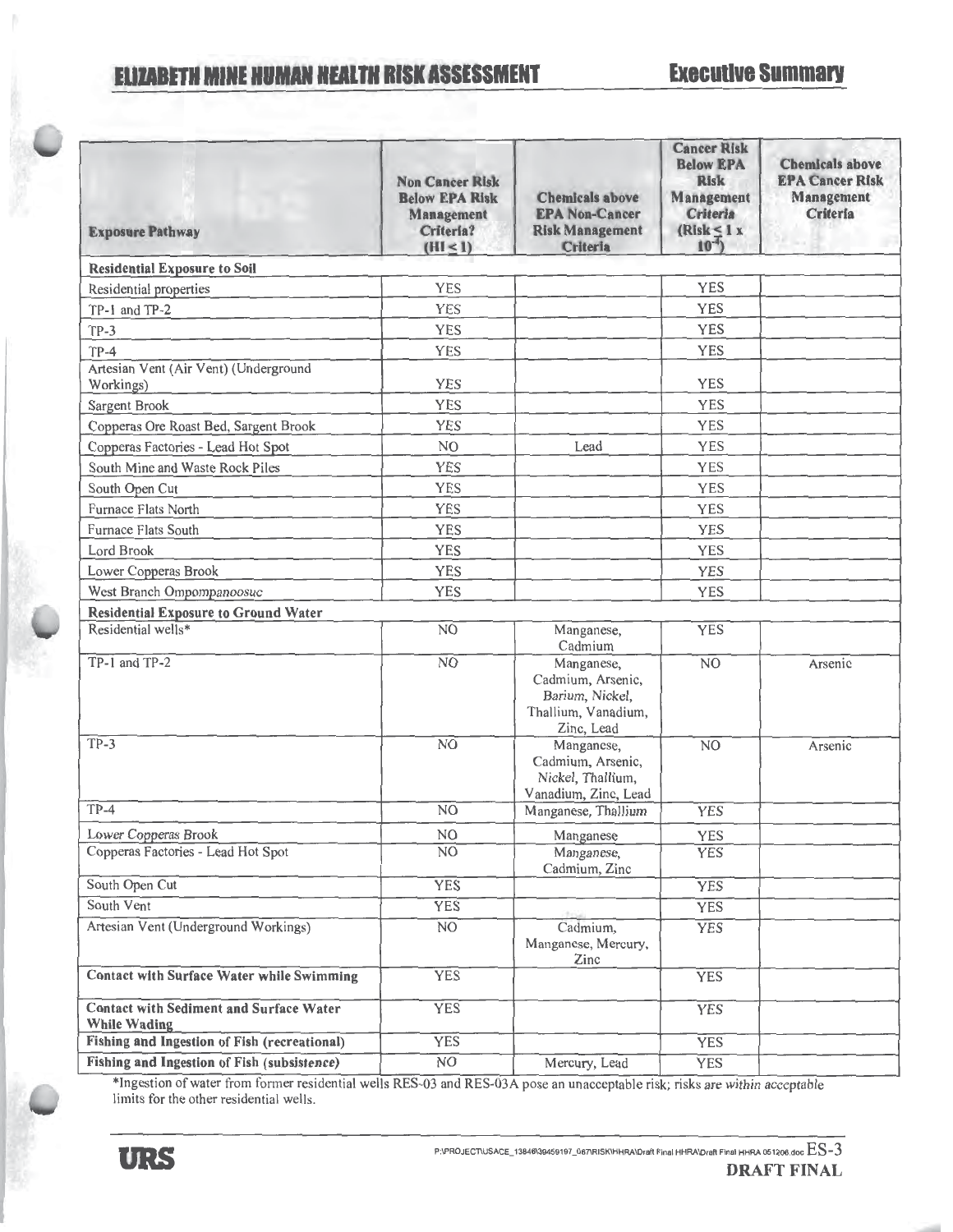# **Executive Summary**

# ELIZABETH MINE HUMAN HEALTH RISK ASSESSMENT

Under current and future conditions, the results from all residential wells except RES-03 and RES-03A indicate the cancer risks and non-cancer risks for residential exposure to groundwater are below EPA risk management criteria. The results also indicate that the hazard indices (i.e., non-cancer risks) and incremental lifetime carcinogenic risks for contact with soil on the residential properties are within acceptable limits.

Under future conditions, the following potential exposures could pose a non-cancer risk above EPA risk management criteria (i.e., hazard index greater than 1) to residents who could live on the former Elizabeth Mine property:

- Ingestion of groundwater within TP-1 and TP-2;  $\bullet$
- Ingestion of groundwater within TP-3;
- Ingestion of groundwater within TP-4:
- Ingestion of groundwater within the Lower Copperas Brook Area;
- Ingestion of groundwater within the Artesian Vent (Air Vent) Area (Underground Workings);
- Ingestion of groundwater in the Copperas Brook area near the Lead Hot Spot; and
- Contact with soil in the Lead Hot Spot Area.

In addition, the following potential exposures result in a potential carcinogenic risk above EPA risk management criteria to future residents who could live on the former Elizabeth Mine property:

- Ingestion of groundwater within TP-1 and TP-2; and
- Ingestion of groundwater within TP-3.  $\bullet$

Under current or future conditions, contact with surface water or sediment from swimming or wading in surface water bodies located on the Site does not pose an unacceptable risk of noncarcinogenic or carcinogenic effects.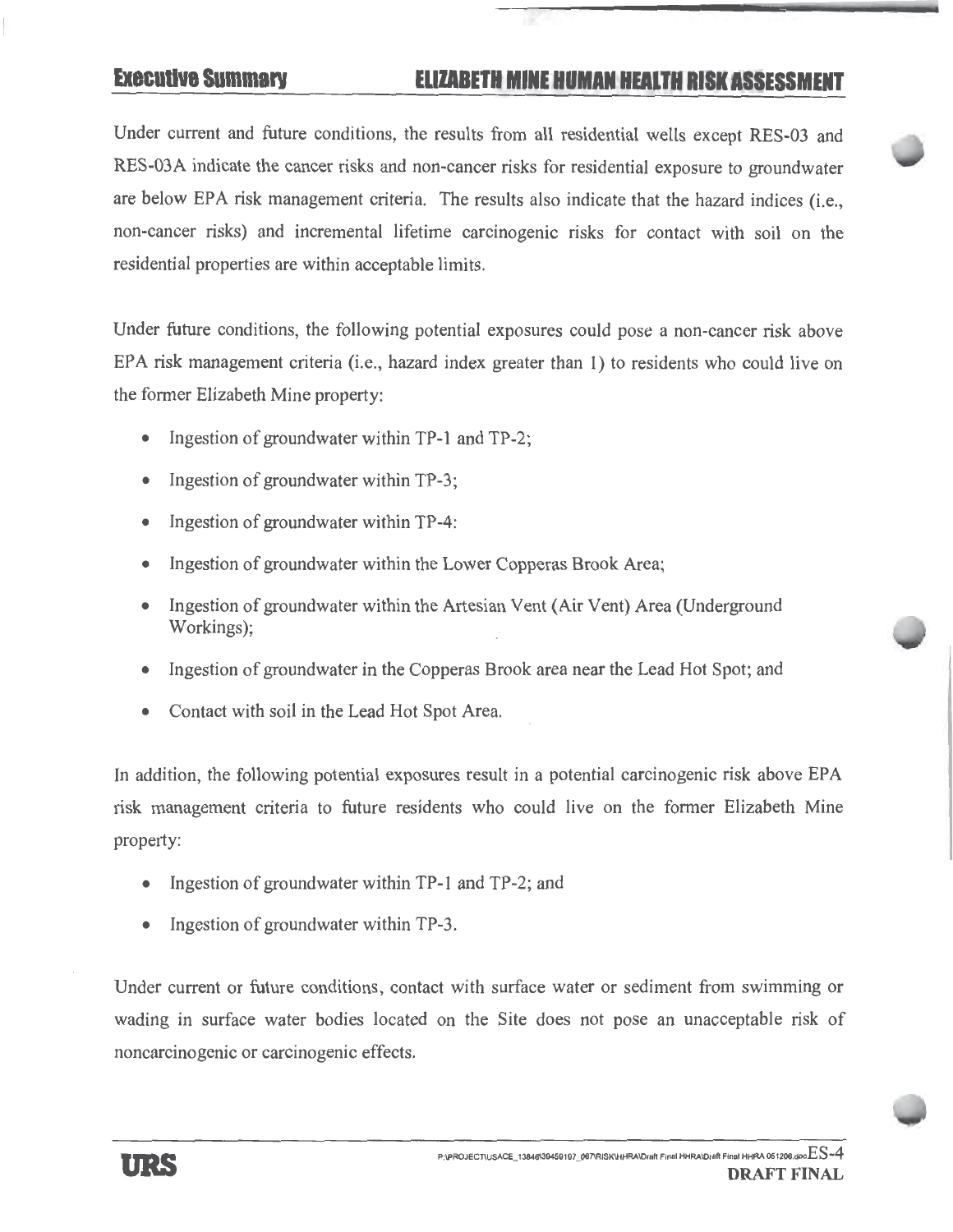# ELIZABETH MINE HUMAN HEALTH RISK ASSESSMENT

The results also show that contact with surface water or sediment while fishing does not pose an unacceptable risk of noncarcinogenic or carcinogenic risks under current or future conditions. In addition, ingestion of fish from recreational fishing does not pose a significant risk under current or future conditions. Ingestion of fish on a subsistence basis, however, poses a risk above EPA risk management criteria due to mercury and lead under current and future conditions.

In summary, this risk assessment was performed to evaluate current and reasonably foreseeable future risk to human health. This assessment indicates that ingestion of well water from residential wells RES-03 and RES-03A could pose a significant risk to residents using this water as a source of tap water. This assessment also indicates that contact with soil in Copperas Factories – Lead Hot Spot Area poses a significant risk to residents. This assessment also indicates that contact with groundwater within TP-1, TP-2 and the tailing fan below TP-1, TP-3, TP-4, Lower Copperas Brook, the Copperas Factories – Lead Hot Spot Area, and the Artesian Vent (or Underground Workings Area) could pose a risk above EPA risk management criteria to residents if it is used as a source of tap water under future conditions. In addition, ingestion of fish poses a significant risk if fish are ingested on a subsistence basis under current and future conditions. Risks due to swimming, wading, and recreational fishing are all within acceptable limits.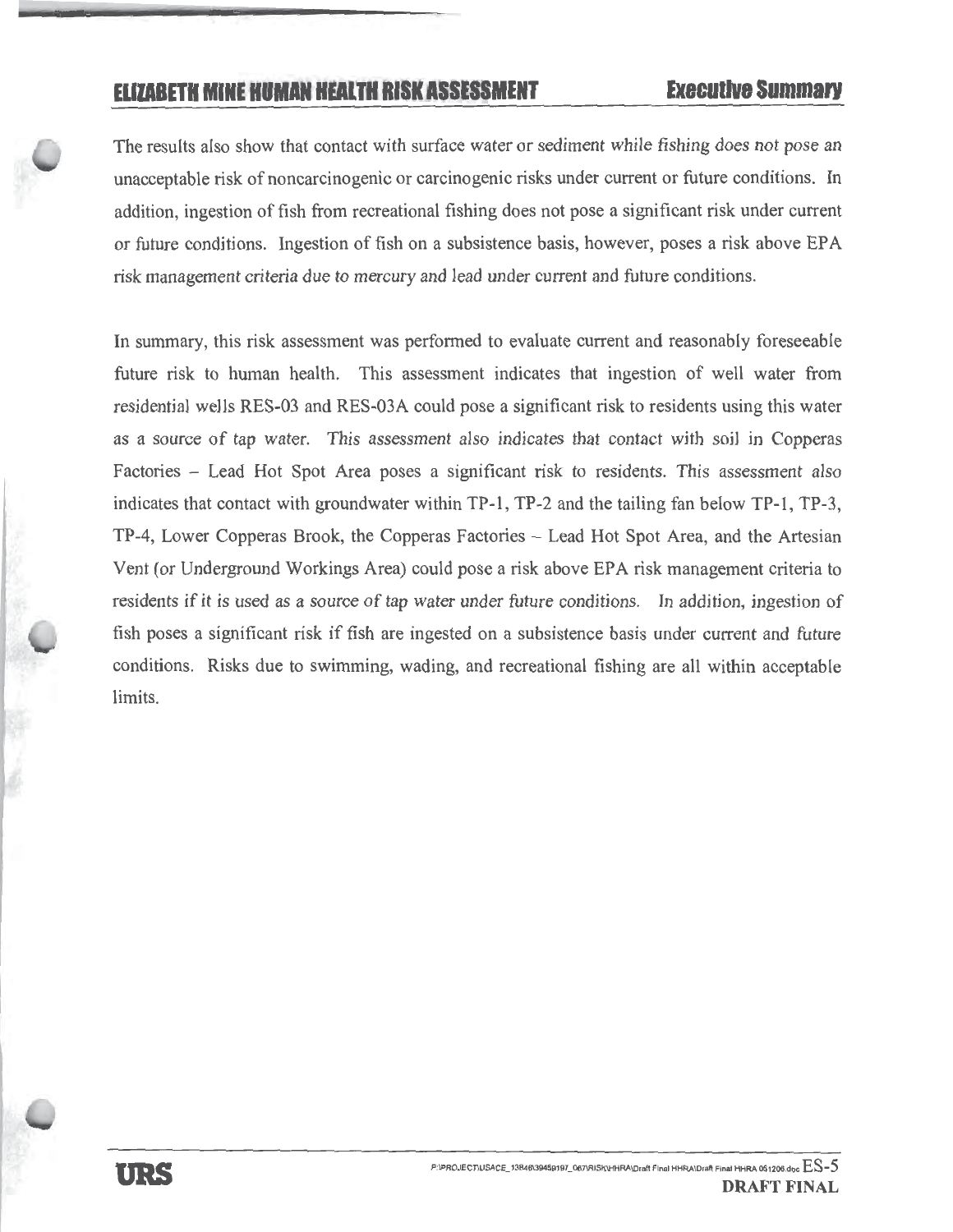| SELECTION OF EXPOSURE PATHWAY<br>ELIZABETH MINE<br>TABLE ES-1 |
|---------------------------------------------------------------|
|                                                               |

ý,

| Rationale for Selection or Exclusion<br>of Exposure Pathway | Assumes nearby residential wells may be impacted by metals from the Site.<br>Assumes nearby residential wells may be impacted by metals from the Site<br>Metals are non-volatile, this pathway is negligible. | Assumes nearby residential wells may be impacted by metals from the Site.<br>Assumes nearby residential wells may be impacted by metals from the Site<br>Metals are non-volatile, this pathway is negligible. | Assumed that residents living adjacent to the Site may be exposed to site impacted soils.<br>Assumed that residents living adjacent to the Site may be exposed to site impacted soils | Assumed that residents living adjacent to the Site may be exposed wind-blown dust from the Site. | Assumed that residents iiving adjacent to the Site may be exposed to site impacted soils.<br>Assumed that residents fring adjacent to the Site may be exposed to site impacted soils. | Assumed that residents living adjacent to the Site may be exposed wind-blown dust from the Site. | Contact with sediment is not likely during swimming.<br>Ingestion of sediment is not likely during swimming                                                                    | Contact with sediment is not likely during swimming.<br>Ingestion of sediment is not likely duning swimming. | Contact with sediment likely to occur during wading<br>Ingestion of sediment is likely during wading.                                                                             | Contact with sediment likely to occur during wading.<br>Ingestion of sediment is likely during wading.   | Contact with sediment may occur during fishing<br>Ingestion of sediment may occur while fishing                | Contact with sediment may occur during fishing.<br>Ingestion of sediment may occur while fishing. | Contact with sediment may occur during fishing.<br>Ingestion of sediment may occur while fishing.              | Contact with sediment may occur during fishing<br>Ingestion of sediment may occur while fishing. | Contact with surface water occurs dunng swimming.<br>Ingestion of surface water likely during swimming                                                                         | Contact with surface water occurs during swimming<br>Ingestion of surface water likely during swimming. | Contact with surface water occurs during wading                                                                                                                                | Contact with surface water occurs during wading.                                                |
|-------------------------------------------------------------|---------------------------------------------------------------------------------------------------------------------------------------------------------------------------------------------------------------|---------------------------------------------------------------------------------------------------------------------------------------------------------------------------------------------------------------|---------------------------------------------------------------------------------------------------------------------------------------------------------------------------------------|--------------------------------------------------------------------------------------------------|---------------------------------------------------------------------------------------------------------------------------------------------------------------------------------------|--------------------------------------------------------------------------------------------------|--------------------------------------------------------------------------------------------------------------------------------------------------------------------------------|--------------------------------------------------------------------------------------------------------------|-----------------------------------------------------------------------------------------------------------------------------------------------------------------------------------|----------------------------------------------------------------------------------------------------------|----------------------------------------------------------------------------------------------------------------|---------------------------------------------------------------------------------------------------|----------------------------------------------------------------------------------------------------------------|--------------------------------------------------------------------------------------------------|--------------------------------------------------------------------------------------------------------------------------------------------------------------------------------|---------------------------------------------------------------------------------------------------------|--------------------------------------------------------------------------------------------------------------------------------------------------------------------------------|-------------------------------------------------------------------------------------------------|
| Type of<br>Analysis                                         | Quantitative<br>Quantitative<br>Qualitative                                                                                                                                                                   | Quantitative<br>Quantitative<br>Qualitative                                                                                                                                                                   | Quantitative<br>Quantitative                                                                                                                                                          | Quantitativa                                                                                     | Quantitative<br>Quantitative                                                                                                                                                          | Quantitative                                                                                     | Qualitative<br>Qualitative                                                                                                                                                     | Qualitative<br>Qualitative                                                                                   | Quantitative<br>Quantitative                                                                                                                                                      | Quantitative<br>Quantitative                                                                             | Quantitative<br>Quantitative                                                                                   | Quantitative<br>Quantitative                                                                      | Quantitative<br>Quantitative                                                                                   | Quantitative<br>Quantitative                                                                     | Quantitative<br>Quantitative                                                                                                                                                   | Quanttative<br>Quantitative                                                                             | Quantitative                                                                                                                                                                   | Quantitative                                                                                    |
| Exposure<br>Route                                           | Dermail Contact<br>Inhalation<br>ngestion                                                                                                                                                                     | Dermal Contact<br>Inhalation<br>Ingestion                                                                                                                                                                     | Dermal Contact<br>Ingestion                                                                                                                                                           | Inhalation                                                                                       | Dermal Contact<br>Ingestion                                                                                                                                                           | Inhalation                                                                                       | Dermal Contact<br>Ingestion                                                                                                                                                    | Dermal Contact<br>Ingestion                                                                                  | Dermal Contact<br>Ingestion                                                                                                                                                       | Dermal Contact<br>Ingestion                                                                              | Dermai Contact<br>Ingestion                                                                                    | Dermal Contact<br>Ingestion                                                                       | Dermal Contact<br>Ingestion                                                                                    | Dermal Contact<br>Ingestion                                                                      | Dermal Contact<br>Ingestion                                                                                                                                                    | Dermal Contact<br>Ingestion                                                                             | Dermal Contact                                                                                                                                                                 | Dermal Contact                                                                                  |
| Receptor<br>Age                                             | Adult                                                                                                                                                                                                         | Child                                                                                                                                                                                                         | Adult                                                                                                                                                                                 |                                                                                                  | Child                                                                                                                                                                                 |                                                                                                  | Adult                                                                                                                                                                          | Child                                                                                                        | Adult                                                                                                                                                                             | Child                                                                                                    | Adult                                                                                                          | Child                                                                                             | Adult                                                                                                          | Child                                                                                            | Adult                                                                                                                                                                          | Child                                                                                                   | Adult                                                                                                                                                                          | Child                                                                                           |
| Population<br>Receptor                                      | Residents                                                                                                                                                                                                     |                                                                                                                                                                                                               | Residents                                                                                                                                                                             |                                                                                                  |                                                                                                                                                                                       |                                                                                                  | Swimmers                                                                                                                                                                       |                                                                                                              | Waders                                                                                                                                                                            |                                                                                                          | Recreational Fishermen                                                                                         |                                                                                                   | Subsistence Fishermen                                                                                          |                                                                                                  | Swimmers                                                                                                                                                                       |                                                                                                         | Waders                                                                                                                                                                         |                                                                                                 |
| Exposure<br>Point                                           | (Private Wells)<br>Tap Water                                                                                                                                                                                  |                                                                                                                                                                                                               | Lots #1, #2, and #3                                                                                                                                                                   |                                                                                                  |                                                                                                                                                                                       |                                                                                                  | TP-1; Lord Brook; Lower Copperas; TP-4; Upper Copperas<br>Air Vent; South Open Cut; TP-1; TP-2 and tailing fan below<br>Brook; Sargent Brook; South Mine and Waste Rock Piles; | and Ompompanoosuc River and Connecticut Confluence<br>River.<br>West Branch Ompompanoosuc; Ompompanoosuc     | TP-1; Lord Brook; Lower Copperas; TP-4; Upper Copperas<br>Air Vent: South Open Cut: TP-1; TP-2 and tailing fan below<br>Piles;<br>Brook; Sargent Brook; South Mine and Waste Rock | River:<br>and Ompompanoosuc River and Connecticut Confluence<br>West Branch Ompompanoosuc; Ompompanoosuc | Ompompanoosuc River, and Ompompanoosuc<br>Lord Brook; West Branch Ompompanoosuc;<br>and Connecticut Confluence |                                                                                                   | Ompompanoosuc River, and Ompompanoosuc<br>Lord Brook; West Branch Ompompanoosuc;<br>and Connecticut Confluence |                                                                                                  | Air Vent, South Open Cut, TP-1, TP-2 and tailing fan below<br>TP-1; Lord Brook; Lower Copperas; TP-4; Upper Copperas<br>Brook; Sargent Brook; South Mine and Waste Rock Piles; | West Branch Ompompanoosuc; Ompompanoosuc River;<br>and Ompompanoosuc and Connecticut Confluence         | Air Vent; South Open Cut; TP-1; TP-2 and tailing fan below<br>TP-1: Lord Brook; Lower Copperas; TP-4; Upper Copperas<br>Brook: Sargent Brook; South Mine and Waste Rock Piles; | West Branch Ompompanoosuc; Ompompanoosuc River;<br>and Ompompanoosuc and Connecticut Confluence |
| Exposure<br>Medium                                          | Groundwater                                                                                                                                                                                                   |                                                                                                                                                                                                               | Surface Soil                                                                                                                                                                          |                                                                                                  |                                                                                                                                                                                       |                                                                                                  | Sediment                                                                                                                                                                       |                                                                                                              |                                                                                                                                                                                   |                                                                                                          |                                                                                                                |                                                                                                   |                                                                                                                |                                                                                                  | Surface<br>Water                                                                                                                                                               |                                                                                                         |                                                                                                                                                                                |                                                                                                 |
| Medium                                                      | Groundwater                                                                                                                                                                                                   |                                                                                                                                                                                                               | Soil                                                                                                                                                                                  |                                                                                                  |                                                                                                                                                                                       |                                                                                                  | Sediment                                                                                                                                                                       |                                                                                                              |                                                                                                                                                                                   |                                                                                                          |                                                                                                                |                                                                                                   |                                                                                                                |                                                                                                  | Surface<br>Water                                                                                                                                                               |                                                                                                         |                                                                                                                                                                                |                                                                                                 |
| Timeframe<br>Scenano                                        | Current                                                                                                                                                                                                       |                                                                                                                                                                                                               |                                                                                                                                                                                       |                                                                                                  |                                                                                                                                                                                       |                                                                                                  |                                                                                                                                                                                |                                                                                                              |                                                                                                                                                                                   |                                                                                                          |                                                                                                                |                                                                                                   |                                                                                                                |                                                                                                  |                                                                                                                                                                                |                                                                                                         |                                                                                                                                                                                |                                                                                                 |

Page 1 of 4

Table1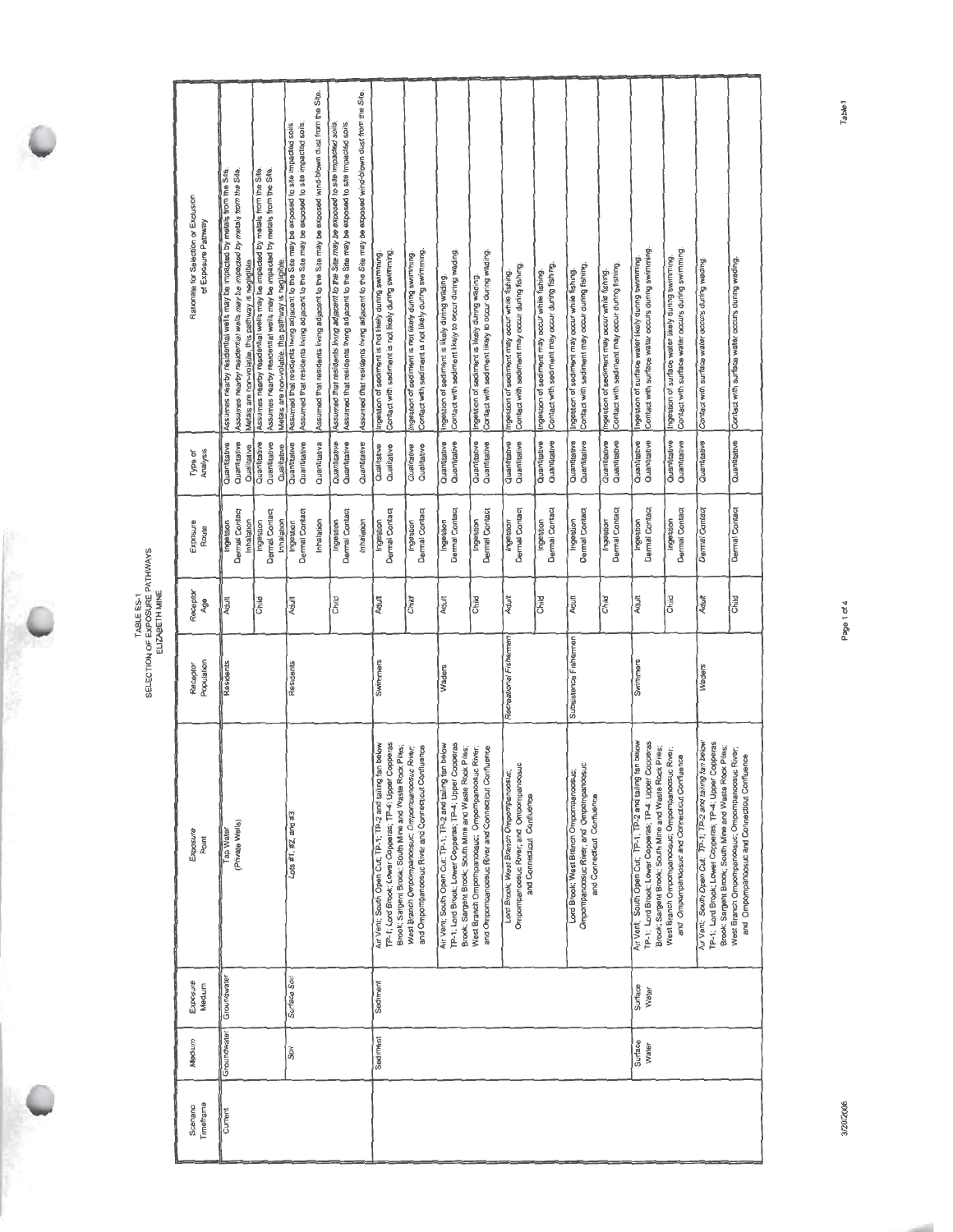| Rationale for Selection or Exclusion<br>of Exposure Pathway | Contact with surface water may occur while fishing.                                                            | Contact with surface water may occur while fishing. | Contact with surface water may occur while fishing.                                                            | Contact with surface water may occur while fishing. | Assumes adults fish on the Site for recreational purposes                                                      | Assumes children fish on the Site for recreational purposes. | Assumes adults could subsist on locally caught fish                                                            | Assumes children could subsist on locally caught fish. | Assumes on-site residential wells may be impacted by metals at the Site. | Assumes on-site residential wells may be impacted by metals at the Site.<br>Metals are non-volatile, this pathway is negligible. | Assumes on-site residential wells may be impacted by metals at the Site. | Assumes on-site residential wells may be impacted by melals at the Site.<br>Metals are non-volatile, this pathway is negligible. | Assumed that residents living on and adjacent to Site property may be exposed to site impacted<br>soils. | Assumed that residents living on and adjacent to Site properly may be exposed to site impacted<br>sois. | Assumed that residents living on the Site may be exposed wind-blown dust from he Site. | Assumed that residents iving on and adjacent to Site property may be exposed to site impacted<br>soils. | Assumed that residents living on and adjacent to Site property may be exposed to site impacted<br>soils. | Assumed that residents living on the Site may be exposed wind-blown dust from he Site. | Contact with sediment is not likely during swimming<br>Ingestion of sediment is not likely during swimming                                                                           | Contact with sediment is not likely during swimming.<br>Ingestion of sediment is not likely dunng swimming. |
|-------------------------------------------------------------|----------------------------------------------------------------------------------------------------------------|-----------------------------------------------------|----------------------------------------------------------------------------------------------------------------|-----------------------------------------------------|----------------------------------------------------------------------------------------------------------------|--------------------------------------------------------------|----------------------------------------------------------------------------------------------------------------|--------------------------------------------------------|--------------------------------------------------------------------------|----------------------------------------------------------------------------------------------------------------------------------|--------------------------------------------------------------------------|----------------------------------------------------------------------------------------------------------------------------------|----------------------------------------------------------------------------------------------------------|---------------------------------------------------------------------------------------------------------|----------------------------------------------------------------------------------------|---------------------------------------------------------------------------------------------------------|----------------------------------------------------------------------------------------------------------|----------------------------------------------------------------------------------------|--------------------------------------------------------------------------------------------------------------------------------------------------------------------------------------|-------------------------------------------------------------------------------------------------------------|
| Analysis<br>Type of                                         | Quantitative                                                                                                   | Quantitative                                        | Quantitative                                                                                                   | Quantitative                                        | Quantitative                                                                                                   | Quantitative                                                 | Quantitative                                                                                                   | Quantitative                                           | Quantitative                                                             | Quantitative<br>Qualitative                                                                                                      | Quantitative                                                             | Quantitative<br>Qualitative                                                                                                      | Quantitative                                                                                             | Quantitative                                                                                            | Quantitative                                                                           | Quantitative                                                                                            | Quantilative                                                                                             | Quantitative                                                                           | Qualitative<br>Qualitative                                                                                                                                                           | Qualitative<br>Qualitative                                                                                  |
| Exposure<br>Route                                           | Dermal Contact                                                                                                 | Dermal Contact                                      | Dermal Contact                                                                                                 | Dermal Contact                                      | Ingestion                                                                                                      | Ingestion                                                    | Ingestion                                                                                                      | Ingestion                                              | Ingestion                                                                | Demal Contact<br>Inhalation                                                                                                      | ngestion                                                                 | Dermal Contact<br>Inhalation                                                                                                     | Ingestion                                                                                                | Dermal Contact                                                                                          | Inhalabon                                                                              | Ingestion                                                                                               | Dermal Contact                                                                                           | Inhalation                                                                             | Dermal Contact<br>Ingestion                                                                                                                                                          | Dermal Contact<br>Ingestion                                                                                 |
| Receptor<br>Age                                             | Adult                                                                                                          | Chrid                                               | Adult                                                                                                          | Child                                               | Adult                                                                                                          | Child                                                        | Adult                                                                                                          | Child                                                  | Adult                                                                    |                                                                                                                                  | Child                                                                    |                                                                                                                                  | Adult                                                                                                    |                                                                                                         |                                                                                        | Child                                                                                                   |                                                                                                          |                                                                                        | Adult                                                                                                                                                                                | Child                                                                                                       |
| Population<br>Receptor                                      | Recreational Fishermen                                                                                         |                                                     | Subsistence Fishermen                                                                                          |                                                     | Recreational Fishermen                                                                                         |                                                              | Subsistence Fishermen                                                                                          |                                                        | Residents                                                                |                                                                                                                                  |                                                                          |                                                                                                                                  | Residents                                                                                                |                                                                                                         |                                                                                        |                                                                                                         |                                                                                                          |                                                                                        | Swimmers                                                                                                                                                                             |                                                                                                             |
| Exposure<br>Point                                           | Ompompanoosuc River, and Ompompanoosuc<br>Lord Brook; West Branch Ompompanoosuc;<br>and Connecticut Confluence |                                                     | Ompompanoosuc River, and Ompompanoosuc<br>Lord Brook; West Branch Ompompanoosuc;<br>and Connecticut Confluence |                                                     | Ompompanoosuc River, and Ompompanoosuc<br>Lord Brook, West Branch Ompompanoosuc,<br>and Connecticut Confluence |                                                              | Ompompanoosuc River, and Ompompanoosuc<br>Lord Brook; West Branch Ompompanoosuc;<br>and Connecticut Confluence |                                                        | Tap Water                                                                | (On-site Monitoring Wells)                                                                                                       |                                                                          |                                                                                                                                  | Air Vent; Sargent Brook;                                                                                 | Copperas Ore Roast Bed; Sargent Brook;                                                                  | South Mine and Waste Rock Piles; South Open Cut;<br>Copperas Works - Lead Hot Spot;    | Furnace Flats North, Furnace Flats South,                                                               | ïP⊣i<br>TP-1: TP-2 and tailing fan below TP-1: TP-3:                                                     | Lord Brook; Lower Copperas Brook;<br>Lots #1, #2, and #3                               | Copperas<br>fan below<br>Brook; Sargent Brook; South Mine and Waste Rock Piles;<br>Air Vent; South Open Cut; TP-1; TP-2 and tailing<br>TP-1; Lord Brook; Lower Copperas; TP-4; Upper | and Ompompanoosuc River and Connecticut Confluence<br>West Branch Ompompanoosuc; Ompompanoosuc River;       |
| Exposure<br>Medium                                          | Surface<br>Water                                                                                               |                                                     |                                                                                                                |                                                     | Fin Fish Tissue                                                                                                |                                                              |                                                                                                                |                                                        | Graundwater                                                              |                                                                                                                                  |                                                                          |                                                                                                                                  | Surface Soil                                                                                             |                                                                                                         |                                                                                        |                                                                                                         |                                                                                                          |                                                                                        | Sediment                                                                                                                                                                             |                                                                                                             |
| Medium                                                      | Surface<br>Water                                                                                               |                                                     |                                                                                                                |                                                     | Biota                                                                                                          |                                                              |                                                                                                                |                                                        | Groundwater                                                              |                                                                                                                                  |                                                                          |                                                                                                                                  | Soil                                                                                                     |                                                                                                         |                                                                                        |                                                                                                         |                                                                                                          |                                                                                        | Sediment                                                                                                                                                                             |                                                                                                             |
| Timeframe<br>Scenario                                       | Current                                                                                                        |                                                     |                                                                                                                |                                                     |                                                                                                                |                                                              |                                                                                                                |                                                        | Future                                                                   |                                                                                                                                  |                                                                          |                                                                                                                                  |                                                                                                          |                                                                                                         |                                                                                        |                                                                                                         |                                                                                                          |                                                                                        |                                                                                                                                                                                      |                                                                                                             |

**SELECTION OF EXPOSURE PATHWAYS<br>SELECTION OF EXPOSURE PATHWAYS** 

Page 2 of 4

3/20/2006

Table1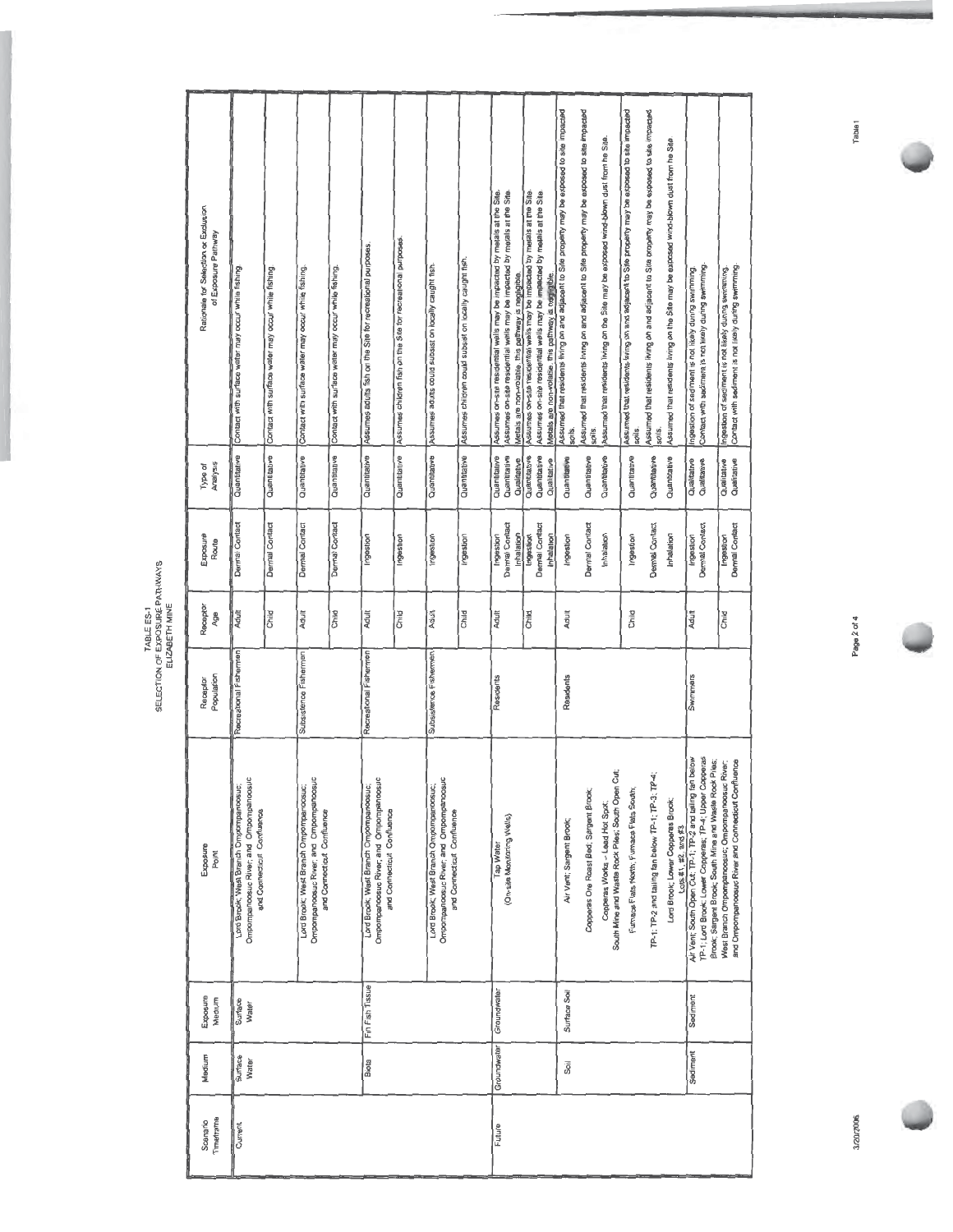| Rationale for Selection or Exclusion<br>of Exposure Pathway | Contact with sediment is likely to occur while wading.<br>Ingestion of sediment is likely during wading.             | Contact with sediment is likely to occur while wading<br>Ingestion of sediment is likely during wading.                                                                                                                                                                                                                                                             | Contact with sediment may occur during fishing<br>Ingestion of sediment may occur while fishing. | Contact with sediment may occur during fishing<br>Ingestion of sediment may occur while fishing. | Contact with sediment may occur during fishing.<br>Ingestion of sediment may occur while fishing. | Contact with sediment may occur during fishing.<br>Ingestion of sediment may occur while fishing                                                                               | Contact with surface water occurs during swimming.<br>Ingestion of surface water likely during swimming. | Contact with surface water occurs during swimming<br>Ingestion of surface water likely during swimming.                                                                        | Contact with surface water occurs during wading.                                                | Contact with surface water occurs during wading.                                                               | Contact with surface water may occur while fishing | Contact with surface water may occur while fishing.                                                            | Contact with surface water may occur while fishing | Contact with surface water may occur while fishing.                                                           | Assumes adults fish on the Site for recreational purposes | Quantitative Assumes children fish on the Site for recreational purposes. |
|-------------------------------------------------------------|----------------------------------------------------------------------------------------------------------------------|---------------------------------------------------------------------------------------------------------------------------------------------------------------------------------------------------------------------------------------------------------------------------------------------------------------------------------------------------------------------|--------------------------------------------------------------------------------------------------|--------------------------------------------------------------------------------------------------|---------------------------------------------------------------------------------------------------|--------------------------------------------------------------------------------------------------------------------------------------------------------------------------------|----------------------------------------------------------------------------------------------------------|--------------------------------------------------------------------------------------------------------------------------------------------------------------------------------|-------------------------------------------------------------------------------------------------|----------------------------------------------------------------------------------------------------------------|----------------------------------------------------|----------------------------------------------------------------------------------------------------------------|----------------------------------------------------|---------------------------------------------------------------------------------------------------------------|-----------------------------------------------------------|---------------------------------------------------------------------------|
| Analysis<br>Type of                                         | Quantitative<br>Quantitalive                                                                                         | Quantitative<br>Quantitative                                                                                                                                                                                                                                                                                                                                        | Quantitative<br>Quantitative                                                                     | Quantitative<br>Quantitative                                                                     | Quantitative<br>Quantitative                                                                      | Quantitative<br>Quantitative                                                                                                                                                   | Quantitative<br>Quantitative                                                                             | Quantitative<br>Quantitative                                                                                                                                                   | Quantitative                                                                                    | Quantitative                                                                                                   | Quanblative                                        | Quantitative                                                                                                   | Quantitative                                       | Quantitative                                                                                                  | Quantitative                                              |                                                                           |
| Exposure<br>Route                                           | Dermal Contact<br>Ingestion                                                                                          | Dermal Contact<br>Ingestion                                                                                                                                                                                                                                                                                                                                         | Dermal Contact<br>Ingestion                                                                      | Demal Contact<br>Ingestion                                                                       | Dermal Contact<br>Ingestion                                                                       | Dermal Contact<br>Ingestion                                                                                                                                                    | Dermal Contact<br>Ingestion                                                                              | Dermal Contact<br>Ingestion                                                                                                                                                    | Dermal Contact                                                                                  | Dermal Contact                                                                                                 | Dermal Contact                                     | Dermal Contact                                                                                                 | Dermal Contact                                     | Dermal Contact                                                                                                | Ingestion                                                 | Ingestion                                                                 |
| Receptor<br>Age                                             | Adult                                                                                                                | Child                                                                                                                                                                                                                                                                                                                                                               | Adult                                                                                            | Child                                                                                            | Adult                                                                                             | Child                                                                                                                                                                          | Adult                                                                                                    | Child                                                                                                                                                                          | Adult                                                                                           | Child                                                                                                          | Adult                                              | B <sub>3</sub>                                                                                                 | Adult                                              | Child                                                                                                         | Adult                                                     | Child                                                                     |
| Population<br>Receptor                                      | Waders                                                                                                               |                                                                                                                                                                                                                                                                                                                                                                     | Recreational Fishermen                                                                           |                                                                                                  | Subsistence Fishermen                                                                             |                                                                                                                                                                                | Swimmers                                                                                                 |                                                                                                                                                                                | Waders                                                                                          |                                                                                                                | Recreational Fishermen                             |                                                                                                                | Subsistence Fishermen                              |                                                                                                               | Recreational Fishermen                                    |                                                                           |
| Exposure<br>Point                                           | Air Vent, South Open Cut, TP-1; TP-2 and tailing fan below<br>TP-1; Lord Brook; Lower Copperas; TP-4; Upper Copperas | Brook; Sargent Brook; South Mine and Waste Rock Piles;<br>and Ompompanoosuc River and Connecticut Confluence<br>West Branch Ompompanoosuc; Ompompanoosuc River,<br>Ompompanoosuc River, and Ompompanoosuc<br>Ompompanoosuc River, and Ompompanoosuc<br>Lord Brook; West Branch Ompompanoosuc<br>Lord Brook, West Branch Ompompanoosuc<br>and Connecticut Confluence |                                                                                                  | and Connecticut Confluence                                                                       |                                                                                                   | Air Vent, South Open Cut; TP-1; TP-2 and tailing fan below<br>TP-1: Lord Brook: Lower Copperas: TP-4: Upper Copperas<br>Brook; Sargent Brook; South Mine and Waste Rock Piles; | West Branch Ompompanoosuc; Ompompanoosuc River,<br>and Ompompanoosuc and Connecticut Comfluence          | Air Vent; South Open Cut; TP-1; TP-2 and tailing fan below<br>TP-1: Lord Brook: Lower Copperas: TP-4: Upper Copperas<br>Brook; Sargent Brook; South Mine and Waste Rock Piles; | West Branch Ompompanoosuc; Ompompanoosuc River;<br>and Ompompanoosuc and Connecticut Confluence | Ompompanoosuc River, and Ompompanoosuc<br>Lord Brook; West Branch Ompompanoosuc;<br>and Connecticut Confluence |                                                    | Ompompanoosuc River, and Ompompanoosuc<br>Lord Brook; West Branch Ompompanoosuc;<br>and Connecticut Confluence |                                                    | Ompompanoosuc River; and Ompompanoosuc<br>Lord Brook; West Branch Ompompanoosuc<br>and Connecticut Confluence |                                                           |                                                                           |
| Exposure<br>Medium                                          | Sediment                                                                                                             |                                                                                                                                                                                                                                                                                                                                                                     |                                                                                                  |                                                                                                  |                                                                                                   |                                                                                                                                                                                | Surtace<br>Water                                                                                         |                                                                                                                                                                                |                                                                                                 |                                                                                                                |                                                    |                                                                                                                |                                                    |                                                                                                               | Fin Fish Tissue                                           |                                                                           |
| Medium                                                      | Sediment                                                                                                             |                                                                                                                                                                                                                                                                                                                                                                     |                                                                                                  |                                                                                                  |                                                                                                   |                                                                                                                                                                                | Surface<br>Water                                                                                         |                                                                                                                                                                                |                                                                                                 |                                                                                                                |                                                    |                                                                                                                |                                                    |                                                                                                               | Biota                                                     |                                                                           |
| Timeframe<br>Scenario                                       | Future                                                                                                               |                                                                                                                                                                                                                                                                                                                                                                     |                                                                                                  |                                                                                                  |                                                                                                   |                                                                                                                                                                                |                                                                                                          |                                                                                                                                                                                |                                                                                                 |                                                                                                                |                                                    |                                                                                                                |                                                    |                                                                                                               |                                                           |                                                                           |

Page 3 of 4

Table1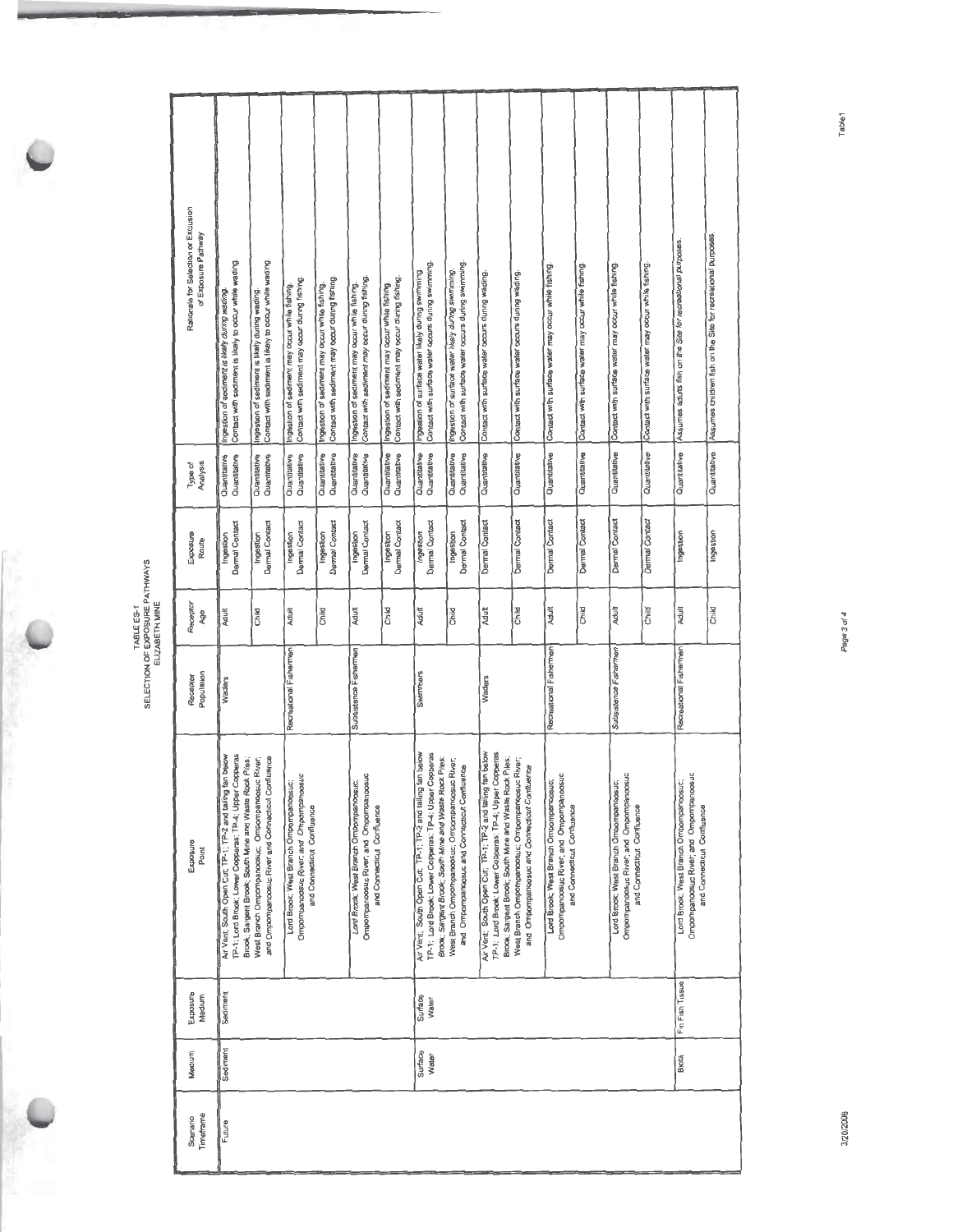TABLE ES-1<br>SELECTION OF EXPOSURE PATHWAYS<br>ELIZABETH MINE

|                      |                    | Rationale for Selection or Exclusion | of Exposure Pathway | Assumes adults could subsist on locally caught fish. |                            | Assumes children could subsist on locally caught fish |  |
|----------------------|--------------------|--------------------------------------|---------------------|------------------------------------------------------|----------------------------|-------------------------------------------------------|--|
|                      |                    | Type of<br>Analysis                  |                     | Quantitative                                         |                            | auantitative                                          |  |
|                      |                    | Exposure<br>Route                    |                     | Ingestion                                            |                            | Ingestion                                             |  |
|                      |                    | Receptor<br>Age                      |                     | Adult                                                |                            | Child                                                 |  |
|                      |                    | Receptor<br>Population               |                     | ubsistence Fishermen                                 |                            |                                                       |  |
|                      | Exposure<br>Point  |                                      |                     | š<br>Ompompanoosuc River, and Ompom-                 | and Connecticut Confluence |                                                       |  |
|                      | Exposure<br>Medium |                                      |                     |                                                      |                            |                                                       |  |
| Medium               |                    |                                      | Biota               |                                                      |                            |                                                       |  |
| Scenano<br>Timeframe |                    |                                      | Future              |                                                      |                            |                                                       |  |

Page 4 of 4

Table<sub>1</sub>

3/20/2006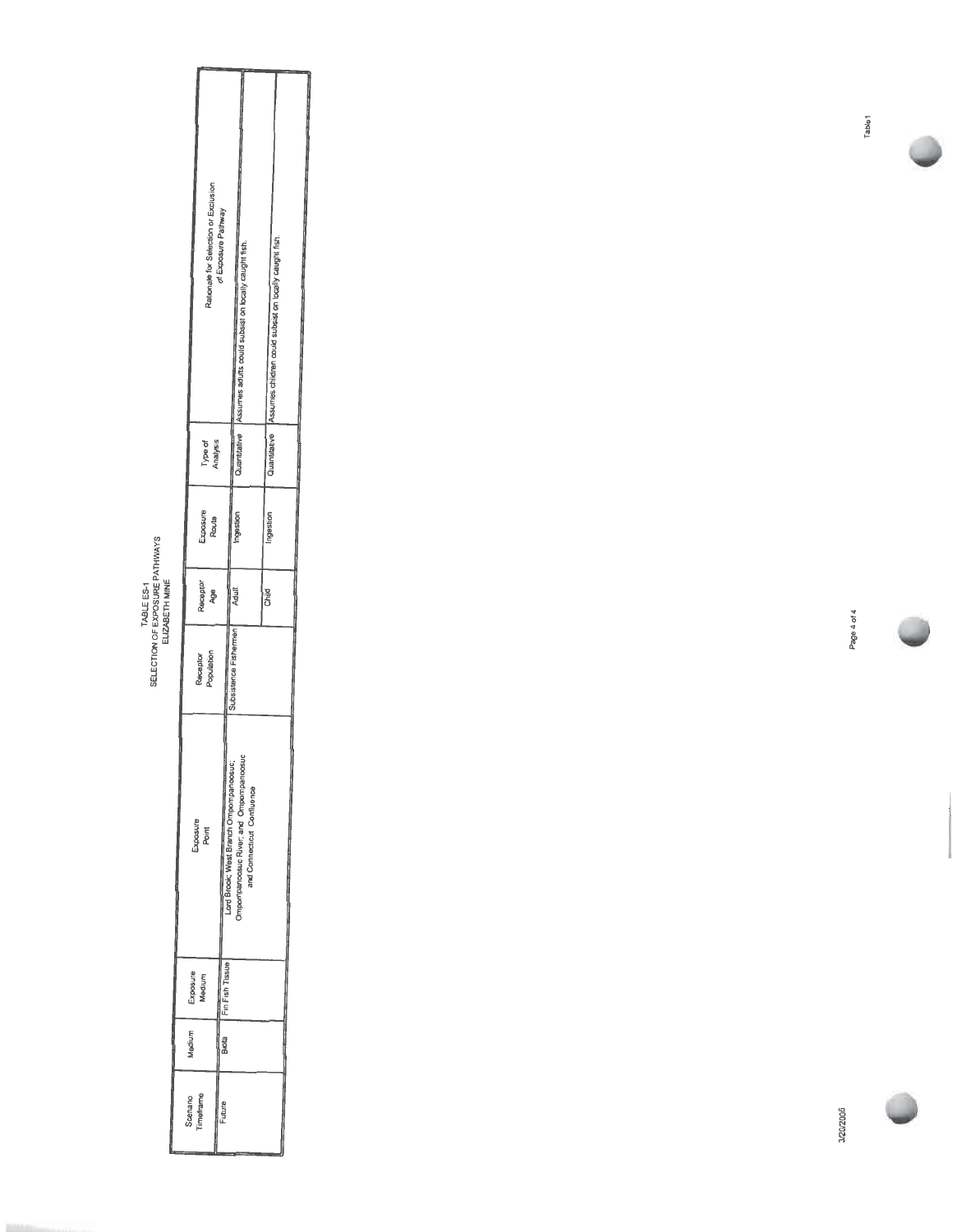

Division of Health Surveillance Environmental Health Section ሾphoneሿ 802‐652‐0357 108 Cherry Street – PO Box 70 ሾfaxሿ 802‐863‐7632 Burlington, VT 05402‐0070

**DEPARTMENT OF HEALTH** Agency of Human Services

#### MEMORANDUM

TO: John Schmeltzer DEPARTMENT: Department of Environmental Conservation, Sites Management Section

FROM: Razelle Hoffman‐Contois

DEPARTMENT: Department of Health, Environmental Health, Risk Assessment Section

SUBJECT: Elizabeth Mine Sediment/Sludge Removal Scenario DATE: May 20, 2011

Per your request, I have derived risk‐based screening values for a number of inorganics detected in sediment and/or sludge at the Elizabeth Mine Site located in Stratford, Vermont based on a specific hypothetical Sediment/Sludge Removal Worker exposure scenario you provided. As discussed, potential ingestion and dermal contact were the only exposure pathways considered in this investigation.

As directed, scenario‐specific risk‐based concentrations were compared to the maximum concentration detected for each inorganic in site-related sediment/sludge (as reported by you via e-mail and phone).

Based on this evaluation, the only inorganic that may warrant further consideration is chromium, if pending laboratory results reveal a high concentration of hexavalent chromium is indeed present in these site‐related media. In addition, the scenario-specific risk-based concentration for vanadium derived using the more stringent of the two noncancer based oral toxicity values examined is estimated to be slightly greater than the maximum concentration reported. Given the highly conservative nature of this assessment (both in terms of exposure assumptions and comparison to maximum detects), it is likely that exposure to vanadium may not be of significant concern for the receptor of interest.

Several conservative assumptions were made in order to estimate the potential intake of sediment/sludge by the hypothetical receptor examined. In reality, the magnitude and frequency of exposure will vary depending on individual circumstances. The use of such health protective assumptions, which tend to represent upper bound estimates of exposure, adds additional conservatism to the screening values derived.

At your request, total chromium was assessed assuming that all reported was in the trivalent form and then again assuming all was in the more toxic hexavalent form (using the draft oral cancer slope factor presented in EPA, 2010a). This highly conservative approach may be useful for worst-case discussion purposes and can be refined once results of the laboratory speciation analyses currently underway become available. In addition, vanadium was evaluated using both the chronic oral Reference Dose presented in the Regional Screening Tables (EPA, 2010b) and the more conservative (stringent) Provisional Peer-Reviewed value  $(EPA, 2009).$ 

The remainder of this memo presents a summary of the exposure assumptions employed and comparison of risk‐based concentrations to site‐related data.

CC: Dr. William C. Bress, Department of Health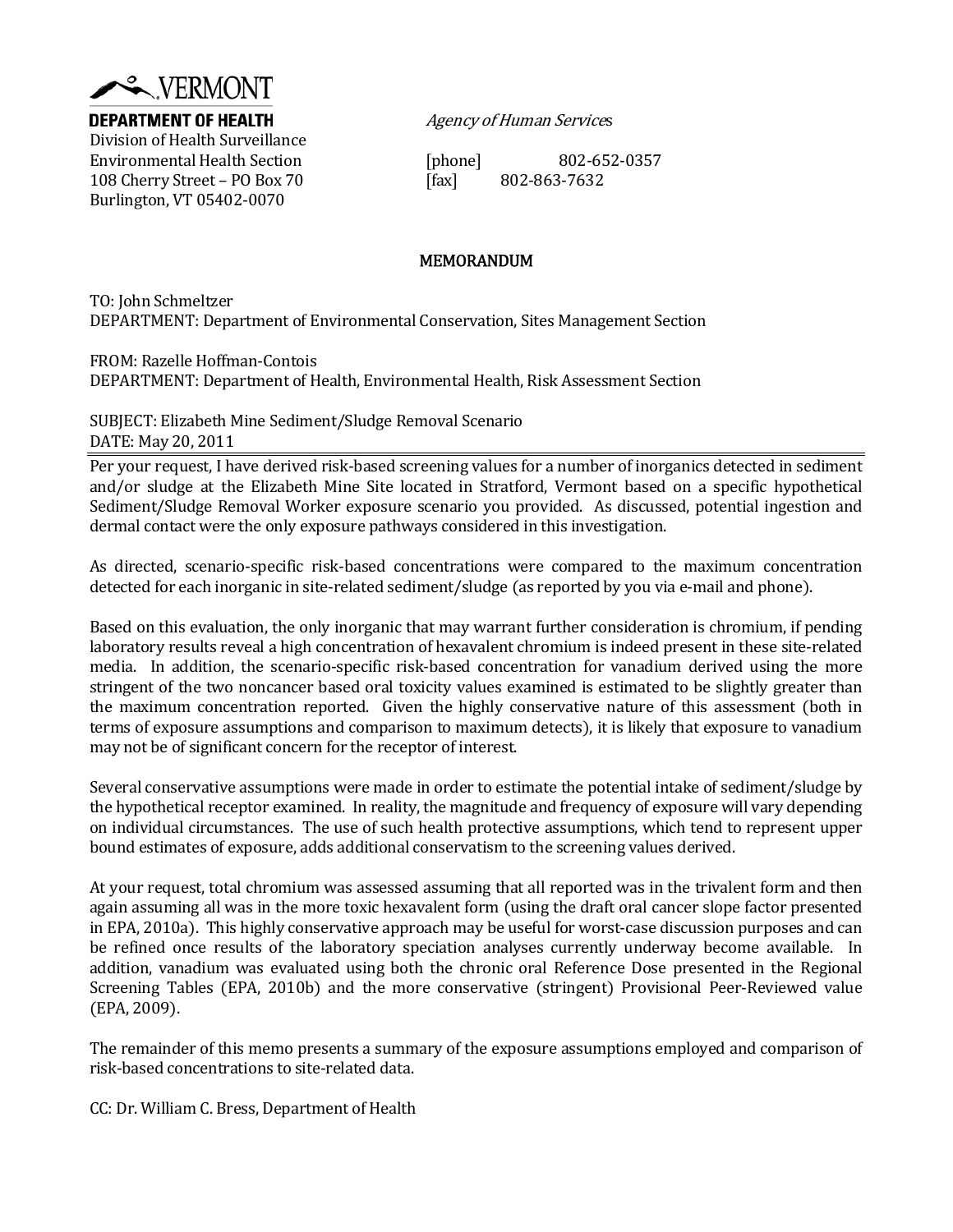#### EXPOSURE SCENARIO

#### ON‐SITE SEDIMENT/SLUDGE REMOVAL WORKER

Our recent discussions indicate that periodic removal of accumulated sludge and/or sediment in on-site drains and basins will need to occur.

Given your knowledge of the required activities, it was determined that on-site drains would need to be cleared a maximum of 3 times a year with each cleaning lasting a maximum of 2 work days (total of  $6$  work days per year). It was also determined that on-site sediment basins would need to be cleared 2 times a year with each episode lasting a maximum of 5 work days (total of 10 days per year). Thus, a hypothetical On-Site Sediment/Sludge Removal Worker was assumed to be present on Site for a total of 16 days per year, every year, during a 25 year career (highly conservative). Direct contact with sediment and/or sludge via inadvertent ingestion and dermal contact was assumed to occur each day the worker is on-site.

A combined sediment/sludge ingestion rate of 330 milligrams/day was assumed based on the construction worker scenario presented in the Supplemental Soil Screening Guidance (EPA, 2002). Under certain circumstances this value may underestimate or overstate actual exposure.

A total of 5651 square centimeters of skin was assumed to be exposed to Site-related sediment/sludge. This represents the average fiftieth percentile surface area of the head, hands, forearms and lower legs for adult males and females (EPA, 1997). A soil to skin adherence factor of .3 milligrams per square centimeter was assumed (EPA, 2002).

An average body weight of 70 kilograms was employed (EPA, 2002).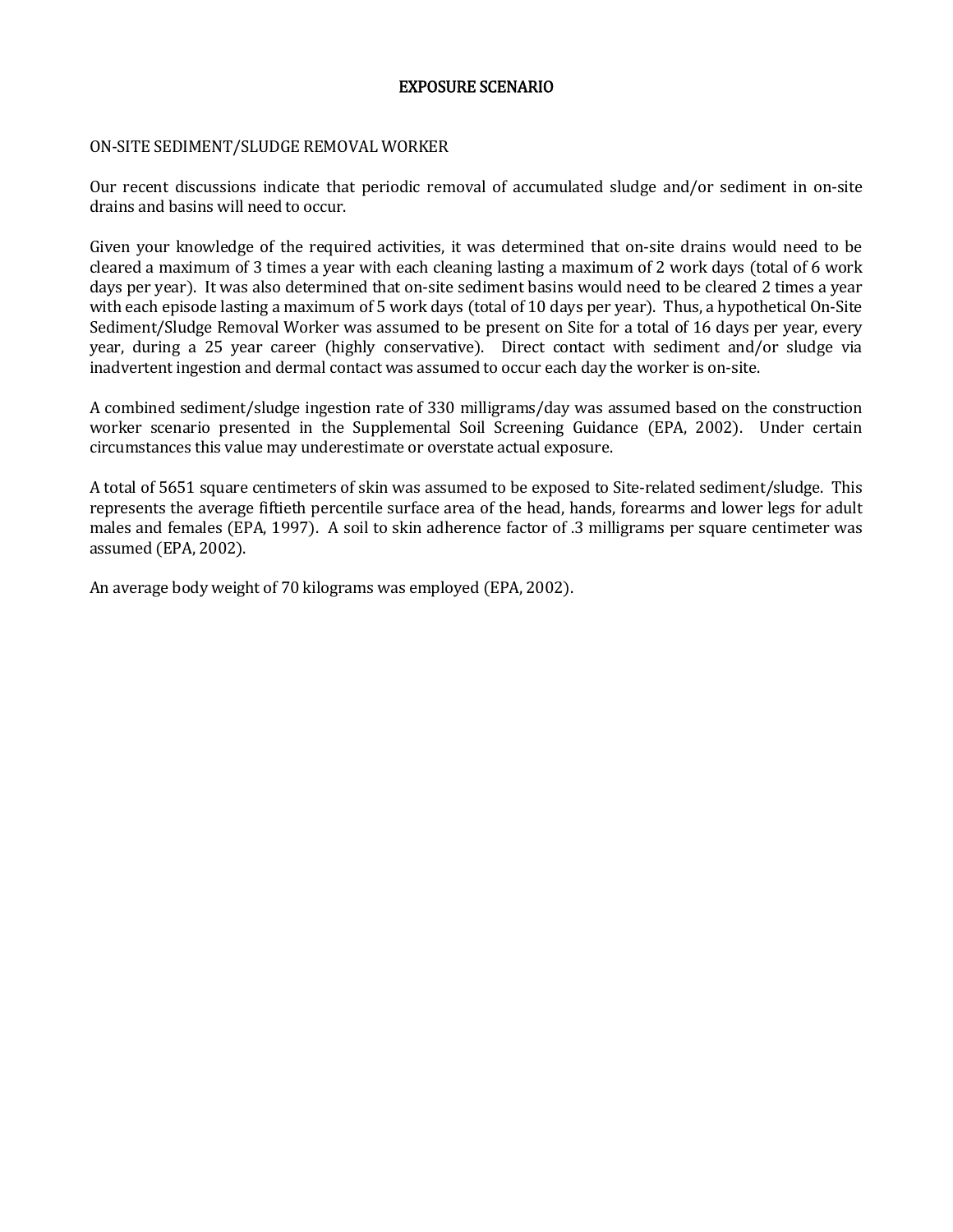#### SUMMARY TABLE

| Analyte                               | <b>Maximum Concentration (a)</b><br>(mg/kg) | On-Site Sediment/Sludge Removal Worker<br>Risk-Based Screening Value (mg/kg) |  |  |  |  |
|---------------------------------------|---------------------------------------------|------------------------------------------------------------------------------|--|--|--|--|
| Aluminum                              | 69700.0                                     | 4602568.65                                                                   |  |  |  |  |
| Antimony (metallic)                   | 0.22                                        | 1441.81                                                                      |  |  |  |  |
| Arsenic (inorganic)                   | 5.2                                         | 7.83                                                                         |  |  |  |  |
| <b>Barium</b>                         | 201.0                                       | 558166.68                                                                    |  |  |  |  |
| Beryllium and compounds               | 2.8                                         | 1160.58                                                                      |  |  |  |  |
| Cadmium                               | 3.0                                         | 4014.14                                                                      |  |  |  |  |
| Chromium(III), insoluble<br>salts (b) | 89.1                                        | 1465850.52                                                                   |  |  |  |  |
| Chromium (VI) (b)                     | 89.1                                        | 8.87                                                                         |  |  |  |  |
| Cobalt                                | 47.1                                        | 1380.77                                                                      |  |  |  |  |
| Copper                                | 899.0                                       | 184102.75                                                                    |  |  |  |  |
| Iron                                  | 690200.0                                    | 3221798.05                                                                   |  |  |  |  |
| Lead and compounds                    | 22.0                                        | 400(c)                                                                       |  |  |  |  |
| Manganese                             | 5000.0                                      | 50840.71                                                                     |  |  |  |  |
| Molybdenum                            | 10.0                                        | 23012.84                                                                     |  |  |  |  |
| Nickel                                | 33.3                                        | 105918.15                                                                    |  |  |  |  |
| Selenium                              | 12.0                                        | 23012.84                                                                     |  |  |  |  |
| Silver                                | 1.5                                         | 10591.82                                                                     |  |  |  |  |
| Thallium                              | 5.46                                        | <b>NA</b>                                                                    |  |  |  |  |
| Uranium (d)                           | 5.64                                        | 13807.71                                                                     |  |  |  |  |
| Vanadium and compounds<br>(e)         | 138.0                                       | 113.83                                                                       |  |  |  |  |
| Vanadium and compounds<br>(f)         | 138.0                                       | 8130.41                                                                      |  |  |  |  |
| Zinc (metallic)                       | 381.0                                       | 1380770.59                                                                   |  |  |  |  |

#### Notes:

NA ‐ Not assessed. No toxicity values available

(a) Concentrations reported by John Schmeltzer via e-mail and phone May 2011

(b) Value represents Total Chromium

(c) Highly conservative comparison to federal Housing and Urban Development Section 13 Guideline for Evaluation and Control of Lead Based Paint Hazards in Housing – Child Contact Area value

(d) Based on oral Reference Dose for Uranium Soluble Salts

(e) Based on PPRTV oral Reference Dose for Vanadium of 7E-05 (mg/kg-d)

(f) Based on Regional Screening Table oral Reference Dose for Vanadium of 5E-03 (mg/kg-d) derived from RfDo for Vanadium pentoxide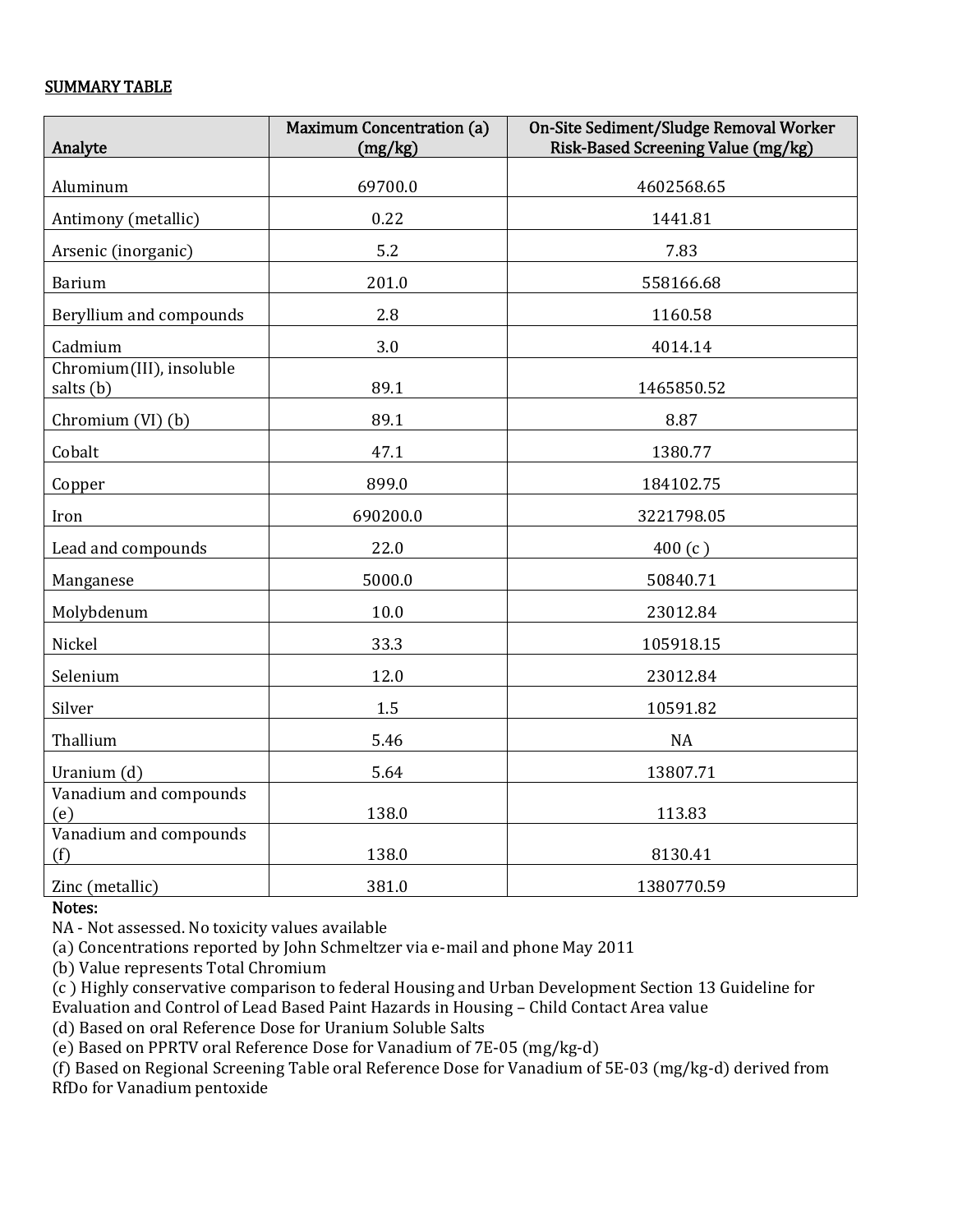#### **REFERENCES**

EPA, 1997. Exposure Factors Handbook. Office of Research and Development, Washington, DC. EPA/600/P‐95/002Fa.

EPA, 2002. Supplemental Guidance for Developing Soil Screening Levels for Superfund Sites. Office of Emergency and Remedial Response. Washington, D.C. OSWER 9355.4‐24. December 2002.

EPA, 2009. Provisional Peer‐Reviewed Toxicity Values for Vanadium and its soluble inorganic compounds other than Vanadium pentoxide. Superfund Health Risk Technical Support Center. National Center for Environmental Assessment. Final. September 30, 2009.

EPA, 2010a. Integrated Risk Information System (IRIS) Toxicological Review of Hexavalent Chromium (External Review Draft). Washington, DC, EPA/635/R-10/004A. September 2010.

EPA, 2010b. Regional Screening Levels for Chemical Contaminants at Superfund Sites. Regional Screening Levels Summary Table. Vanadium. November 2010.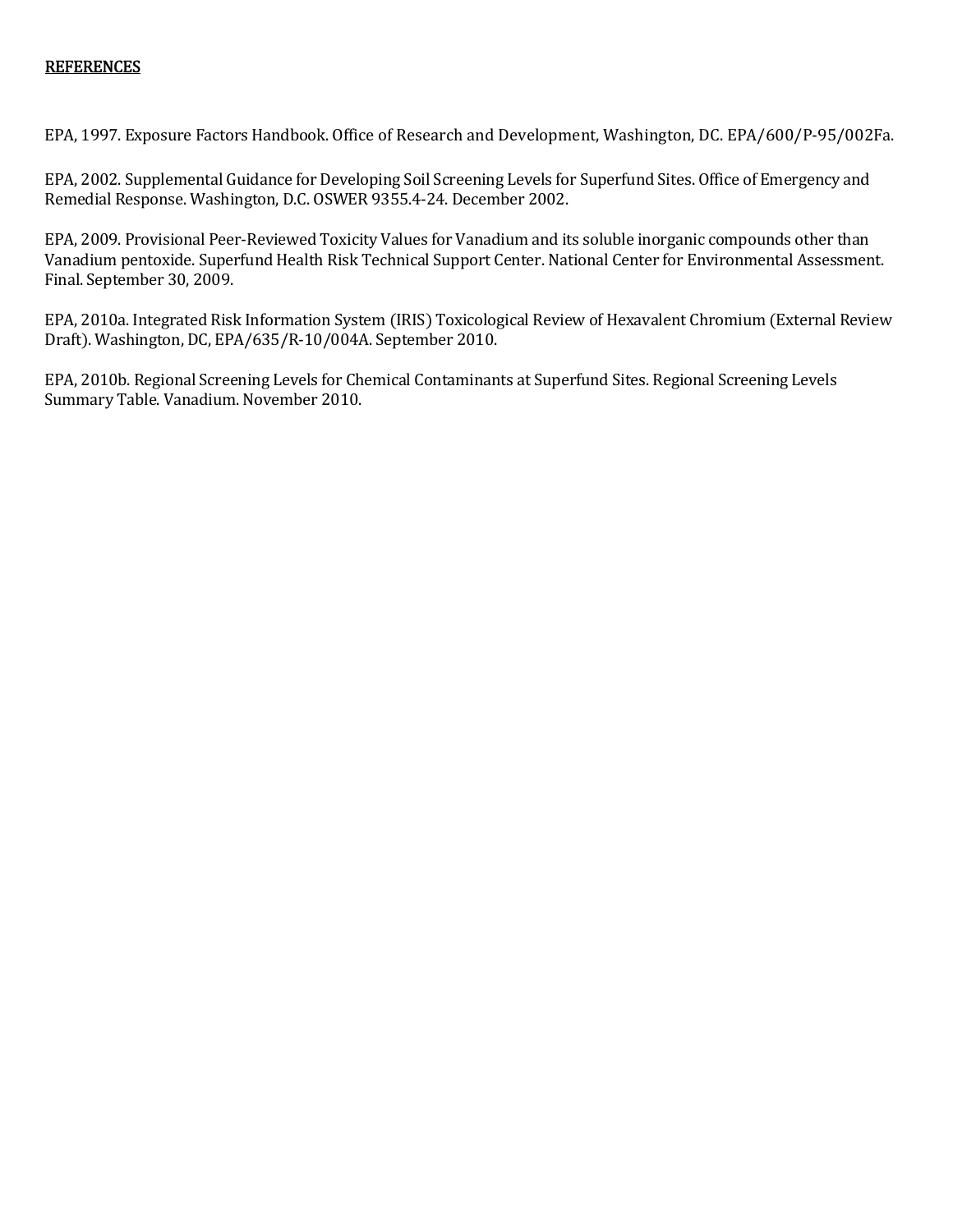May 31, 2011

Mr. John Schmeltzer Waste Management Division 103 South Main Street / West Office Waterbury, VT 05671-0404

SEI No. 092173-R/09 RE: Sludge and Water Sample Results Elizabeth Mine Strafford, Vermont (SMS #77-0186) (Site)

STONE ENVIRONMENTAL INC

535 Stone Cutters Way **Montpelier, Vermont** 05602 USA

Phone / 802.229.4541 Fax / 802.229.5417 Web Site / www.stone-env.com

Dear John:

This letter provides the analytical results for sludge and water samples collected by Stone Environmental, Inc. (Stone) at the Elizabeth Mine, located in Strafford, Vermont. This work was completed, at your request, under Stone's Site Investigation Contract with the Vermont Department of Environmental Conservation (VT DEC) Waste Management Division (WMD) (Purchase Order # 14271-0186).

On May 2, 2011, under your direction, Stone collected two (2) sludge samples and one (1) water sample, including:

- Sludge sample "Sludge Sed Basin NO", which was collected near the outlet of the Sediment Basin;
- Sludge sample "Sludge HD-2/TD-2", which was collected eight (8) to nine (9) feet below Toe Drain HD-2/TD-2; and
- Water sample "TD-2", which was collected from Toe Drain 2, which is located at the base of the tailings.

Sludge samples were collected using a properly decontaminated stainless-steel trowel. Sludge sample "Sludge HD-2/TD-2" was collected directly from "in-situ" deposits present below the Toe Drain. Sludge sample "Sludge Sed Basin NO" was collected from a 5-gallon bucket of sludge that had previously been collected from the Sediment Basin by another contractor. The water sample from Toe Drain 2 was collected directly from the outlet of the conveyance hose after disconnecting it from the drain collection system manifold. After collection, all samples were stored in an ice-filled cooler and transported under a chain-of-custody to AMRO of Merrimack, New Hampshire for analysis of TAL Metals via EPA Method SW6010B (as well as SW7060A, SW7470A, SW7421, SW7041, SW7740, and SW7841) and Chromium VI via EPA Methods SW7196 and M3500-CR.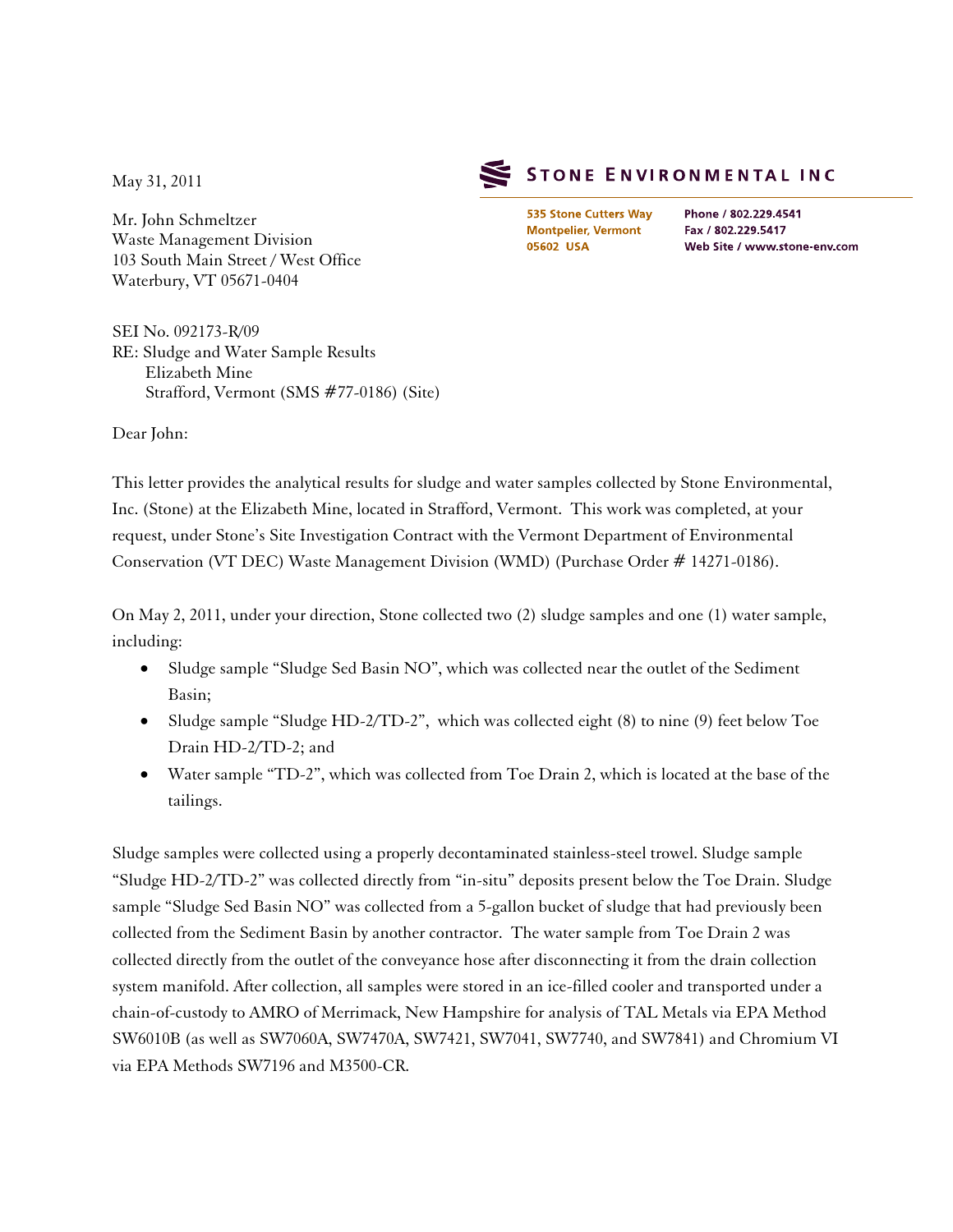The complete laboratory report is attached. A brief summary of the analytical results is as follows:

- Chromium VI (hexavalent chromium) was not detected above the laboratory detection limits in any of the samples; of note, the detection limit was significantly elevated for water sample TD-2 due to a high concentration of iron.
- Water sample TD-2 contained detectable concentrations of calcium, iron, magnesium, manganese, potassium, sodium and zinc.
- Sludge sample Sed Basin NO contained detectable concentrations of calcium, iron magnesium and manganese.
- Sludge sample Sludge HD-2/TD-2 contained detectable concentrations of aluminum and iron.

Stone appreciates the opportunity to assist you on this project. Please contact me if you have any questions or concerns.

Sincerely yours,

Dave Linari

*Direct Phone/ 802-229-6434 E-Mai[l /dlinari@stone-env.com](mailto:/dlinari@stone-env.com)*

*O:\09\I&R\092173-R/09/Schmeltzer\_052611.doc*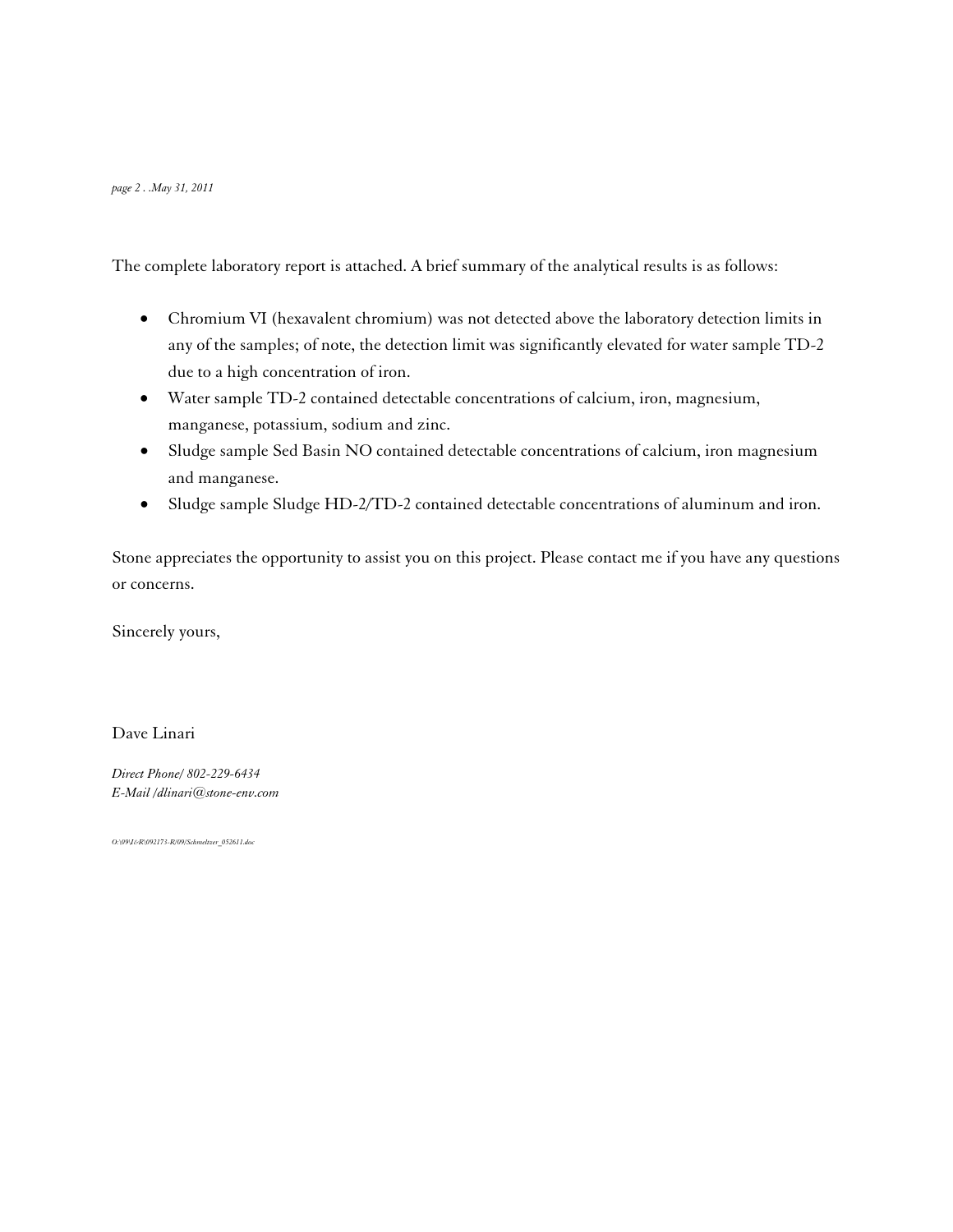| Stone Environmental, Inc.  | <b>Work Order Sample Summary</b> |                        |  |  |  |  |  |  |
|----------------------------|----------------------------------|------------------------|--|--|--|--|--|--|
| 092173-R-09 Elizabeth Mine |                                  |                        |  |  |  |  |  |  |
| 1105001                    |                                  |                        |  |  |  |  |  |  |
| 5/2/2011                   |                                  |                        |  |  |  |  |  |  |
| <b>Client Sample ID</b>    | <b>Collection Date</b>           | <b>Collection Time</b> |  |  |  |  |  |  |
| Sludge $HD-2/TD-2$         | 5/2/2011                         | 12:00 PM               |  |  |  |  |  |  |
| Sludge Sed Basin NO        | 5/2/2011                         | $11:30 \text{ AM}$     |  |  |  |  |  |  |
| TD <sub>2</sub>            | 5/2/2011                         | $12:15$ PM             |  |  |  |  |  |  |
| TD <sub>2</sub>            | 5/2/2011                         | $12:15 \text{ PM}$     |  |  |  |  |  |  |
|                            |                                  |                        |  |  |  |  |  |  |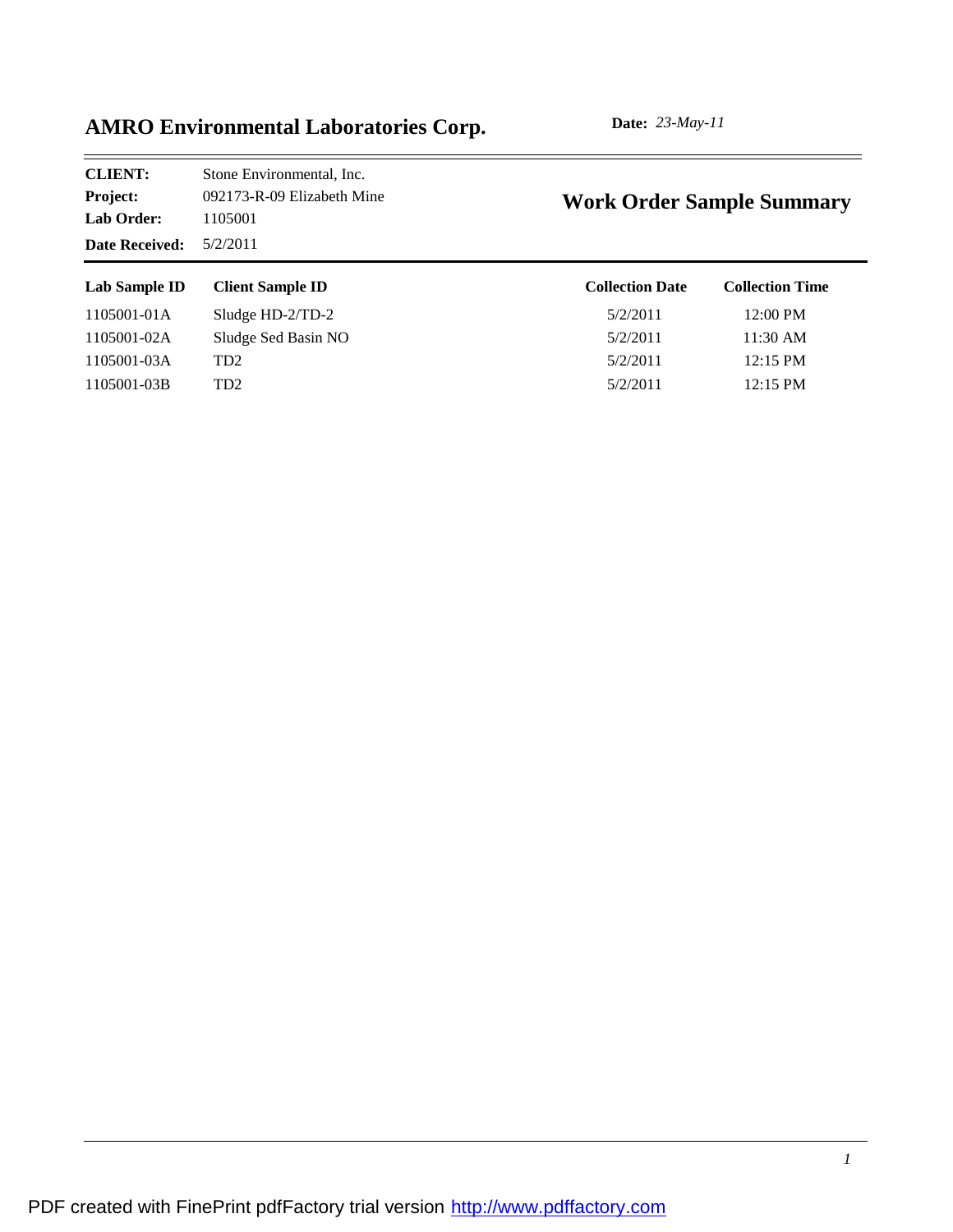### **DATA COMMENT PAGE**

#### **Organic Data Qualifiers**

- ND Indicates compound was analyzed for, but not detected at or above the reporting limit.
- J Indicates an estimated value. This flag is used either when estimating a concentration for tentatively identified compounds where a 1:1 response is assumed, or when the data indicates the presence of a compound that meets the identification criteria but the result is less than the sample quantitation limit but greater than the method detection limit.
- H Method prescribed holding time exceeded.
- E This flag identifies compounds whose concentrations exceed the calibration range of the instrument for that specific analysis.
- B This flag is used when the analyte is found in the associated blank as well as in the sample.
- R RPD outside accepted recovery limits
- RL Reporting limit; defined as the lowest concentration the laboratory can accurately quantitate.
- S Spike Recovery outside accepted recovery limits.
- # See Case Narrative

#### **Micro Data Qualifiers**

TNTC Too numerous to count

#### **Inorganic Data Qualifiers**

- ND or U Indicates element was analyzed for, but not detected at or above the reporting limit.
- J Indicates a value greater than or equal to the method detection limit, but less than the quantitation limit.
- H Indicates analytical holding time exceedance.
- B Indicates that the analyte is found in the associated blank, as well as in the sample.
- MSA Indicates value determined by the Method of Standard Addition
- E This flag identifies compounds whose concentrations exceed the calibration range of the instrument for that specific analysis.
- R RPD outside accepted recovery limits
- RL Reporting limit; defined as the lowest concentration the laboratory can accurately quantitate.
- S Spike Recovery outside accepted recovery limits.
- W Post-digestion spike for Furnace AA analysis is out of control limits (85-115), while sample absorbance is less than 50% of spike absorbance.
- \* Duplicate analysis not within control limits.
- + Indicates the correlation coefficient for the Method of Standard Addition is less than 0.995
- # See Case Narrative

#### Report Comments:

- 1. Soil, sediment and sludge sample results are reported on a "dry weight" basis.
- 2. Reporting limits are adjusted for sample size used, dilutions and moisture content, if applicable.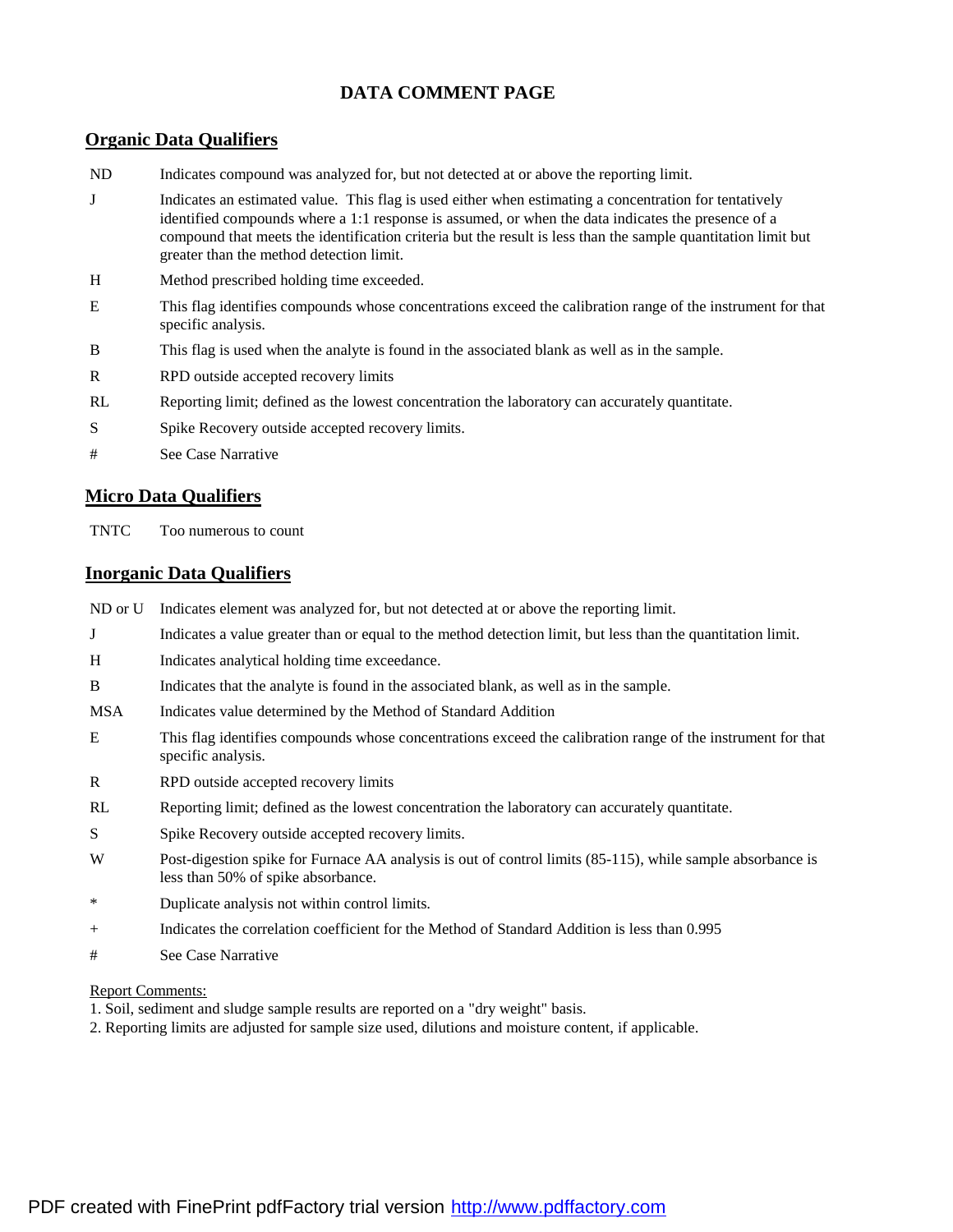Project: 092173-R-09 Elizabeth Mine **CLIENT:** Stone Environmental, Inc. **Lab Order:** 1105001 **Lab ID:** 1105001-01A

# **Client Sample ID:** Sludge HD-2/TD-2 **Collection Date:** 5/2/2011 12:00:00 PM **Matrix:** SLUDGE

| <b>Analyses</b>                     | <b>Result</b> |                | <b>RL</b> Qual Units | DF | <b>Date Analyzed</b>  |
|-------------------------------------|---------------|----------------|----------------------|----|-----------------------|
| ICP METALS TOTAL SW-846 - 3051/6010 |               | <b>SW6010B</b> |                      |    | Analyst: AL           |
| Aluminum                            | 3,870         | 613            | mg/Kg-dry            | 5  | 5/13/2011 7:43:18 PM  |
| Antimony                            | <b>ND</b>     | 123            | mg/Kg-dry            | 5  | 5/13/2011 7:43:18 PM  |
| <b>Barium</b>                       | <b>ND</b>     | 613            | mg/Kg-dry            | 5  | 5/13/2011 7:43:18 PM  |
| Beryllium                           | <b>ND</b>     | 7.67           | mg/Kg-dry            | 5  | 5/13/2011 7:43:18 PM  |
| Cadmium                             | <b>ND</b>     | 15.3           | mg/Kg-dry            | 5  | 5/13/2011 7:43:18 PM  |
| Calcium                             | <b>ND</b>     | 7,670          | mg/Kg-dry            | 5  | 5/13/2011 7:43:18 PM  |
| Chromium                            | <b>ND</b>     | 30.7           | mg/Kg-dry            | 5  | 5/13/2011 7:43:18 PM  |
| Cobalt                              | <b>ND</b>     | 153            | mg/Kg-dry            | 5  | 5/13/2011 7:43:18 PM  |
| Copper                              | 111           | 76.7           | mg/Kg-dry            | 5  | 5/13/2011 7:43:18 PM  |
| Iron                                | 419,000       | 307            | mg/Kg-dry            | 5  | 5/13/2011 7:43:18 PM  |
| Lead                                | <b>ND</b>     | 76.7           | mg/Kg-dry            | 5  | 5/13/2011 7:43:18 PM  |
| Magnesium                           | <b>ND</b>     | 7,670          | mg/Kg-dry            | 5  | 5/13/2011 7:43:18 PM  |
| Manganese                           | 71.9          | 46.0           | mg/Kg-dry            | 5  | 5/13/2011 7:43:18 PM  |
| Nickel                              | <b>ND</b>     | 123            | mg/Kg-dry            | 5  | 5/13/2011 7:43:18 PM  |
| Potassium                           | <b>ND</b>     | 1,530          | mg/Kg-dry            | 1  | 5/18/2011 3:03:38 PM  |
| Silver                              | <b>ND</b>     | 42.9           | mg/Kg-dry            | 5  | 5/13/2011 7:43:18 PM  |
| Sodium                              | <b>ND</b>     | 1,530          | mg/Kg-dry            | 1  | 5/18/2011 3:03:38 PM  |
| Vanadium                            | <b>ND</b>     | 153            | mg/Kg-dry            | 5  | 5/13/2011 7:43:18 PM  |
| Zinc                                | <b>ND</b>     | 61.3           | mg/Kg-dry            | 5  | 5/13/2011 7:43:18 PM  |
| ARSENIC, SOIL 3051/7060             |               | <b>SW7060A</b> |                      |    | Analyst: REB          |
| Arsenic                             | <b>ND</b>     | 6.13           | mg/Kg-dry            | 1  | 5/16/2011 11:25:26 AM |
| MERCURY, 7471A                      |               | <b>SW7471A</b> |                      |    | Analyst: AL           |
| Mercury                             | <b>ND</b>     | 0.124          | mg/Kg-dry            | 1  | 5/3/2011 2:40:23 PM   |
| SELENIUM, SOIL 3051/7740            |               | <b>SW7740</b>  |                      |    | Analyst: REB          |
| Selenium                            | <b>ND</b>     | 6.1            | mg/Kg-dry            | 1  | 5/16/2011 12:52:24 PM |
| THALLIUM, SOIL 3051/7841            |               | <b>SW7841</b>  |                      |    | Analyst: REB          |
| Thallium                            | <b>ND</b>     | 6.1            | mg/Kg-dry            | 1  | 5/16/2011 2:28:07 PM  |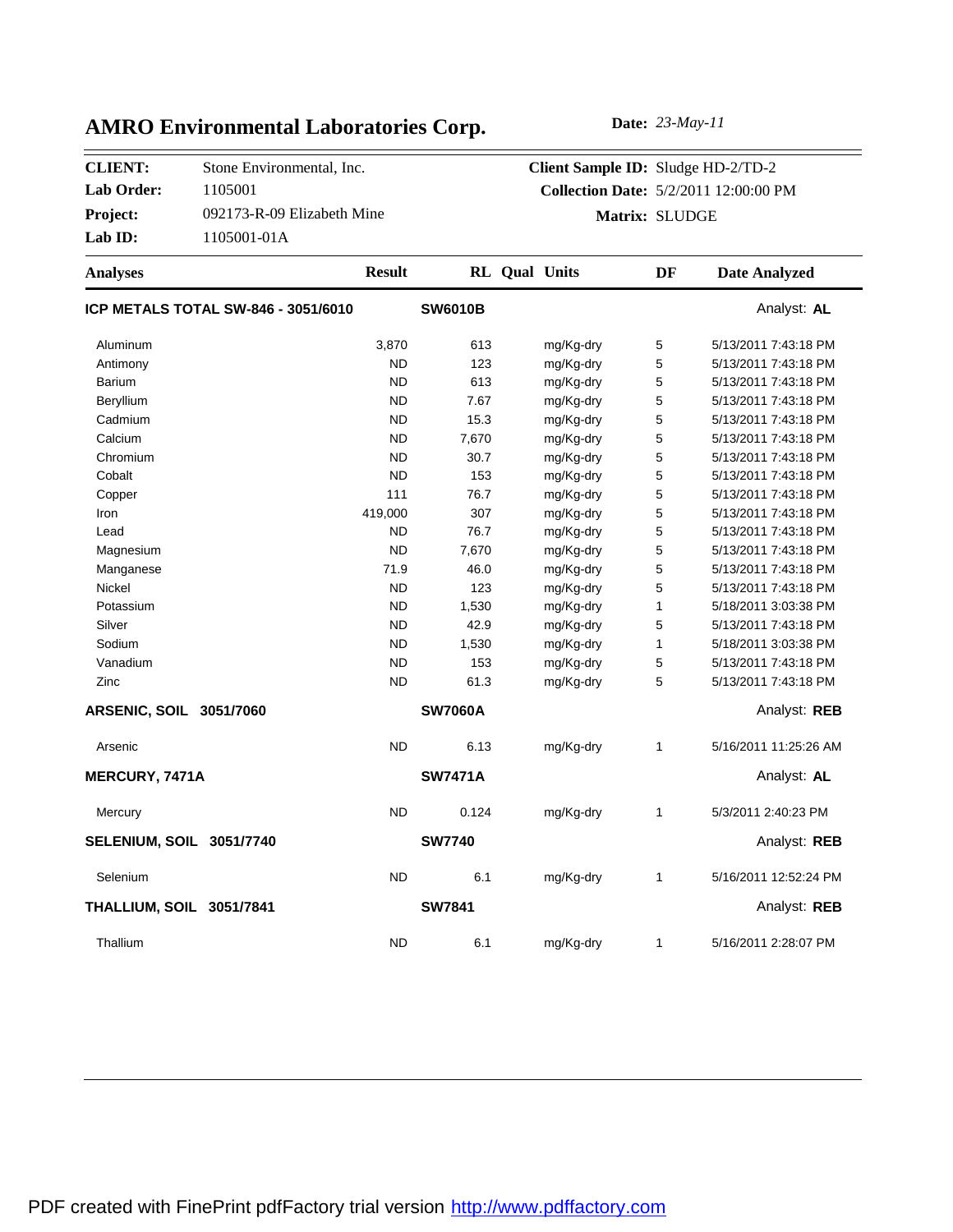Project: 092173-R-09 Elizabeth Mine **CLIENT:** Stone Environmental, Inc. **Lab Order:** 1105001 **Lab ID:** 1105001-02A

# **Client Sample ID:** Sludge Sed Basin NO **Collection Date:** 5/2/2011 11:30:00 AM **Matrix:** SLUDGE

| <b>Analyses</b>                            | <b>Result</b> |                | <b>RL</b> Qual Units |           | DF | <b>Date Analyzed</b>  |
|--------------------------------------------|---------------|----------------|----------------------|-----------|----|-----------------------|
| <b>ICP METALS TOTAL SW-846 - 3051/6010</b> |               | <b>SW6010B</b> |                      |           |    | Analyst: AL           |
| Aluminum                                   | <b>ND</b>     | 593            |                      | mg/Kg-dry | 5  | 5/13/2011 7:49:21 PM  |
| Antimony                                   | <b>ND</b>     | 119            |                      | mg/Kg-dry | 5  | 5/13/2011 7:49:21 PM  |
| <b>Barium</b>                              | <b>ND</b>     | 593            |                      | mg/Kg-dry | 5  | 5/13/2011 7:49:21 PM  |
| Beryllium                                  | <b>ND</b>     | 7.41           |                      | mg/Kg-dry | 5  | 5/13/2011 7:49:21 PM  |
| Cadmium                                    | <b>ND</b>     | 14.8           |                      | mg/Kg-dry | 5  | 5/13/2011 7:49:21 PM  |
| Calcium                                    | 112,000       | 7,410          |                      | mg/Kg-dry | 5  | 5/13/2011 7:49:21 PM  |
| Chromium                                   | <b>ND</b>     | 29.7           |                      | mg/Kg-dry | 5  | 5/13/2011 7:49:21 PM  |
| Cobalt                                     | <b>ND</b>     | 148            |                      | mg/Kg-dry | 5  | 5/13/2011 7:49:21 PM  |
| Copper                                     | <b>ND</b>     | 74.1           |                      | mg/Kg-dry | 5  | 5/13/2011 7:49:21 PM  |
| Iron                                       | 329,000       | 297            |                      | mg/Kg-dry | 5  | 5/13/2011 7:49:21 PM  |
| Lead                                       | <b>ND</b>     | 74.1           |                      | mg/Kg-dry | 5  | 5/13/2011 7:49:21 PM  |
| Magnesium                                  | 44,300        | 7,410          |                      | mg/Kg-dry | 5  | 5/13/2011 7:49:21 PM  |
| Manganese                                  | 4,060         | 44.5           |                      | mg/Kg-dry | 5  | 5/13/2011 7:49:21 PM  |
| Nickel                                     | <b>ND</b>     | 119            |                      | mg/Kg-dry | 5  | 5/13/2011 7:49:21 PM  |
| Potassium                                  | <b>ND</b>     | 1,480          |                      | mg/Kg-dry | 1  | 5/18/2011 3:05:53 PM  |
| Silver                                     | <b>ND</b>     | 41.5           |                      | mg/Kg-dry | 5  | 5/13/2011 7:49:21 PM  |
| Sodium                                     | <b>ND</b>     | 1,480          |                      | mg/Kg-dry | 1  | 5/18/2011 3:05:53 PM  |
| Vanadium                                   | <b>ND</b>     | 148            |                      | mg/Kg-dry | 5  | 5/13/2011 7:49:21 PM  |
| Zinc                                       | <b>ND</b>     | 59.3           |                      | mg/Kg-dry | 5  | 5/13/2011 7:49:21 PM  |
| <b>ARSENIC, SOIL 3051/7060</b>             |               | <b>SW7060A</b> |                      |           |    | Analyst: REB          |
| Arsenic                                    | <b>ND</b>     | 5.93           |                      | mg/Kg-dry | 1  | 5/16/2011 11:31:00 AM |
| <b>MERCURY, 7471A</b>                      |               | <b>SW7471A</b> |                      |           |    | Analyst: AL           |
| Mercury                                    | <b>ND</b>     | 0.137          |                      | mg/Kg-dry | 1  | 5/3/2011 2:43:42 PM   |
| SELENIUM, SOIL 3051/7740                   |               | <b>SW7740</b>  |                      |           |    | Analyst: REB          |
| Selenium                                   | <b>ND</b>     | 5.9            |                      | mg/Kg-dry | 1  | 5/16/2011 12:58:22 PM |
| THALLIUM, SOIL 3051/7841                   |               | <b>SW7841</b>  |                      |           |    | Analyst: REB          |
| Thallium                                   | <b>ND</b>     | 5.9            |                      | mg/Kg-dry | 1  | 5/16/2011 2:39:10 PM  |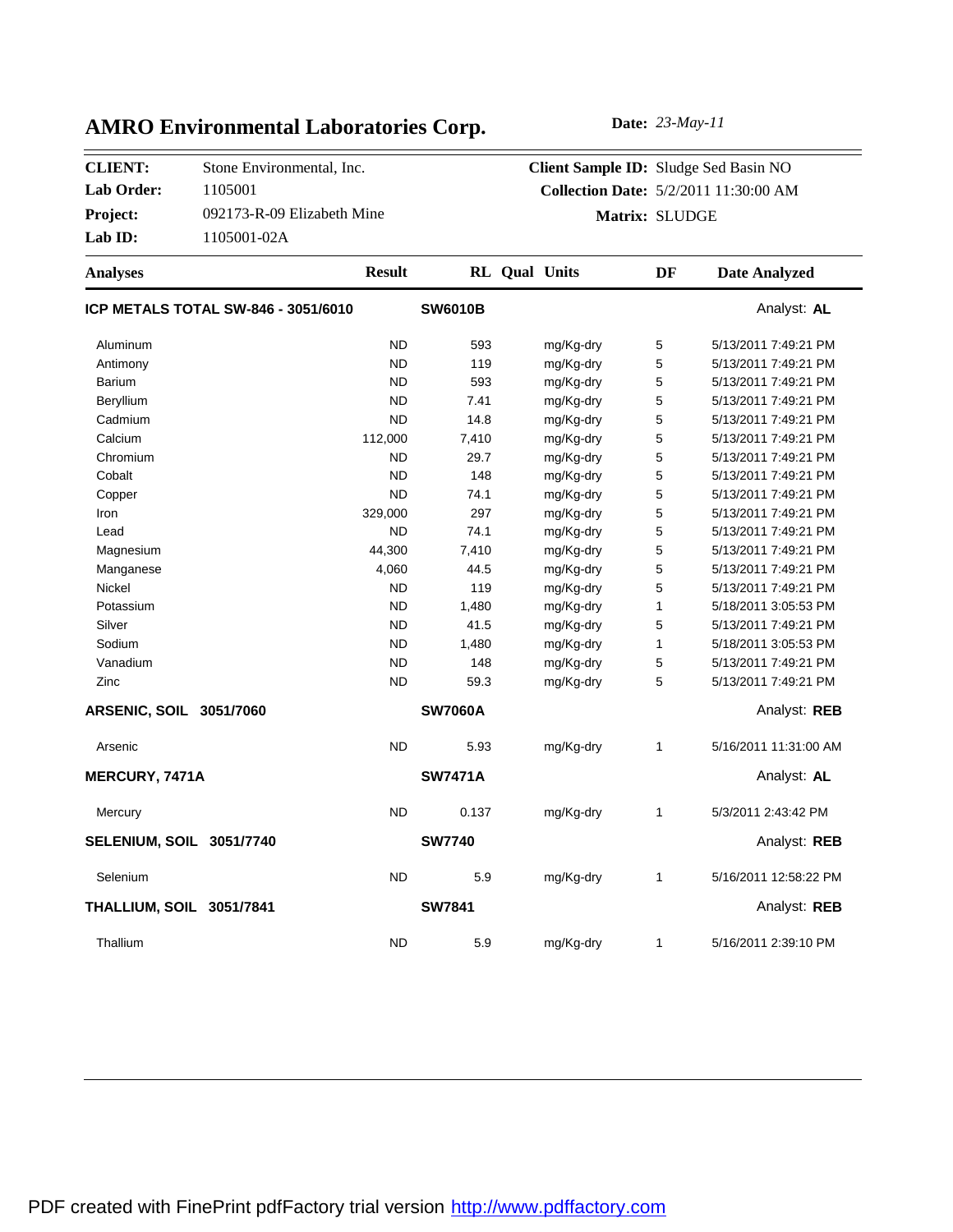Project: 092173-R-09 Elizabeth Mine **CLIENT:** Stone Environmental, Inc. **Lab Order:** 1105001 Lab **ID:** 1105001-03A

# **Client Sample ID:** TD2 **Collection Date:** 5/2/2011 12:15:00 PM **Matrix:** AQUEOUS

| <b>Analyses</b>                | <b>Result</b> |                | <b>RL</b> Qual Units |           | DF           | <b>Date Analyzed</b>  |
|--------------------------------|---------------|----------------|----------------------|-----------|--------------|-----------------------|
| <b>ICP METALS TOTAL SW-846</b> |               | <b>SW6010B</b> |                      |           |              | Analyst: AL           |
| Aluminum                       | <b>ND</b>     | 1,000          |                      | µg/L      | 5            | 5/13/2011 6:59:25 PM  |
| <b>Barium</b>                  | <b>ND</b>     | 1,000          |                      | µg/L      | 5            | 5/13/2011 6:59:25 PM  |
| Beryllium                      | <b>ND</b>     | 20.0           |                      | µg/L      | 5            | 5/13/2011 6:59:25 PM  |
| Cadmium                        | <b>ND</b>     | 20.0           |                      | $\mu$ g/L | 5            | 5/13/2011 6:59:25 PM  |
| Calcium                        | 293,000       | 12,500         |                      | µg/L      | 5            | 5/13/2011 6:59:25 PM  |
| Chromium                       | ND            | 50.0           |                      | $\mu$ g/L | 5            | 5/13/2011 6:59:25 PM  |
| Cobalt                         | <b>ND</b>     | 250            |                      | µg/L      | 5            | 5/13/2011 6:59:25 PM  |
| Copper                         | <b>ND</b>     | 125            |                      | $\mu$ g/L | 5            | 5/13/2011 6:59:25 PM  |
| Iron                           | 575,000       | 500            |                      | µg/L      | 5            | 5/13/2011 6:59:25 PM  |
| Magnesium                      | 52,500        | 12,500         |                      | µg/L      | 5            | 5/13/2011 6:59:25 PM  |
| Manganese                      | 12,600        | 75.0           |                      | µg/L      | $\mathbf 5$  | 5/13/2011 6:59:25 PM  |
| Nickel                         | <b>ND</b>     | 200            |                      | µg/L      | 5            | 5/13/2011 6:59:25 PM  |
| Potassium                      | 23,000        | 2,500          |                      | $\mu$ g/L | $\mathbf{1}$ | 5/18/2011 2:14:15 PM  |
| Silver                         | <b>ND</b>     | 35.0           |                      | $\mu$ g/L | 5            | 5/13/2011 6:59:25 PM  |
| Sodium                         | 11,700        | 2,500          |                      | µg/L      | $\mathbf{1}$ | 5/18/2011 2:14:15 PM  |
| Vanadium                       | <b>ND</b>     | 250            |                      | µg/L      | 5            | 5/13/2011 6:59:25 PM  |
| Zinc                           | 138           | 100            |                      | µg/L      | 5            | 5/13/2011 6:59:25 PM  |
| <b>ARSENIC, TOTAL</b>          |               | <b>SW7060A</b> |                      |           |              | Analyst: REB          |
| Arsenic                        | <b>ND</b>     | 4.0            |                      | $\mu$ g/L | 1            | 5/6/2011 11:09:50 AM  |
| <b>MERCURY, TOTAL</b>          |               | <b>SW7470A</b> |                      |           |              | Analyst: AL           |
| Mercury                        | <b>ND</b>     | 0.200          |                      | $\mu$ g/L | 1            | 5/6/2011 6:01:39 PM   |
| <b>LEAD, TOTAL</b>             |               | <b>SW7421</b>  |                      |           |              | Analyst: AL           |
| Lead                           | <b>ND</b>     | 5.0            |                      | $\mu$ g/L | 1            | 5/9/2011 11:25:38 AM  |
| <b>ANTIMONY, TOTAL</b>         |               | <b>SW7041</b>  |                      |           | Analyst: REB |                       |
| Antimony                       | <b>ND</b>     | 5.0            |                      | µg/L      | $\mathbf{1}$ | 5/10/2011 12:26:27 PM |
| <b>SELENIUM, TOTAL</b>         |               | <b>SW7740</b>  |                      |           |              | Analyst: REB          |
| Selenium                       | <b>ND</b>     | 5.0            |                      | $\mu$ g/L | $\mathbf{1}$ | 5/6/2011 1:17:49 PM   |
| THALLIUM, TOTAL                |               | <b>SW7841</b>  |                      |           |              | Analyst: REB          |
| Thallium                       | <b>ND</b>     | 2.0            |                      | µg/L      | 1            | 5/6/2011 3:31:22 PM   |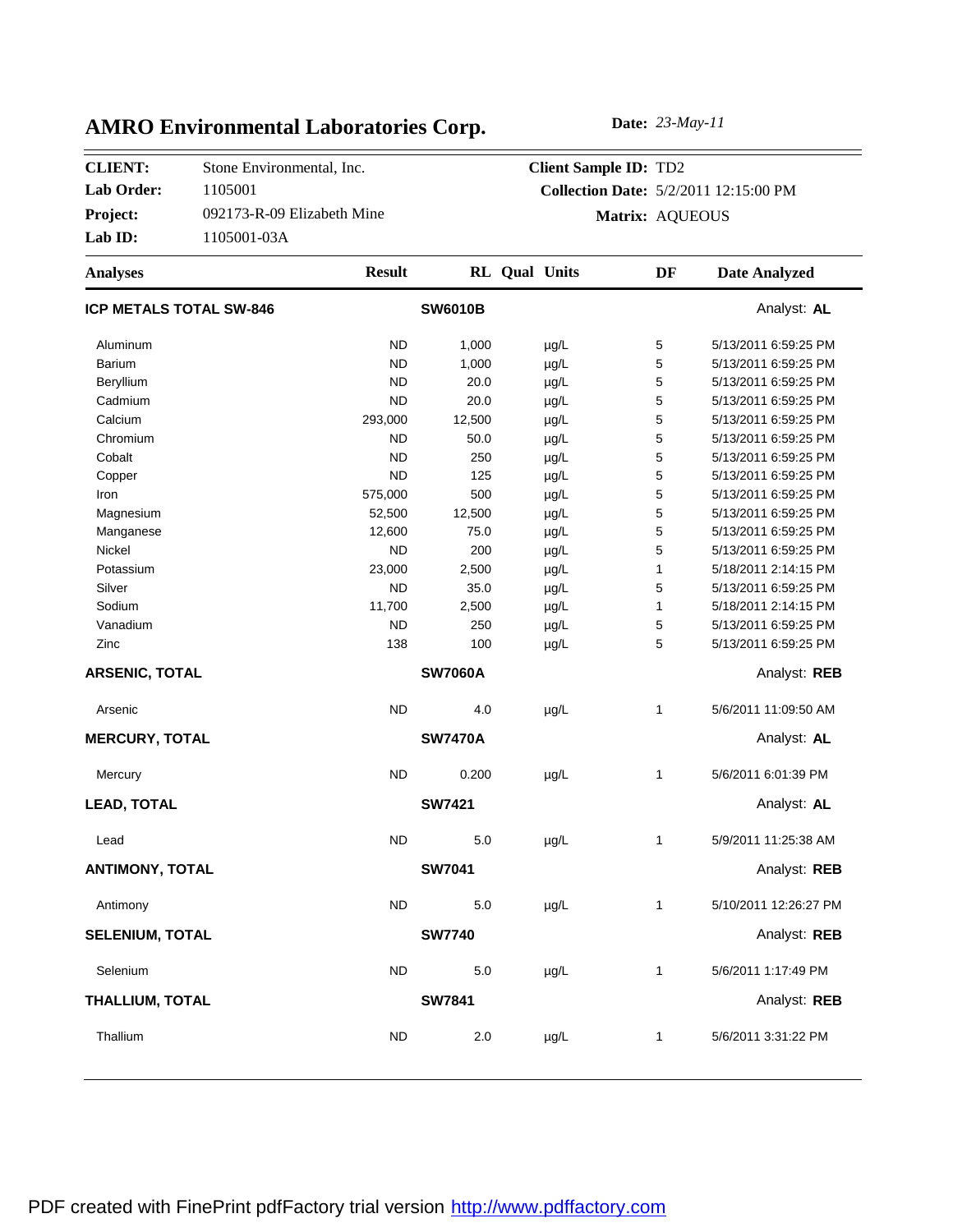| <b>CLIENT:</b><br>Project:   | Stone Environmental, Inc.<br>092173-R-09 Elizabeth Mine |               |                 |                      | Lab Order:                                                              | 1105001              |
|------------------------------|---------------------------------------------------------|---------------|-----------------|----------------------|-------------------------------------------------------------------------|----------------------|
| Lab ID:                      | 1105001-01                                              |               |                 |                      | <b>Collection Date: 5/2/2011 12:00:00 PM</b><br><b>Collection Time:</b> |                      |
| <b>Analyses</b>              | Client Sample ID: Sludge HD-2/TD-2                      | <b>Result</b> |                 | RL Qual Units        | Matrix: SLUDGE<br>DF                                                    | <b>Date Analyzed</b> |
| <b>HEXAVALENT CHROMIUM</b>   |                                                         |               | <b>SW7196</b>   |                      |                                                                         | Analyst: AL          |
| Chromium, Hexavalent         |                                                         | <b>ND</b>     | 12              | mg/kg-dry            | 5                                                                       | 5/18/2011            |
| <b>PERCENT MOISTURE</b>      |                                                         |               | D2216           |                      |                                                                         | Analyst: MG          |
| <b>Percent Moisture</b>      |                                                         | 60.8          | 0               | wt%                  | 1                                                                       | 5/4/2011             |
| Lab ID:                      | 1105001-02                                              |               |                 |                      | <b>Collection Date: 5/2/2011 11:30:00 AM</b><br><b>Collection Time:</b> |                      |
|                              | Client Sample ID: Sludge Sed Basin NO                   |               |                 |                      | Matrix: SLUDGE                                                          |                      |
| <b>Analyses</b>              |                                                         | <b>Result</b> |                 | <b>RL</b> Qual Units | DF                                                                      | <b>Date Analyzed</b> |
| <b>HEXAVALENT CHROMIUM</b>   |                                                         |               | <b>SW7196</b>   |                      |                                                                         | Analyst: AL          |
| Chromium, Hexavalent         |                                                         | <b>ND</b>     | 2.6             | mg/kg-dry            | $\mathbf{1}$                                                            | 5/18/2011            |
| <b>PERCENT MOISTURE</b>      |                                                         |               | D2216           |                      |                                                                         | Analyst: MG          |
| <b>Percent Moisture</b>      |                                                         | 63.5          | 0               | wt%                  | 1                                                                       | 5/4/2011             |
| Lab ID:                      | 1105001-03                                              |               |                 |                      | <b>Collection Date: 5/2/2011 12:15:00 PM</b><br><b>Collection Time:</b> |                      |
| <b>Client Sample ID: TD2</b> |                                                         |               |                 |                      | Matrix: AQUEOUS                                                         |                      |
| <b>Analyses</b>              |                                                         | <b>Result</b> |                 | RL Qual Units        | DF                                                                      | <b>Date Analyzed</b> |
| <b>HEXAVALENT CHROMIUM</b>   |                                                         |               | <b>M3500-CR</b> |                      |                                                                         | Analyst: AL          |
| Chromium, Hexavalent         |                                                         | <b>ND</b>     | 500             | mg/L                 | 50000                                                                   | 5/3/2011 9:45:00 AM  |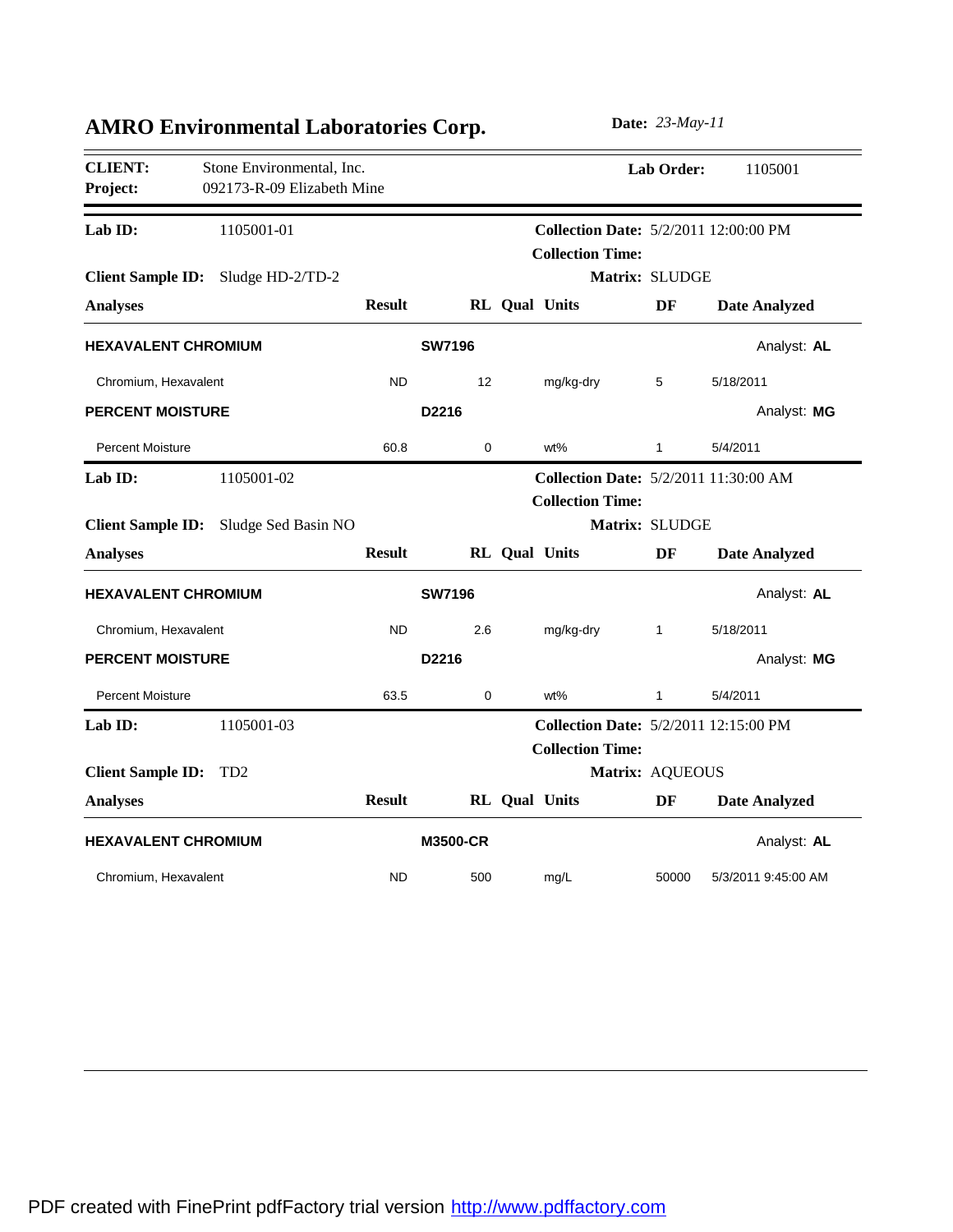| Fax: (603) 429-8496<br>Office: (603) 424-2022                     | web: www.amrolabs.com | AMRO Project No.:   |                               | <b>Remarks</b>                      |                                                     |                       |                                  |                     |                          |                                 | 20<br>$\sum_{\alpha=0}^{\infty}$ |                           |  |                                 |                            |                    |                                              | 14 MCP                                 |                                                       | $\overline{Q}$                                         | Required Reporting Limits:          | $GW-1$<br>$5-1$ | $GW-2$<br>$GW-3$<br>$S-3$<br>$S-2$   | Other:        | KNOWN SITE<br>CONTAMINATION:                                                                                                                                                                                                     |                             |
|-------------------------------------------------------------------|-----------------------|---------------------|-------------------------------|-------------------------------------|-----------------------------------------------------|-----------------------|----------------------------------|---------------------|--------------------------|---------------------------------|----------------------------------|---------------------------|--|---------------------------------|----------------------------|--------------------|----------------------------------------------|----------------------------------------|-------------------------------------------------------|--------------------------------------------------------|-------------------------------------|-----------------|--------------------------------------|---------------|----------------------------------------------------------------------------------------------------------------------------------------------------------------------------------------------------------------------------------|-----------------------------|
| <b>UNGS</b>                                                       |                       | Samplers/Signature) |                               |                                     |                                                     |                       |                                  |                     |                          |                                 |                                  |                           |  |                                 | $\epsilon k$               |                    |                                              | 23 TAL                                 | Other Metals:                                         | <b>YES</b>                                             | <b>MCP Methods Needed:</b>          | 읽<br><b>YES</b> | AMRO report package<br>level needed: | EDD required: | AMRO policy requires notification in writing to<br>the laboratory in cases where the samples were<br>collected from highly contaminated sites.                                                                                   | AMROCOC2004, Rev.3 08/18/04 |
|                                                                   |                       |                     |                               | <b>ANALYSES</b><br><b>REQUESTED</b> |                                                     | $\epsilon$            | ÷<br>Ã,                          |                     |                          |                                 |                                  |                           |  | аŞ,<br>$\omega_{\rm{d},\rm{p}}$ | ä,                         |                    |                                              | $\frac{13}{2}$<br>8 RCRA               | 200.7<br>6010                                         | Dissolved Metals Field Filtered?                       | MCP Presumptive Certainty Required? | $\frac{1}{2}$   |                                      |               |                                                                                                                                                                                                                                  | 히                           |
| CHAIN-OF-CUSTODY RECORD                                           |                       | Project Manager:    | するぶ                           |                                     |                                                     |                       |                                  |                     |                          |                                 |                                  |                           |  |                                 | ٣                          |                    |                                              | <b>METALS</b>                          | Method:                                               |                                                        |                                     | <b>YES</b>      | Received By                          |               | Samples arriving after 12:00 noon will be tracked and billed as<br>received on the following day.                                                                                                                                | <b>SHEET</b>                |
|                                                                   |                       |                     | سائرها                        |                                     |                                                     | $\frac{1}{\sqrt{10}}$ | $\overline{W}$<br>$\ C^{Lsp}$    |                     | $\mathbb{X}$             | X<br>X<br>$\blacktriangleright$ | Y.                               | Y.<br><b>Rose</b>         |  |                                 |                            |                    |                                              | PRIORITY TURNAROUND TIME AUTHORIZATION | Before submitting samples for expedited TAT, you must | ΒŸ:                                                    |                                     |                 | ena<br>Eran                          | i<br>V<br>Þ   |                                                                                                                                                                                                                                  |                             |
|                                                                   |                       | Project             | State:                        |                                     |                                                     |                       | Comp.<br>Total # of Cont. & Size | $1 - 1602$          |                          | $1 - 16 - 1$                    | $1 - 52$                         | مامیرت کرد)               |  |                                 | ÷.                         | à.                 |                                              |                                        |                                                       | have a coded AUTHORIZATION NUMBER<br>AUTHORIZATION No. |                                     |                 | Date/Time                            | c<br>C<br>'nй |                                                                                                                                                                                                                                  |                             |
|                                                                   |                       |                     |                               |                                     | $\epsilon$ ( $\gamma$ $\eta_{\rm max}$ ) $\epsilon$ |                       | xinaM                            | $\hat{\mathcal{C}}$ |                          |                                 | <b>CAL</b>                       | こう                        |  |                                 | $\omega_{\rm NL}^{\rm th}$ | $\sim$<br>еф<br>ţ7 | Na-NaOH, O-Other                             |                                        |                                                       |                                                        |                                     |                 |                                      | $\omega$      | 學<br>$\frac{1}{2}$                                                                                                                                                                                                               |                             |
|                                                                   |                       | Project Name;       | √<br>Eil                      | Results Needed by                   | N/A<br>Seal Intact?<br>$\frac{1}{2}$<br>$Y$ es      | Date/Time             | Sampled<br><b>AND</b>            | so.??               |                          | $\frac{0}{2}$                   | ここ<br>تعبين                      | とこ                        |  |                                 |                            | è,<br>赭            |                                              |                                        |                                                       | لۍ<br>ک<br>329.SO<br>ومميا                             | $FAX$ #:                            |                 |                                      |               |                                                                                                                                                                                                                                  |                             |
| AMRO Environmental Laboratories Corporation<br>111 Herrick Street | Merrimack, NH 03054   | Project No.:        | ୍ଧ<br>$\frac{O(4-7173-R)}{1}$ | $\overline{P.0+}$                   | QUOTE#:                                             |                       | ř<br>Sample ID:                  | $\mathbb{R}$<br>Z   | $\frac{1}{2}$<br>∽<br>∖A | C<br>C<br>a<br>S<br>5140        | N                                | $\mathbf{f}^{\mathbf{m}}$ |  |                                 |                            | $\Delta_{\rm c}$   | Preservative: CI-HCI, MeOH, N-HN03, S-H2SO4, | Send Results To:                       | <b>SEC</b><br>u<br>So<br>r.                           | Montael:er, et<br>JNSIS<br>مها<br>په                   | PHONE#:                             | E-mail:         | Relinquished By                      |               | Please print clearly, legibly and completely. Samples can not get be logged in and the turnaround time clock will not start until any ambiguities are resolved.<br>The sample of the conventional clock will not start until any |                             |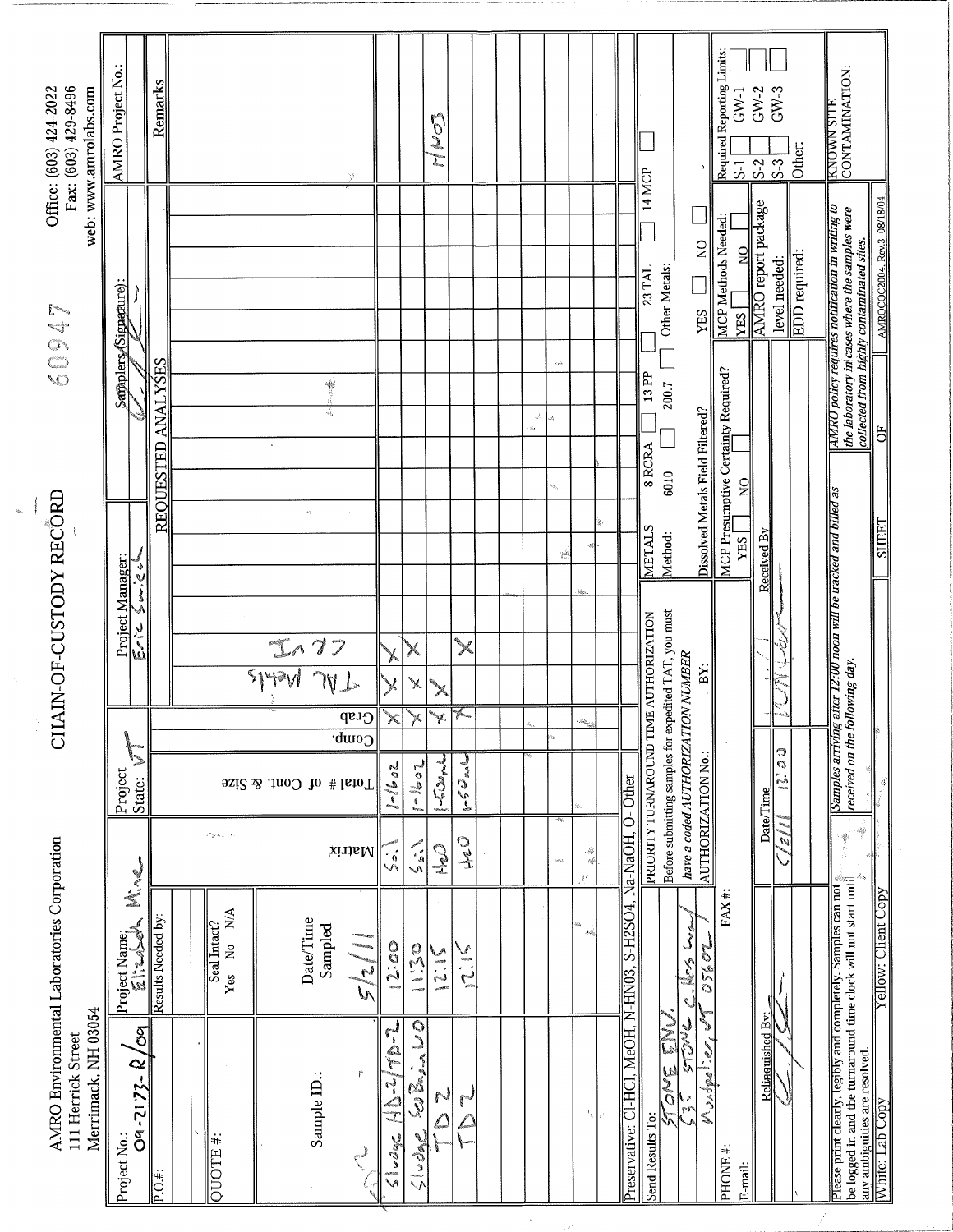

Dartmouth Hitchcock Medical Center, 1 Medical Center Drive, Lebanon, NH Tel: (603) 650-5000

**HOSPITAL ROUTE MAP AND DIRECTIONS** 

Depart the Elizabeth Mine Site on Copper Mine Road (South). Bear left (east) onto Gove Hill Road. Bear right (southeast) onto State Route- (SR) 132. Bear left (south) onto SR-132. Bear right (south) onto US Route 5. Continue south on Main Street. Continue east onto West Wheelock Street. Bear left (east) onto US Route 4 (SR-10). Continue east on East Wheelock Street. Turn right (south) onto SR-120 (Darmouth College Highway). Bear right (west) onto Medical Center Drive (Dump Road). Bear right (south) onto Medical Center Drive. Arrive at Dartmouth Hitchcock Medical Center. Proceed to Emergency Room entrance.